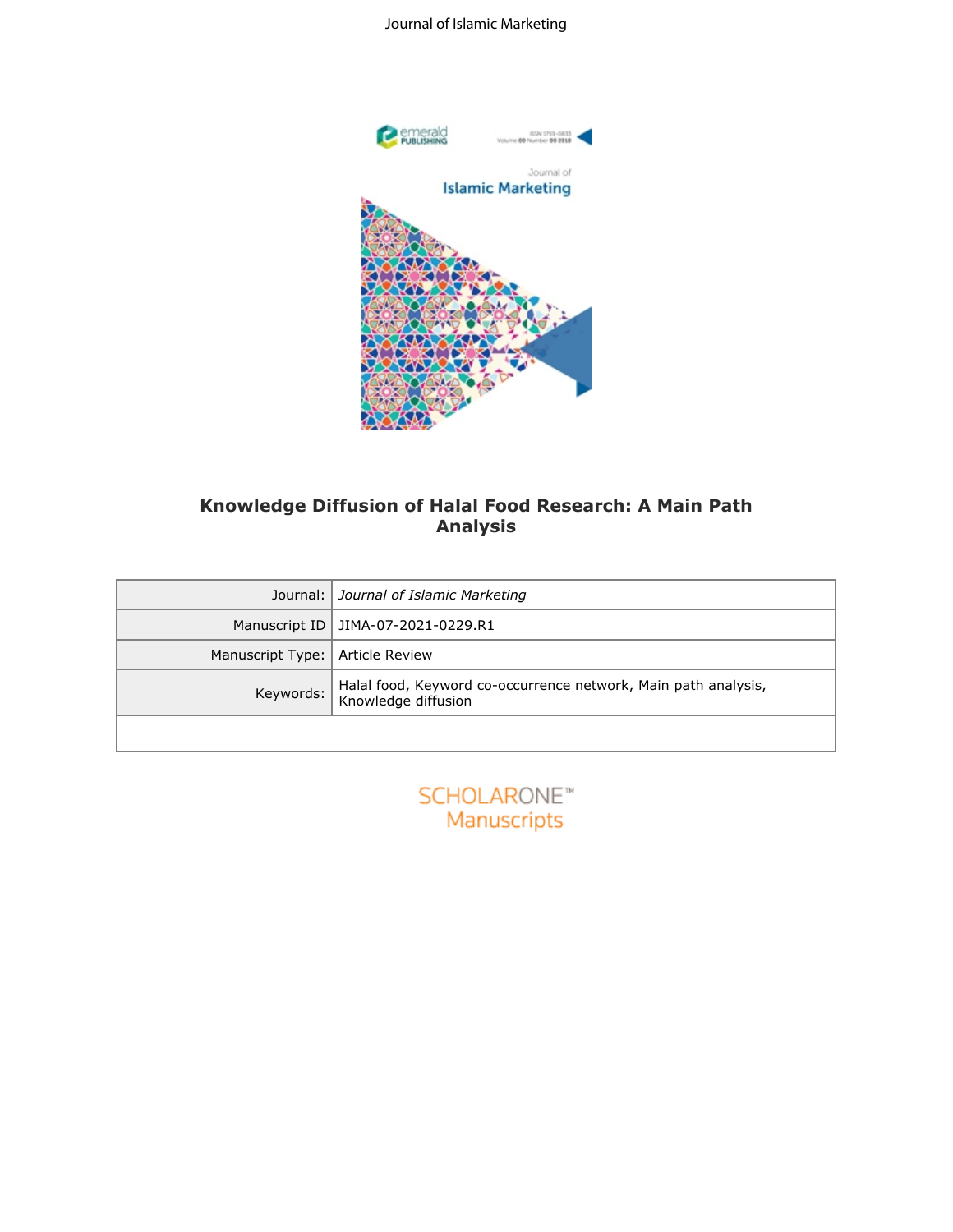#### 2 3 4 5 6 7 8 9 10 11 12 13 14 15 16 17 18 19 20 21 22  $23$ 24 25 26 27 28 29 30 31 32 33 34 35 36 37 38 39 40 41 42 43 44 45 46 47 48 49 50 51 52 53 54 55 56 57 58 59

# **Knowledge Diffusion of Halal Food Research: A Main Path Analysis**

#### **Abstract**

**Purpose**: Halal food (HF) has received significant attention from scholars and practitioners. However, no studies have explored the distinct role played by HF literature as part of knowledge diffusion. Given the increasing number of scholarly outputs, this study has aimed to examine the HF development over the past decades comprehensively, including emerging topics and knowledge transmission paths and structure.

**Design/ methodology/ approach:** This study conducted a keyword co-occurrence network analysis and Main Path Analysis (MPA). The MPA included four types of main paths to trace the historical formation of HF based on 253 articles extracted from the Web of Science.

**Findings:** The findings show that: (1) HF research revolves around several dimensions, including HF safety and trust, halal certification, HF supply chain management, and attitudes towards HF purchasing and (2) the focus of HF research has shifted from the business perspective to the consumer perspective. In recent years, there has been a trend to explore how blockchains can benefit HF supply chains by improving traceability, transparency, and consumer trust in HF.

**Originality/ value:** This study addresses the need to examine the knowledge diffusion paths in the HF domain. It offers a framework to investigate the knowledge dissemination and structure, helping researchers deal with hundreds of articles effectively and increasing their understanding of the past, present, and future research trends in the HF domain.

**Keywords:** Halal food, keyword co-occurrence network, main path analysis, knowledge diffusion

#### **1. Introduction**

Halal food (HF) has received significant attention from scholars and no studies have explored the distinct role played by HF literature diffusion. Given the increasing number of scholarly outputs, this stud to the HE deve Research on halal food (HF) has been proliferating since 2012 (Secinaro & Calandra, 2021). The significant attention being paid to HF is attributed to the increasing demand for halal products and services and the profitability of the halal market segment (Awan, Siddiquei, & Haider, 2015; Rejeb, *et al*., 2021). According to Muhamed, *et al.* (2019), the high manufacturing standards, the practices necessary to develop an integrated supply chain, the requirements of halal certification, and the increasing size of the world's Muslim population have significantly contributed to the growing demand for HF. Beyond Muslim consumers, HF appeals to Non-Muslim consumers as the HF market is expanding rapidly in non-Muslim majority nations, including Asia-Pacific, Europe, and the Americas (Mostafa, 2020a). The HF sector is essentially based on the production and delivery of goods and services in a way that is compliant with the Islamic dietary law, or Sharia, thereby avoiding the use of products and practices prohibited (Haram) (Tieman, 2011; Wilson, 2014). The doctrine of halal extends from the Islamic ritual slaughter and consumption behaviour to every aspect of Muslim life, including the business and management sectors (Ab Talib, 2017). As a result, the HF industry is not solely religious-compliant; instead, it is turning into an economic force and income generator.

In the context of food, the concept of halal is holistic in terms of both physical attributes and moral sense in the entire HF supply chain (Ab Rashid and Bojei, 2019; Hassan and Pandey,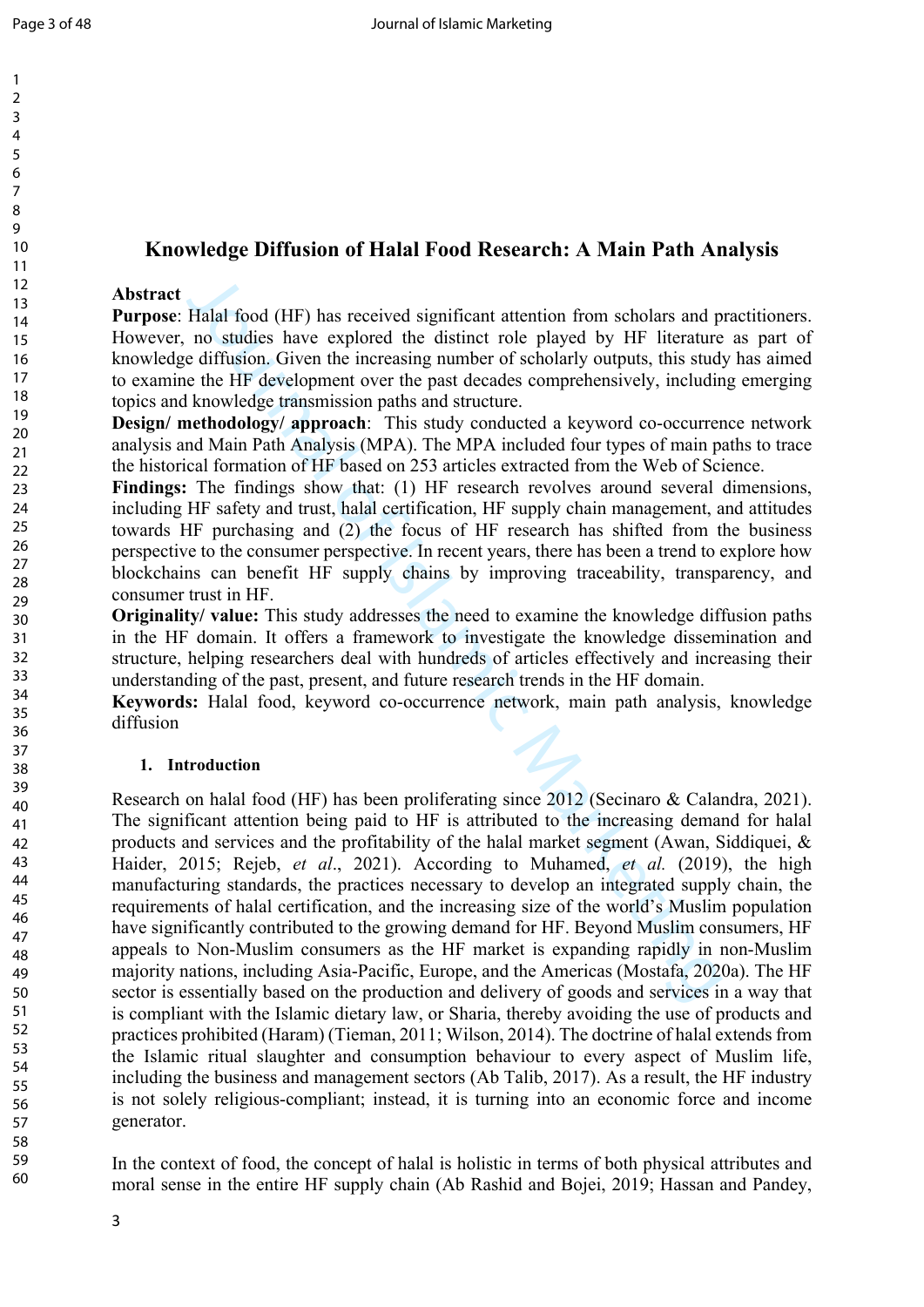2019). In other words, the production and delivery of authentic HF is a top priority for consumers and food producers. From the consumer perspective, HF consumption represents an essential requirement and a symbol of the Muslim culture and identity. For HF producers and supply chain partners, maintaining HF integrity at the point of consumption (Tieman, 2011) is the precondition for the success of the halal industry. As per Ab Rashid and Bojei (2019), each HF supply chain actor, ranging from suppliers to end-users, must be monitored to achieve untainted HF integrity and increase consumer trust in HF authenticity. For example, apart from safety and quality, HF should be free from unlawful and forbidden ingredients such as pork derivatives (e.g., lard, porcine gelatin) and non-halal meat (e.g., rat meat, dog meat) (Rohman and Windarsih, 2020). Similarly, any machinery used to prepare, handle, and process HF should not be contaminated by non-halal components. Therefore, the complexities and vulnerabilities of HF supply chains are managed by a set of developed and regulated activities by a governing body that pre-validates the compliance to the halal requirements.

quality, HF should of the form unknot unit of thordoat ingreduating stating of ether form and of the form and of the model of the containing and the source is (e.g., lard, porening elatin) and non-halal meat (e.g., rat mea Considering the importance of HF and its acceptance even amongst Non-Muslims (Ab Talib and Ai Chin, 2018; De Boni and Forleo, 2019; and Mostafa, 2020a), the literature on this subject is relatively new, and has increased significantly over the recent years. Accordingly, Wibowo, *et al.* (2020) argued that the purchase intention on HF amongst the non-Muslim consumers remains inconclusive in which would lead to the hesitation amongst the non-Muslim consumers to purchase HF. Thus, the degree of HF knowledge amongst non-Muslim consumers significantly influences their evaluation or attitude towards HF (Krishnan, *et al.*, 2017). Knowledge would provide the necessary informational basis for consumers in terms of their decision-making purposes (Carlson, *et al.*, 2009). Consequently, the rapid growth of HF research provides a sound justification for investigating this domain systematically. Although several valuable attempts have been made to summarise previous studies pertaining to HF, there is still a lack of papers examining the whole HF domain systematically. For instance, Mostafa (2020a) used knowledge domain visualisation to review the HF knowledge structure through the analysis of information associated with authors, publications, and keyword networks. Secinaro and Calandra (2020) used bibliometrics to analyse the journals, articles, authors, citations, keywords, and countries in the HF literature. Likewise, Rejeb, Rejeb, and Zailani (2021) made a systematic literature review of 74 articles to explore the inherent sustainable aspects of HF supply chains. Finally, Ab Talib (2017) reviewed the motivation and advantages of implementing HF supply chains from the supply side. Although these reviews offer valuable insights into the HF literature, the authors were unable to locate any study that scrutinised the knowledge diffusion trajectories of this field by employing the main path analysis (MPA), which has been widely adopted in several fields (Barbieri, *et al.*, 2016; Fu, *et al*., 2019; and Xiao, *et al*., 2014). Therefore, to fill this gap, the current study has investigated the knowledge development and evolution of the HF domain through the MPA.

This review has aimed to combine keyword co-occurrence network analysis and MPA to cover the entire field of HF comprehensively. Adopting these approaches, we have aspired to identify the topics discussed in the literature and depict the knowledge diffusion paths and structures. Furthermore, these quantitative techniques can reduce the analysis bias created by subjectivity and enable researchers to compile and analyse a large sample of papers more effectively. These methods can not only motivate scholars to enhance their complete understanding of the historical development of the HF domain but can also be valuable for them to recognise the current state of HF and unravel future research directions.

The contributions of this research are as follows. First, in terms of research, the adoption of cooccurrence network analysis along with MPA is still left ignored in previous studies, thus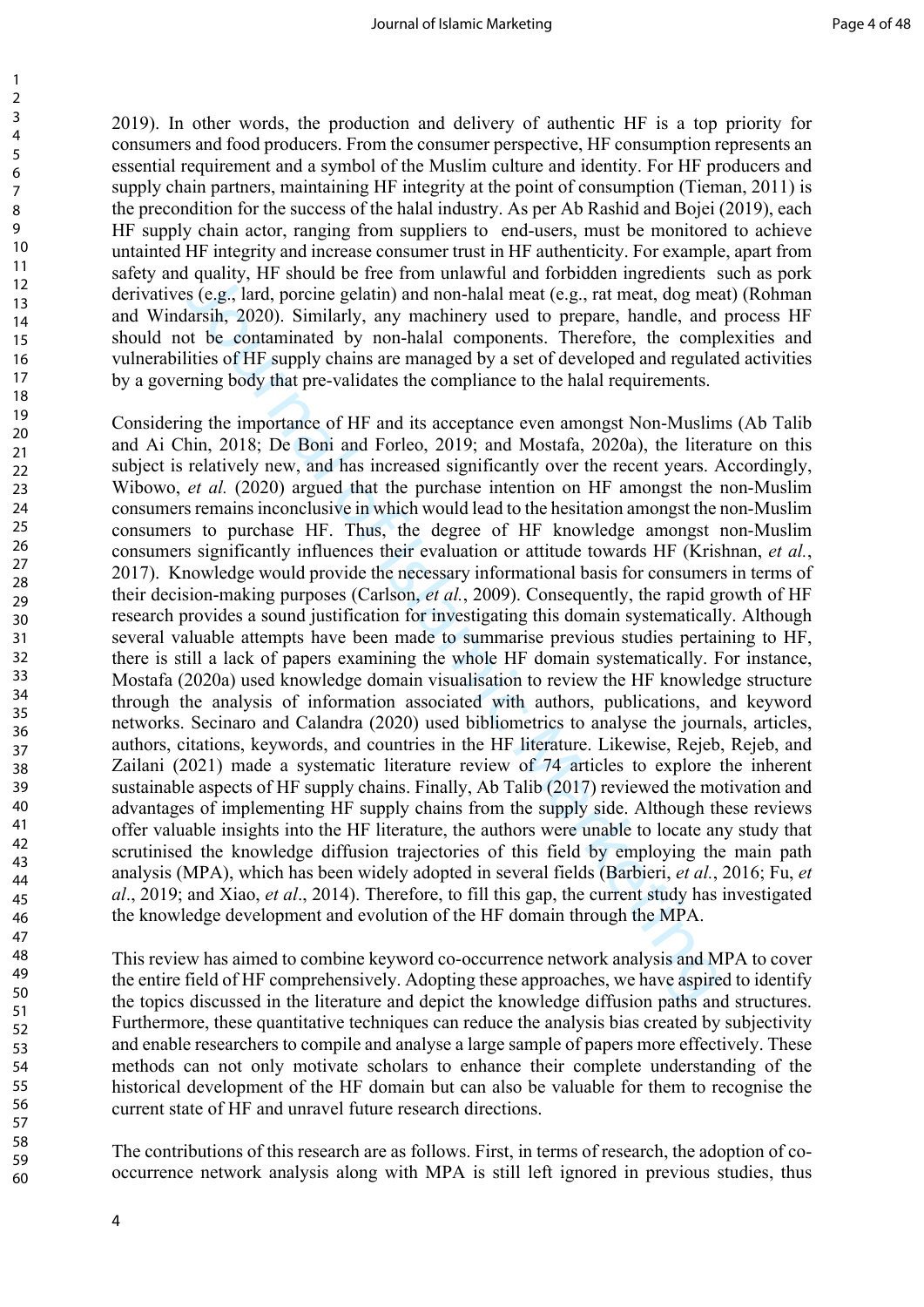making the current study novel and unique. Second, the use of the MPA serves to depict the genealogy of the HF research and provide comprehensive interpretations and analysis of this knowledge domain from different approaches, including the local, global, and key-route main paths. After identifying the research hotspots, the researchers were able to trace and visualise the most relevant trajectories of HF research and the most recent active research areas.

The remainder of this paper is structured as follows. After the introduction, we briefly summarise the main review studies on HF to differentiate our research from previous works. The details related to data collection and methodology are presented in section 3. The keyword co-occurrence network analysis is discussed in section 4, followed by the description of the MPA method in section 5. In section 6, we discuss the review findings, and next, we briefly conclude the paper.

#### **2. Main review studies on HF**

s related to data coluction and menodology are presented to data coluction and consider of the correct meterion is the certical meterion is the certical meterion of the certical meterion of the certical meterion of the cer The last few years have seen a rapid increase in the number of HF studies. In this regard, several efforts have been devoted to systematically summarising the prior works on the HF topic. The studies presented in Table 1 predominately conducted traditional literature reviews or bibliometric analyses to synthesise the literature and extract novel insights. For example, Martuscelli, *et al.* (2020) and Nakyinsige, *et al.* (2012) reviewed the literature surrounding halal meat and elaborated on the analytical methods necessary to overcome HF fraud and adulteration issues. Neio Demirci, *et al.* (2016) discussed the issues associated with food safety in halal assurance and argued that the "Toyyiban" notion, meaning wholesome or good, appears to be one of the determinants playing a role in harmonising halal standards. Moreover, Ab Talib (2017) examined the motivation and advantages of implementing HF safety certification from the upstream perspective. Ali and Suleiman (2018) provided a wider view of supply chain management in the HF industry and found eleven challenges in maintaining food integrity in the HF supply chain. These included purity and origins of raw materials, halal quality, overreliance on halal certification, and quality assurance, to name a few. From a geographical perspective, Henderson (2016) explored the challenges of HF and its importance in halal tourism in both Malaysia and Singapore. According to the author, the cases of these countries suggest that destinations with majority and significant minority Muslim populations have a competitive advantage related to HF for tourists, which is perhaps to be increased if reasonably solid and trustworthy certification schemes are in place. In the Korean context, Bashir, *et al.* (2019) investigated the current and future status of foreign HF marketing and developed strategies for strengthening the competitiveness of Korean seafood businesses in the global HF market.

When it comes to bibliometric analyses, a few studies have attempted to explore the HF food literature in a comprehensive manner. For example, Secinaro and Calandra (2020) applied bibliometrics to classify the key themes in HF, highlight future research opportunities, and put forth a research agenda. The findings of their study showed that the literature revolved around diverse themes, including HF and the role of certifications, HF and awareness, HF production and quality, and HF in hospitality and supply chain management. The major research flows were found to originate from Asia, with collaborations being formed in other continents. Similar to the study of Secinaro and Calandra (2020), Mostafa (2020) conducted a comprehensive analysis of HF research using a knowledge domain visualisation technique to examine the main bibliometric profile of the field, its prominent authors, its key journals, its representative works, its collaborative flows, its research hotspots, and its paradigm shifts and intellectual structure. The authors found that HF research networks exhibit what is frequently termed the Matthew Effect in sociology, which is defined as the preferential attachment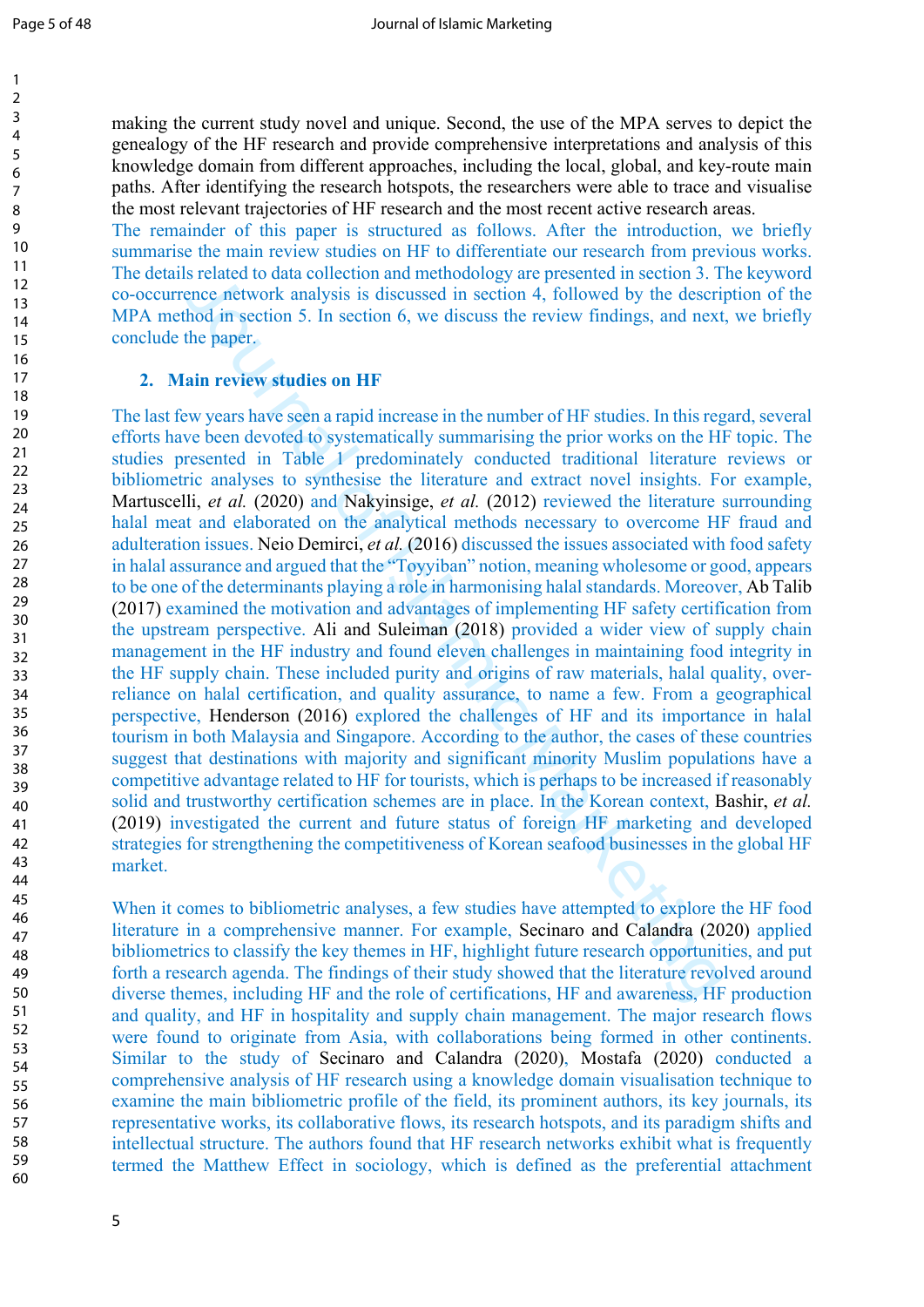wherein a small number of hubs have a higher number of connections than the rest of the actors in the network. To explain the relationship between food safety and HF, Wahyuni, *et al.* (2019) conducted a bibliometric analysis and identified the impactful studies, scholars, and universities contributing to the HF field. Recently, Handayani, *et al.* (2021) aimed to comprehend halal suppliers in the food supply chain to achieve halal standards from upstream to downstream, employing a bibliometric analysis.

Three studies combined a systematic literature review with bibliometric analysis to examine halal research in general (Haleem, *et al.*, 2020), sustainable HF supply chains (Rejeb, Rejeb, and Zailani, 2021), and the current state of the Internet of Things (IoT) in the HF supply chain (Rejeb, Rejeb, Zailani, *et al.*, 2021). HF scholars also tried to generate high-quality evidence concerning HF using systematic literature reviews, and the findings were published on three separate occasions. The first systematic review was published by Naeem, *et al.* (2019), and it focused on examining qualitative papers related to HF consumption. In the second systematic review, Ramli, *et al.* (2021) attempted to determine the barriers to the acceptance of HF and to explain the necessary communication ways to convey the halal concept across the different world regions. Finally, Iranmanesh, *et al.* (2021) systematically reviewed the literature regarding consumer behaviour toward HF and identified several gaps for future research.

dies comomed a systemate interative review with bothometric anaysis and the corolon of a systematic function of the literative review with optical and  $r$  at  $\lambda$  2021). In the current state of the Internet of Things (IoT) Despite the abundance of review studies to systematise the HF literature, the use of traditional and systematic literature reviews is not always the best option as they are rather labourintensive, subjective, and inappropriate for studying larger volumes of literature (Vijayakumar, *et al.*, 2018). The existing variety of research streams applying bibliometric tools to examine HF are quite limited. In addition, existing bibliometric studies either utilised different bibliometric tools that resulted in different insights (Mostafa, 2020b) or were unable to trace the knowledge diffusion trajectories in the HF field. To address these limitations, in this work, we conducted a main path analysis (MPA) of the HF literature. We aimed to increase scholars' and practitioners' understanding of the evolution of HF research and the critical works contributing to the knowledge diffusion process in this area. Because of the inherent outstanding nature of keyword clustering and MPA in examining a substantial amount of research works, this study concentrated on the development of the entire HF domain by applying both methods. More importantly, in picking influential publications for the analysis, the current study has been based on quantitative methods which are objective and unbiased. In addition, with the keyword co-occurrence analysis, the core content of HF research was analysed in this study, which can offer the reader the research fronts or trends in the HF literature. Furthermore, the MPA served to investigate the citation linkages between influential papers and a sequence of historical events that have significantly contributed to the formation of the knowledge diffusion paths of the HF domain fully. This simplification is highly useful for new researchers who are contemplating entering the HF research field.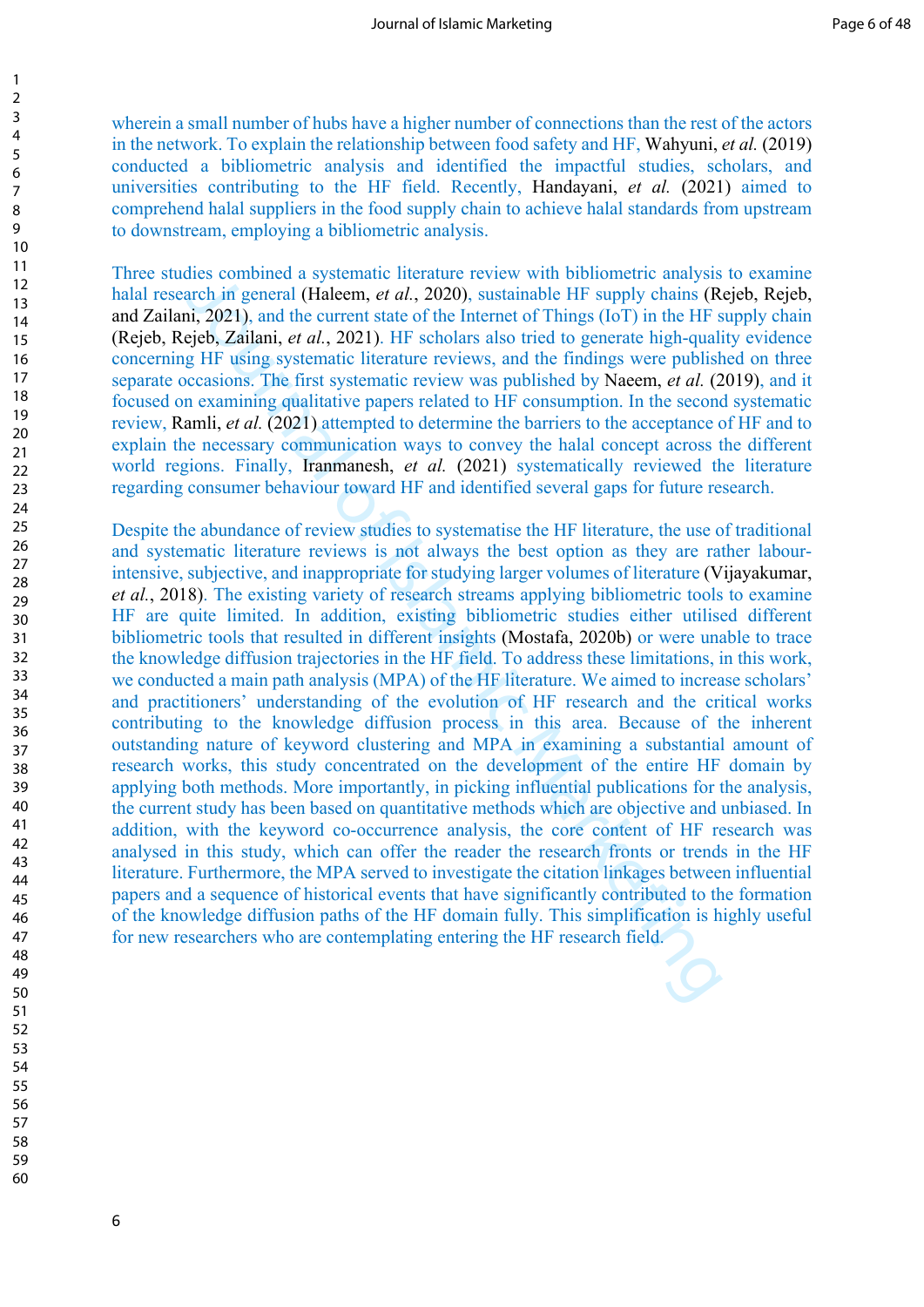| Page 7 of 48 |  |  |  |
|--------------|--|--|--|
|--------------|--|--|--|

| No.            | Article                          | <b>Scope</b>                                | Time span                        | Number of<br>reviewed<br>papers | Method                          | Contributions                                                                                                                                                                                                                                         |
|----------------|----------------------------------|---------------------------------------------|----------------------------------|---------------------------------|---------------------------------|-------------------------------------------------------------------------------------------------------------------------------------------------------------------------------------------------------------------------------------------------------|
|                | (Handayani, et al.,<br>2021)     | Halal suppliers in the<br>food supply chain | 2008-2020                        | 142                             | Bibliometric<br>analysis        | Understand halal suppliers in the food supply chain to ensure<br>halal standards from upstream to downstream                                                                                                                                          |
| $\overline{2}$ | (Secinaro and Calandra,<br>2020) | HF                                          | 1997-2020                        | 221                             | Bibliometric<br>analysis        | Categorise the relevant themes in HF, highlight future research<br>directions, and provide a research agenda                                                                                                                                          |
| 3              | (Mostafa, 2020b)                 | <b>HF</b>                                   | 1990-2019                        | 290                             | <b>Bibliometric</b><br>analysis | Analyse the intellectual structure of the HF research over three<br>decades<br>Identify the most influential scholars, journals, publications,<br>collaborative patterns, and research hotspots in the HF literature                                  |
| 4              | (Wahyuni, et al., 2019)          | Food safety and HF                          | 1990-2018<br>(until<br>February) | 120                             | Bibliometric<br>analysis        | Summarise the literature surrounding food safety and HF for<br>supply chain researchers<br>Explain the relationship between food safety and HF                                                                                                        |
| 5              | (Martuscelli, et al.,<br>2020)   | Halal meat products                         | $NA^*$                           | <b>NA</b>                       | Literature<br>review            | Discuss the qualitative and technological aspects of halal raw<br>meat<br>Focus on the certification system and the analytical methods<br>conducted to address problems like fraud and adulteration of HF                                             |
| 6              | (Ali and Suleiman,<br>2018)      | Food integrity                              | <b>NA</b>                        | NA                              | Literature<br>review            | Offer a broader view of supply chain management in the HF<br>industry<br>Provide insights into how to safeguard the integrity of HF<br>products                                                                                                       |
|                | (Ab Talib, 2017)                 | HF safety certification                     | <b>NA</b>                        | <b>NA</b>                       | Literature<br>review            | Review the motivation and benefits of adopting HF safety<br>certification from the upstream perspective<br>Advance the knowledge related to HF supply chain considering<br>the internal and external impetuses and benefits of the HF supply<br>chain |
| 8              | (Neio Demirci, et al.,<br>2016)  | Food safety in halal<br>assurance           | <b>NA</b>                        | <b>NA</b>                       | Literature<br>review            | Discuss issues connected to food safety in halal assurance<br>Identify and explain the approach to food safety requirements in<br>HF provision and how this is integrated into the halal assurance<br>systems                                         |
| 9              | (Henderson, 2016)                | HF, certification, and<br>halal tourism     | <b>NA</b>                        | <b>NA</b>                       | Literature<br>review            | Examine issues of HF and its role in halal tourism in the context<br>of Malaysia and Singapore                                                                                                                                                        |
| 10             | (Nakyinsige, et al.,<br>2012)    | Halal meat                                  | <b>NA</b>                        | <b>NA</b>                       | Literature<br>review            | Identify what makes meat halal, outline the halal authenticity<br>issues occurring in meat products, and summarise the potential<br>analytical tools for halal authentication of meat products                                                        |
| 11             | (Bashir, et al., 2019)           | Korean seafood<br>companies                 | <b>NA</b>                        | <b>NA</b>                       | Literature<br>review            | Examine the actual and future status of overseas HF marketing                                                                                                                                                                                         |

7

43 44 45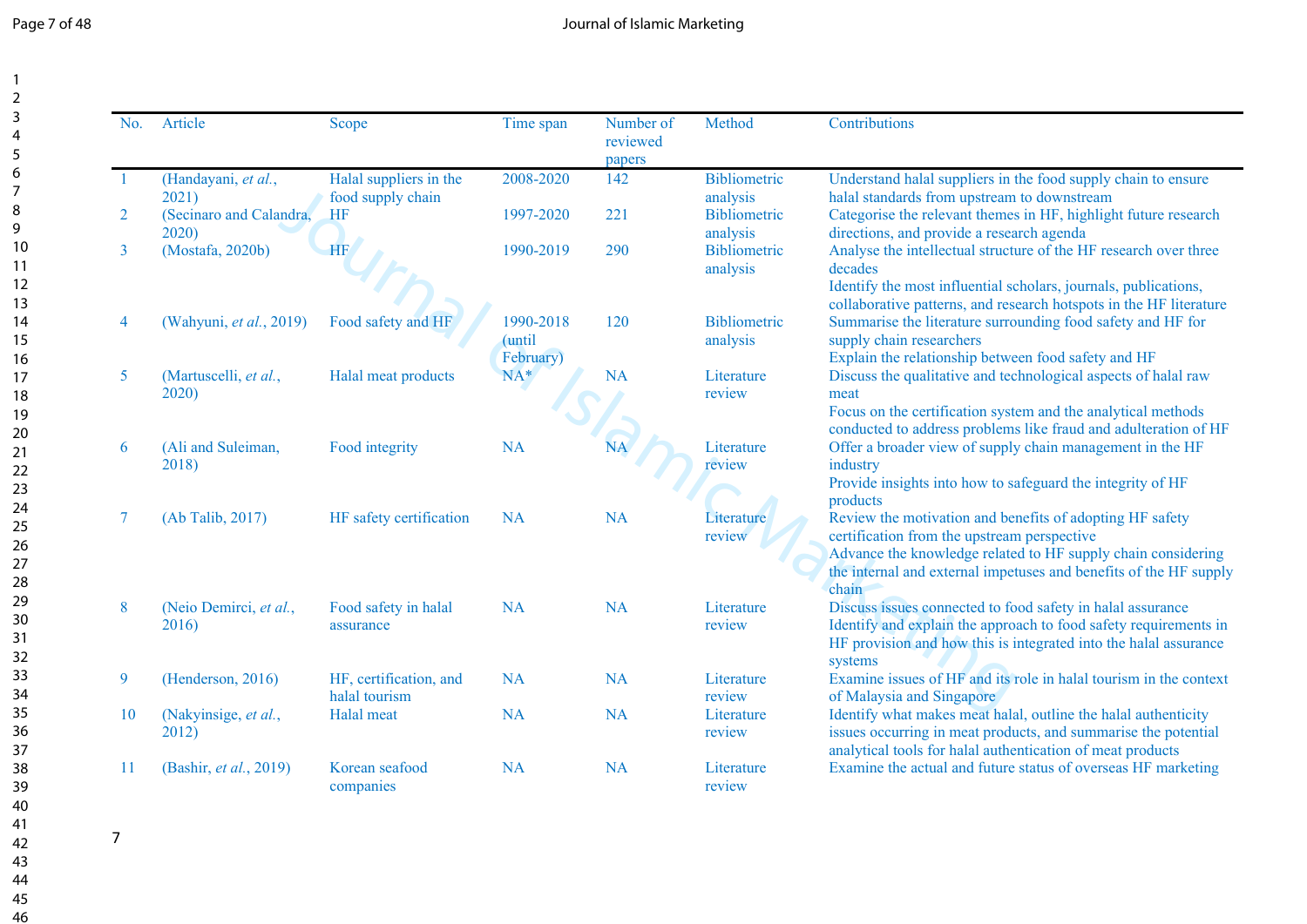|    |                                                  | Table 1. Overview of the main review studies in the HF domain                                        |           |     | analysis+ main<br>path analysis                                                             | Highlight possible future research directions                                                                                                                                                                                                                  |
|----|--------------------------------------------------|------------------------------------------------------------------------------------------------------|-----------|-----|---------------------------------------------------------------------------------------------|----------------------------------------------------------------------------------------------------------------------------------------------------------------------------------------------------------------------------------------------------------------|
|    | This paper                                       | HF research                                                                                          | 1970-2020 | 253 | Keyword co-<br>occurrence                                                                   | Explore the core content of HF research<br>Examine the knowledge diffusion paths                                                                                                                                                                               |
| 17 | (Naeem, et al., 2019)                            | HF consumption                                                                                       | 1990-2017 | 11  | Systematic<br>literature review                                                             | Review all qualitative papers related to HF consumption                                                                                                                                                                                                        |
| 16 | (Iranmanesh, et al.,<br>2021                     | Consumer behaviour<br>towards HF                                                                     | 2007-2020 | 96  | Systematic<br>literature review                                                             | Provide deep insights into the actual state of HF literature<br>Identify many gaps in the literature and propose future avenues<br>to increase the understanding of customer behaviour towards HF                                                              |
| 15 | (Ramli, et al., 2021.)                           | A systematic review on<br>the barriers to the<br>acceptance of HF<br>amongst non-Muslim<br>consumers | 2010-2020 |     | analysis<br>Systematic<br>literature review                                                 | Identify the barriers to the acceptance of HF<br>Explain efficient ways of communication for disseminating the<br>halal concept in various regions of the globe                                                                                                |
| 14 | (Rejeb, Rejeb, and<br>Zailani, 2021)             | Sustainable HF supply<br>chains                                                                      | 2007-2019 | 74  | Systematic<br>literature<br>review+<br>bibliometric                                         | Offer a comprehensive analysis of the economic, social, and<br>environmental dimensions of sustainability in the context of HF<br>supply chains                                                                                                                |
| 13 | (Haleem, et al., 2020)                           | <b>Halal</b> research                                                                                | 2006-2019 | 946 | bibliometric<br>analysis<br>Systematic<br>literature<br>review+<br>bibliometric<br>analysis | Identify top scholars contributing to halal research, the critical<br>sub-research areas, and the influential studies based on citations<br>and PageRank<br>Report established and emerging research clusters                                                  |
| 12 | (Rejeb, Rejeb, Zailani,<br><i>et al.</i> , 2021) | The Internet of Things<br>in the HF supply chain                                                     | 2008-2020 | 73  | Systematic<br>literature<br>review+                                                         | Develop strategies for enhancing the competitiveness of Korean<br>seafood companies in the international HF market<br>Offer in-depth insight into the current state of IoT research in the<br>HF literature, its challenges, and future research opportunities |

\*NA: Not applicable

8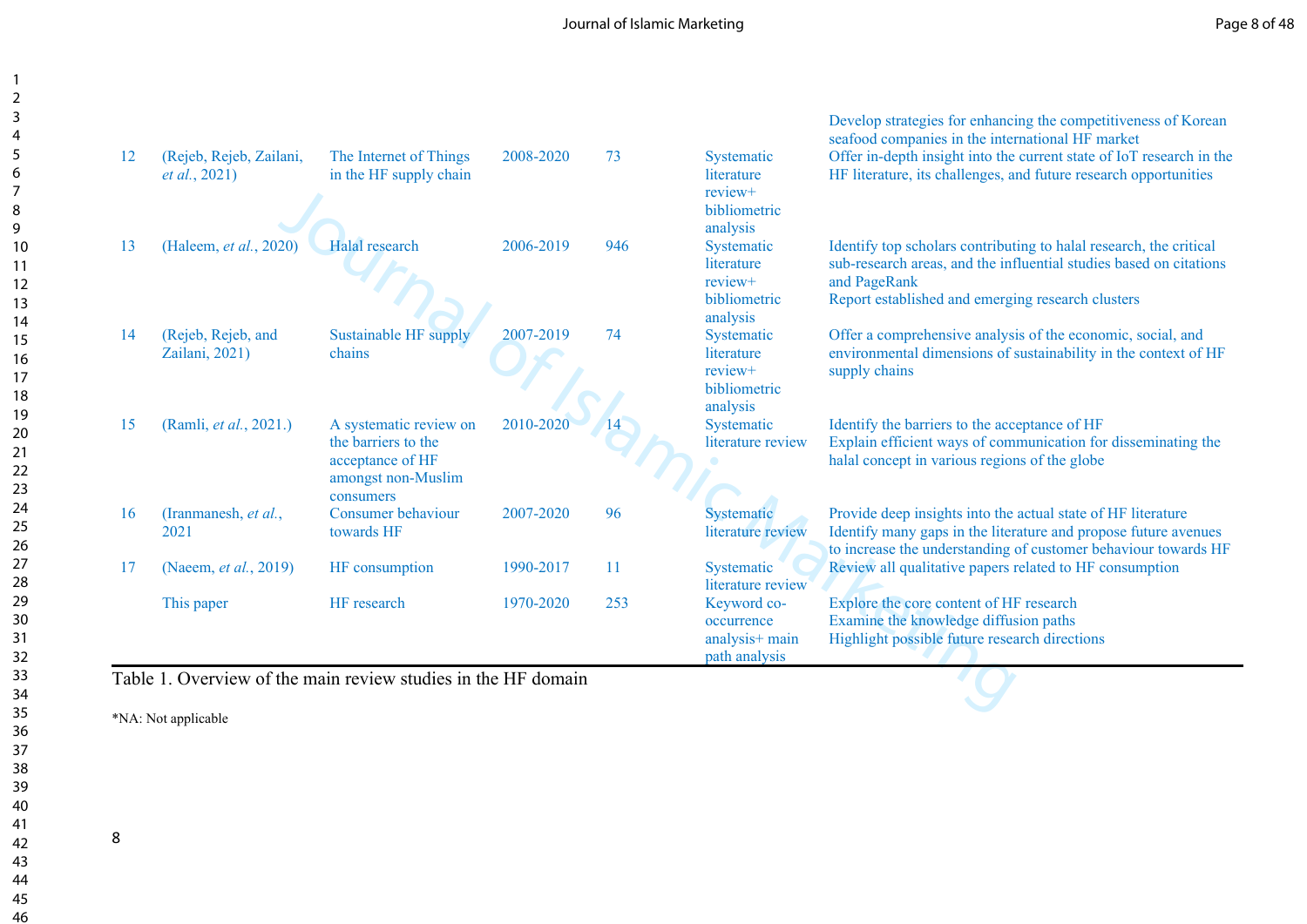#### $\overline{Q}$

## **3. Data collection and methodology**

#### **3.1. Data collection**

Data quality is paramount to obtain valuable results. Based on this, we selected the Web of Science (WoS) database as our data source. According to Xiao, *et al.* (2014), WoS is recognised as a leading academic database covering a high number of impactful journals. Additionally, it is widely chosen for MPA and bibliometric research thanks to its high quality and comprehensive coverage (Fetscherin & Heinrich, 2015; Mostafa, 2020a). The detailed process of the review is depicted in Figure 1.

The search string used in this review was as follows: Topic Search (TS)= "halal food". This study selected all the databases in the WoS, including Science Citation Index Expanded (SCI-EXPANDED) and Social Sciences Index (SSCI). The review considered English language speaking articles (including reviews) that were published from 1970 to 2020. In total, the search query returned 253 documents, which were collected and downloaded from the WoS database.



## **3.2. Methodology**

According to Chen, Zhang, and Fu (2019), several citation-based analyses like bibliographic coupling analysis, co-citation analysis, and MPA have been widely used to identify the intellectual structure and development trajectories of a domain thanks to the substantial information included in the citations of papers. The core of bibliographic coupling is to study the common intellectual background of publications (Kessler, 1963) based on the assumption that the more shared references between the two papers, the stronger their common intellectual foundation (Li, *et al.*, 2018). As a static measure, bibliographic coupling indicates the production in lieu of the consumption of scholarly publications and helps to detect research fronts in a particular scientific field (Yoon, 2019). However, article co-citation analysis is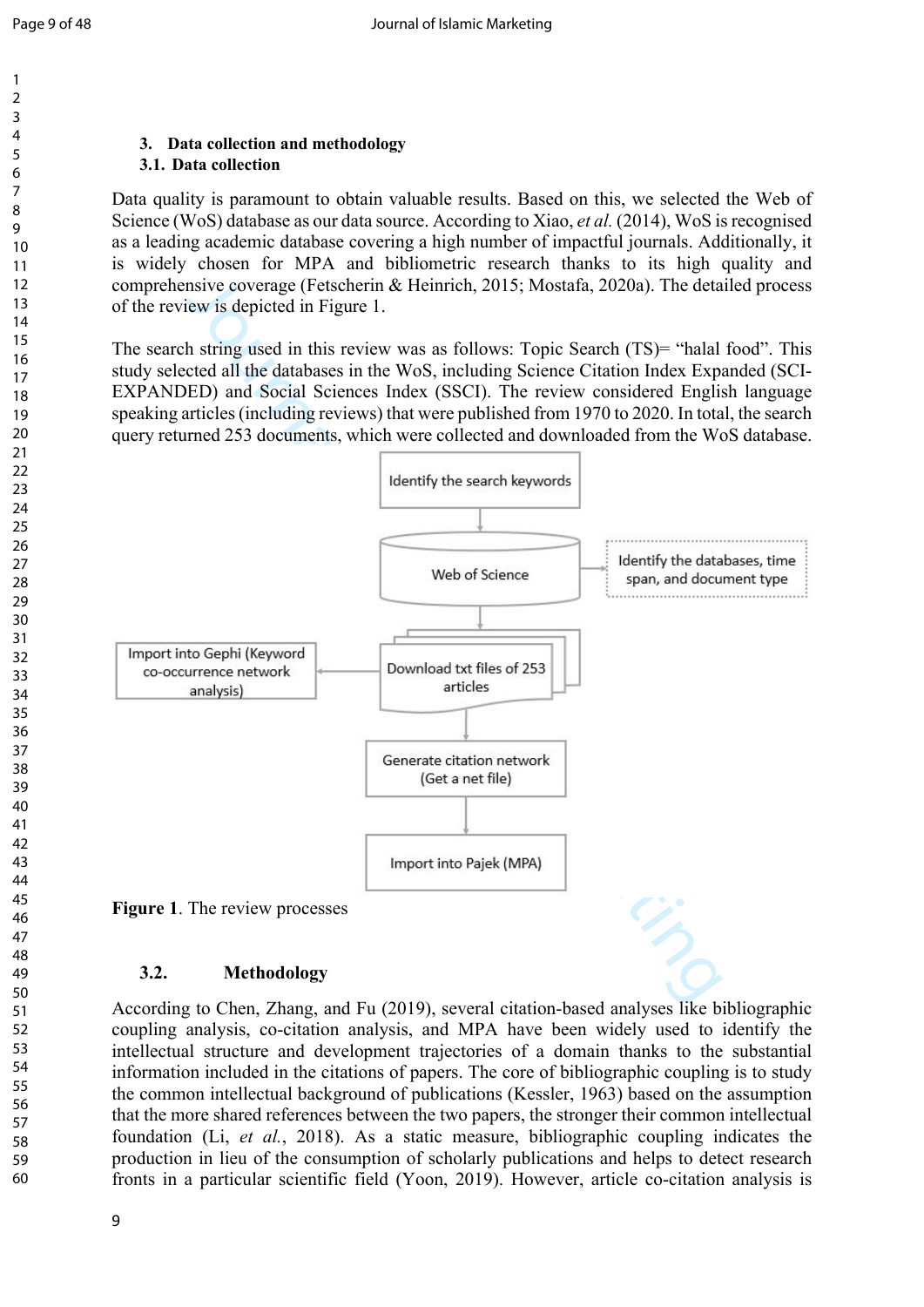helpful to explore structure, dynamics, and paradigm developments (Liu, *et al*., 2015). This bibliometric method analysis co-cites publications, explores the link between them, and uncovers the uniformity of concepts and references regarding their association to the subject under investigation (Chen, *et al.*, 2010). In an article co-citation network, highly co-cited documents illustrate advanced concepts, ideas, and developments in a particular research field.

capture the Knowleage have according to the direct claimather and capture in the sample of the particular of Hummon and Carley, 1993) and conflict resolution (Carley, et al., 19 agoil) introduced a novel algorithm called s To analyse a citation network, Hummon and Dereian (1989) proposes MPA as a valuable means to capture the knowledge flow according to the direct citation relationships between publications. Because of its effectiveness, the MPA is adopted in the field of social network analysis (Hummon and Carley, 1993) and conflict resolution (Carley, *et al.*, 1993). In later years, Batagelj (2003) introduced a novel algorithm called search path count (SPC). Liu and Lu (2012) contributed to the MPA by suggesting several new methods, including the key-route main path. Besides this method, current main paths also include local main path (forward and backward) and global main path. In this study, we used a technique of citation network (see Figure 2), which was explained by Liu and Lu (2012) to clarify how the main path is constructed and how the citation network is weighted.

In Figure 2, the citation network contains nodes and arrows. The former represents publications, and the latter represents the diffusion of ideas and the direction of knowledge flows. As can be seen, three types of nodes exist in the citation network: sources (green nodes), intermediates (red nodes), and sinks (yellow nodes). Sources are the nodes that are only cited by other nodes, whereas sinks are the nodes that only cite other nodes. The intermediate nodes are the ones that cite and are cited by other nodes. The SPC of each link is determined by the total number of times the link is traversed by the paths from sources to sinks. For instance, the SPC of link D-G is 2 because there are 2 paths traversing it, which are B-D-G-I and B-D-G-J.

After weighting the links of the citation network, the subsequent task is to construct main paths using diverse search algorithms. Searching from sources to sinks, the forward local main path selects the largest SPC value amongst all links stemming from a node. To illustrate, two links are coming from the node C, C-E, and C-I. Link C-E is chosen as its SPC is greater than of link C-I. After that, node E is chosen as the starting point for the next search. When the sink is hit, the search will terminate. The forward local main path can be constructed, which is, according to the figure, the pair of B-D-G-I and B-D-G-J.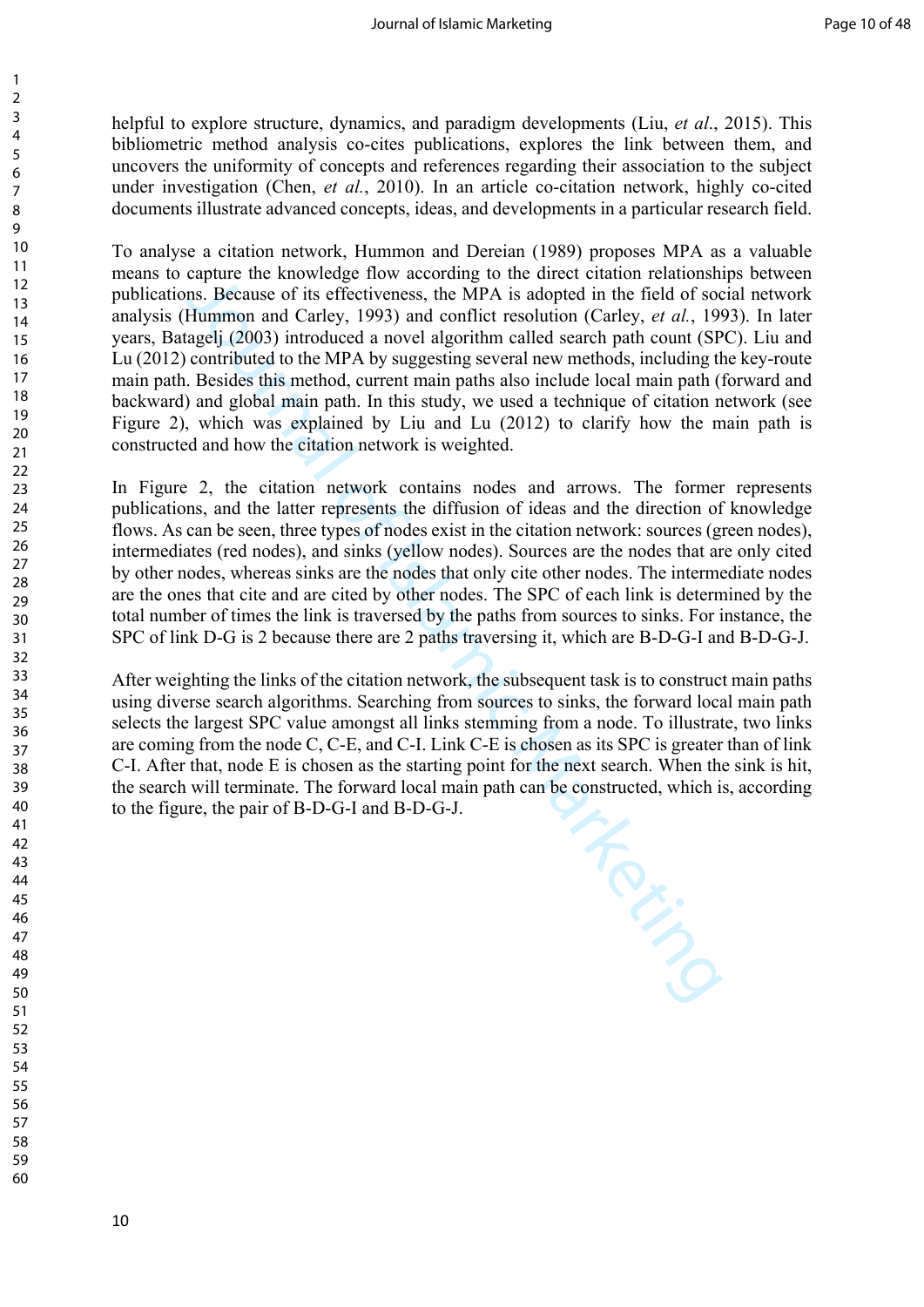

**Figure 2**. A typical citation of the network with SPC values

As opposed to the forward local main path, the backward local main path searches from sinks to sources, that is, from the latest publications to earlier publications. Overall, six links connect to the sink nodes F, H, I, J. The first task consists of selecting the links with the highest SPC, namely, 2. If any sources are reached, the search will terminate. Therefore, the backward local main path in the citation network is the combination of paths A-C-E-H, A-C-E-I, A-C-I, B-C-E-H, B-C-E-I, and B-C-I. Given that the local main path concentrates on the local maximum, the global main path concentrates on the overall maximum. As such, the global main path is used to explore the path with the largest accumulated SPC value. Here, A-C-E-H, A-C-E-I, B-C-E-H, and B-C-E-I are the main global paths because the total SPC value on these links is the maximum amongst all paths from the source nodes to the sink nodes.

Despite the advantages of the abovementioned search algorithms, the local main path and the global main paths do not comprise the links with the largest SPC. To address this issue, Liu and Lu (2012) proposed a new method named the "key-route" main path. Four steps are needed to obtain this path. The first step is to choose the link with the largest SPCs in the citation network as the key-routes. Here, the key-routes are B-D and C-E. The second step is to search forward from the end node of the key-route (D and E) until a sink node is reached, and to search backward from the start node of the key-route (B and C) until a source node is reached. During this step, the local method or global method can be used to obtain the key-route main path. If the local method is adopted, links B-D-G-I and B-D-G-J are determined from the key-route B-D, and links A-C-E-H and A-C-E-I are determined from the key-route C-E. In this citation network, the key-route local main path is like the key-route global main path. Essentially, the number of top citation links in constructing the key-route main paths is arbitrary. That is, the more key routes are selected, the greater details will be presented. If we want to show more key-routes, the top two key-routes are A-C and B-C. Repeating the second step, the second key-route main path will be identified.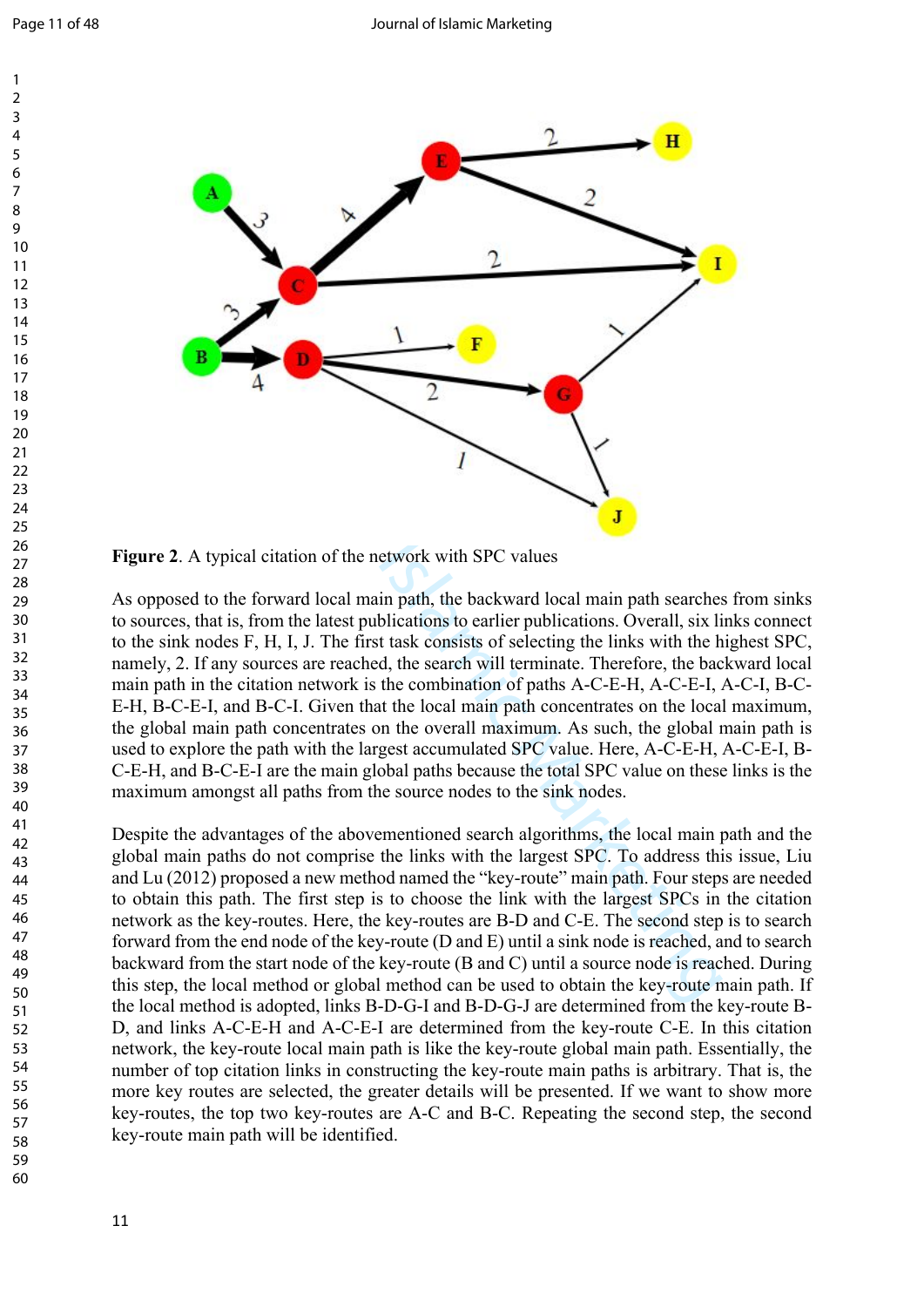The combination of the local, global, and key-route main path analyses helps to exhibit and identify the development trajectories of a research domain from different perspectives. Whilst the local main path focuses on the local maximum and selects the most important links at each conjecture, they may neglect the path with the largest accumulated SPC value. As a result, the global main path is chosen for further analysis along with the key-route main path, thereby capturing all the most influential connections in the citation network. Based on the four main paths, this paper aimed to exhibit the HF domain's development trajectories ultimately. In other words, the combination of these four paths enabled us to systematically understand the evolution of the HF research in the last decades and to uncover the works that have made substantial contributions to the development of the HF knowledge body.

#### **4. Keyword co-occurrence network analysis**

Keywords can provide readers with the core content of papers, and their analysis can reveal hot topics and emerging research frontiers of a specific domain (Zhu and Hua, 2017). In this study, the semantic development of the HF domain has been explored with the assurance of Gephi since it represents the leading visualisation and exploration tool for all types of graphs and networks between different objects (Zhang, *et al.*, 2018).

The research generated a keyword co-occurrence network, which contained 149 nodes and 725 links. The modularity index was 0.371, which illustrates significant connections amongst all the keywords in the network and indicates a significant overlapping amongst the generated clusters. This modularity was based on the Louvain algorithm, which represents an iterative optimisation model that helps to determine the optimal number of partitions (clusters) that maximises the modularity index (Blondel, *et al.*, 2008). In the co-occurrence network, the font and node size reflect the frequency of the keywords in the sample of records, and the width of edges between nodes reflects the co-occurrence frequency of the two keywords.

commation of these four pains enabled us to systematedly ume<br>of the HF research in the last decades and to uncover the works that<br>contributions to the development of the HF knowledge body.<br> **Syword co-occurrence network a** Applying the Louvain algorithm to the 149- node network, six major clusters were generated, as shown in Figure 3. Table 2 provides detailed information about each cluster. It can be seen from the figure that the largest cluster is the red one. This cluster revolves around HF safety and trust. In current days, the demand for safe and HF continues to rise because Muslim consumers want assurance for their foods to abide by the religious requirements and include hygiene, sanitation, and safety qualities (Ab Talib, *et al.*, 2015). Food safety constitutes an integral part of the halal concepts (Demirci, Soon, & Wallace, 2016) that can remarkably impact HF consumption. For instance, HF safety is perceived as being critical in meeting consumer needs for high-quality food products, free from contaminants, be it chemical, biological, or physical. Over time and given the exponential demand for ensuring food safety, studies around HF safety have stood out, which may be considered a hot topic in the future.

The second cluster (blue colour) is attitudes toward HF purchasing. Studies in this cluster included the variables that affect HF purchasing decisions such as attitudes, behaviours, subjective norms, and HF awareness. The third cluster (yellow colour) centres on halal certification. The fourth cluster (green colour) was formed by 24 keywords, and it is associated with the concept of HF supply chain management. The HF supply chain begins with sourcing different permitted raw materials and preparing them according to halal guidelines. In the fifth cluster (purple colour), some studies were identified to focus on HF marketing, suggesting that HF marketing and management need to be in line with Islamic law (Ashraf, 2019). Halal marketing is related to business literature and implies that halal guidelines can shape consumer behaviours and attitudes towards HF. Issues associated with HF marketing involve positioning,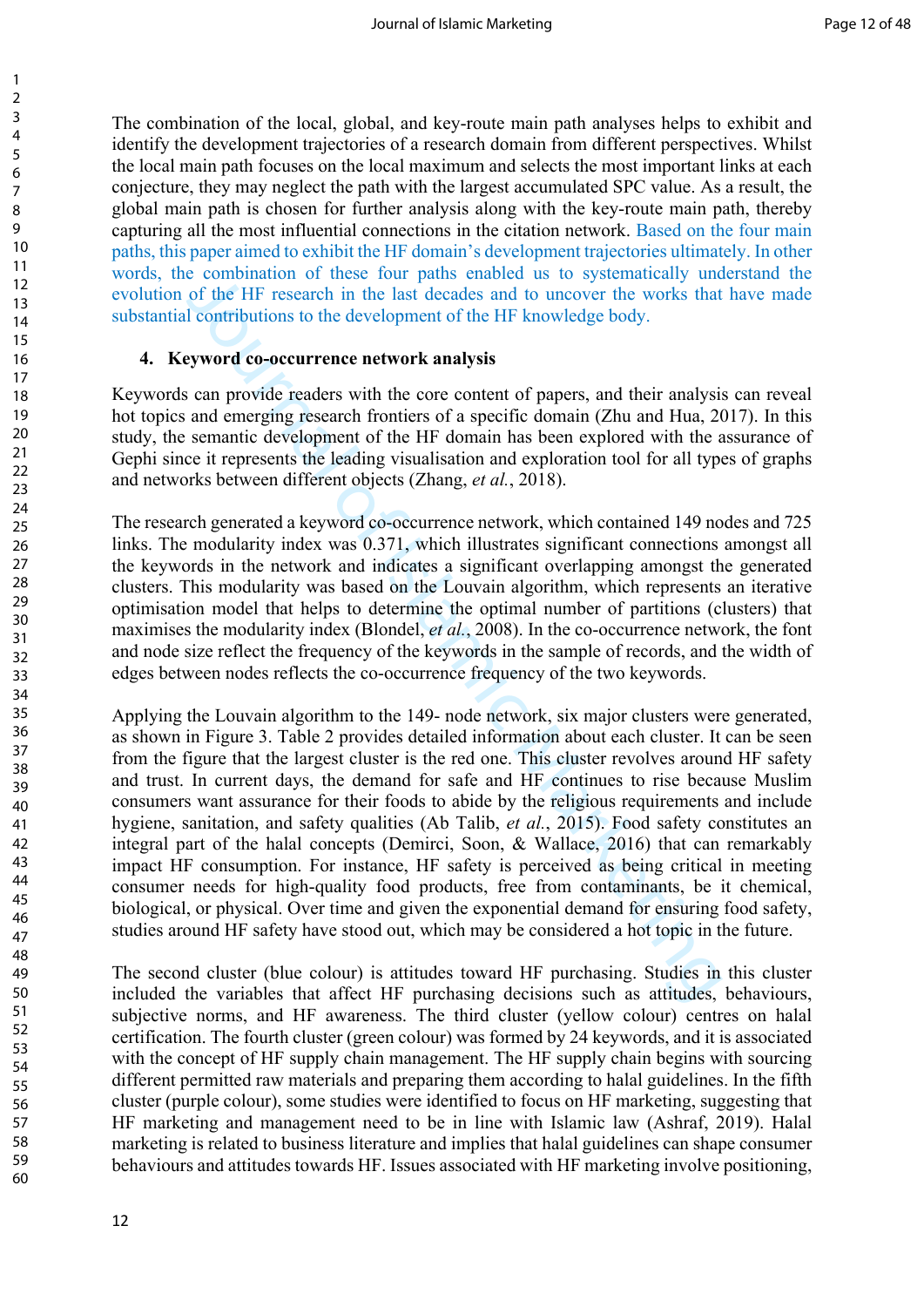branding, packaging, and labeling of food products (Wilson, 2012; Wilson and Liu, 2011). Keywords in this cluster included halal market, Islamic marketing, halal logo, etc. The last cluster (gray colour) indicates that the adherence to Islamic law is the source of direction and reference for proper HF processes.



Figure 3. Keyword co-occurrence network

| Table 2. The clusters of keywords |  |
|-----------------------------------|--|
|-----------------------------------|--|

| Cluster        | <b>Size</b> | Topic                | High-frequency keywords                               |
|----------------|-------------|----------------------|-------------------------------------------------------|
| 1              | 46          | HF safety and trust  | Halal; Islam; Food; China; Food Safety; Haram;        |
|                |             |                      | Muslim; Religion; Meat; Trust; Consumer Behaviour     |
| $\overline{2}$ | 17          | Attitudes towards HF | Attitudes; TPB; Halal Food Product; Subjective        |
|                |             | purchasing           | Norms; Halal Awareness                                |
| 3              | 38          | Halal certification  | Halal Food; Malaysia; Halal Certification; Purchase   |
|                |             |                      | Intention; Religiosity; Halal Tourism; Willingness To |
|                |             |                      | Pay                                                   |
| 4              | 24          | HF supply chain      | Halal Logistics; HSC; Food Industry; SCM; HFSC;       |
|                |             | management           | HSCM; Food Integrity;                                 |
| 5              | 13          | HF marketing         | Market;<br>Muslim<br>Islamic<br>Halal<br>Consumers;   |
|                |             |                      | Marketing; Ethanol; Alcohol; Halal Logo               |
| 6              | 11          | Islamic law          | Halal Food Industry; SC; Halal Food Certification;    |
|                |             |                      | Islamic Law; Literature Review                        |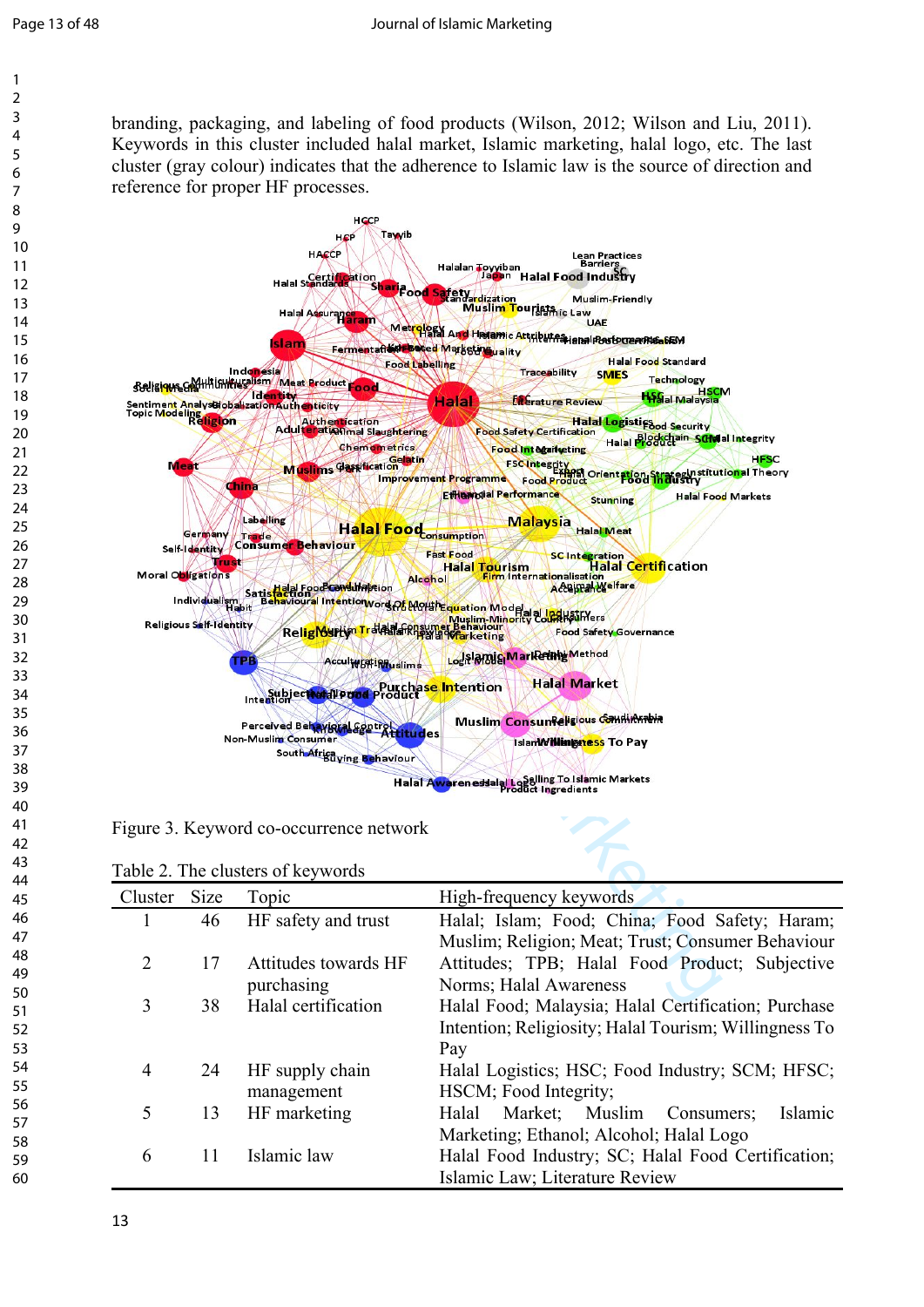## **5. Main path analysis of the HF domain**

This section presents the citation network analysis of the selected sample, followed by the discussion of the findings of the four main paths, namely, the forward and backward local main paths, the global main path, and the key-route main path (see Figures 4-7). In generated networks, each node represents an article and is marked with the information related to the lead author and the publication year. The link represents the pattern of knowledge flow, and the thicker the link, the more important it is.

## **5.1. The citation networks**

The entire citation network is presented in Figure 8. The network consisted of 253 nodes and 844 edges. Three types of nodes existed. The first type represented the nodes located in the largest subnet, in which 204 nodes were closely connected. These nodes constituted the core of the entire network. In the next sections, the main paths discussed were retrieved from this subset since it maintained the most citation relationships amongst the articles to the fullest degree. The second type of nodes were those with few citations. These nodes were linked with other nodes in the network and distributed at the periphery of the network. The third type consisted of isolated nodes that were not linked with any node in the citation network.

## **5.2. The location main paths**

Figures 4 and 5 depict the local main paths, containing 34 articles and 12 articles, respectively. In total, 8 common articles appeared on both paths, whilst the nodes coloured in green were the different ones.

Fig. 2011<br>
The citation networks<br>
citation networks<br>
citation networks<br>
citation networks<br>
citation networks<br>
citation networks<br>
S. Three types of nodes existed. The first type represented the nodes loo<br>
for the whet 204 It is evident that Tieman (2011) and Tieman, van der Vorst, and Che Ghazali (2012) were the first articles on both paths, marking the initial development of the HF research domain. In the former, the author described the essential requirements of the HF supply chains to ensure the HF integrity at the point of consumption. It was found that HF supply chains are required to avoid direct contact with prohibited materials, reduce contamination risk, and improve Muslim consumers' perceptions of HF. In the second article, Tieman, van der Vorst, and Che Ghazali (2012) proposed a new framework to optimise the design of the HF supply chains. The conceptualisation of HF was further examined by Tieman (2015b), who introduced the concept of a halal cluster to organise HF production and trade better. In Zailani, *et al*. (2015), the authors investigated the drivers that encourage HF firms in Malaysia to adopt a halal orientation strategy. It was found that the halal market demand, government support, expected business benefits, and integrity influence halal orientation strategy positively.

The backward local main path exposed three different studies at the beginning of the path. These included Nasir, *et al*. (2011), in which the authors developed an RFID-based validation system for HF. Through this system, it is possible to authenticate and validate a halal logo issued by a regulatory body. In Nakyinsige. *et al.* (2012), an overview of the possible analytical techniques for HF authentication was provided, emphasising the authenticity issues of HF and the need to ensure a quick, reliable, and cost-efficient method to HF authentication. van der Spiegel, *et al*. (2012) discussed halal requirements, applied standards, and certification, and the role of audits and laboratory analysis in the verification of HF certificates.

After the studies of Tieman, van der Vorst, and Che Ghazali (2012) and Zailani, *et al*. (2015), the forward local main path began to be significantly different from the backward local main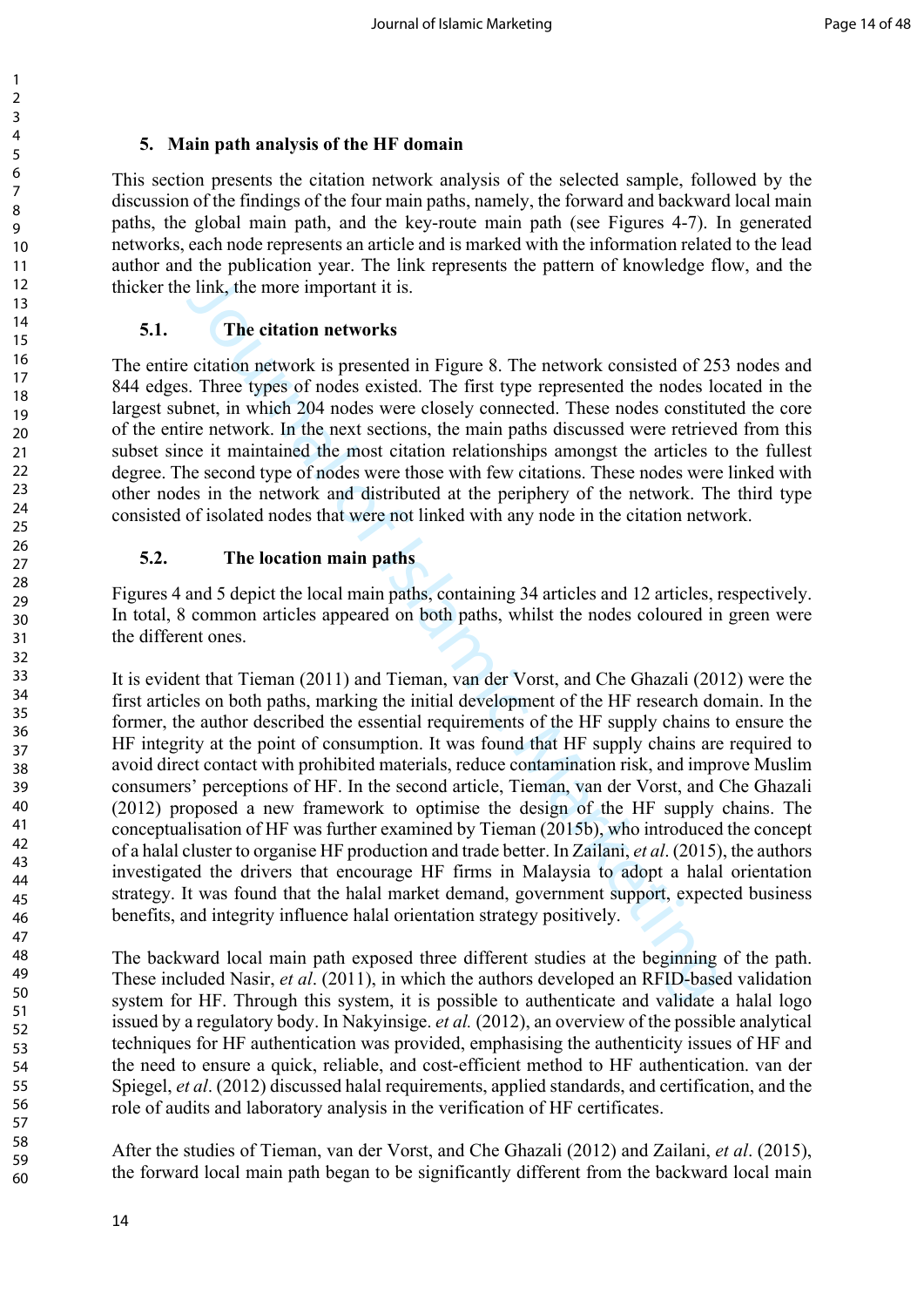path. The forward local main path diverged into two major paths. The first divergence part was at the study of Tieman and Hassan (2015), who examined the importance of religious food laws in providing answers to current issues facing the food systems. Following the authors, the existing industry practices lacked sustainability and did not comply with religious scriptures, including Islamic law. One year later, Demirci, Soon, and Wallace (2016) reviewed the issues related to food safety in halal assurance and concluded that several areas still needed further research, such as the perceptions of non-Muslim nations and manufacturers on halal assurance and the ways to ensure HF safety in Muslim-majority countries. In Soon, *et al.* (2017), a definition of halal integrity was developed using farm to fork and global supply chain models. It also argued that halal integrity lies in clearly providing the details of the halal status of food products and ensuring that the conditions for halal are met.



Figure 4. Forward local main path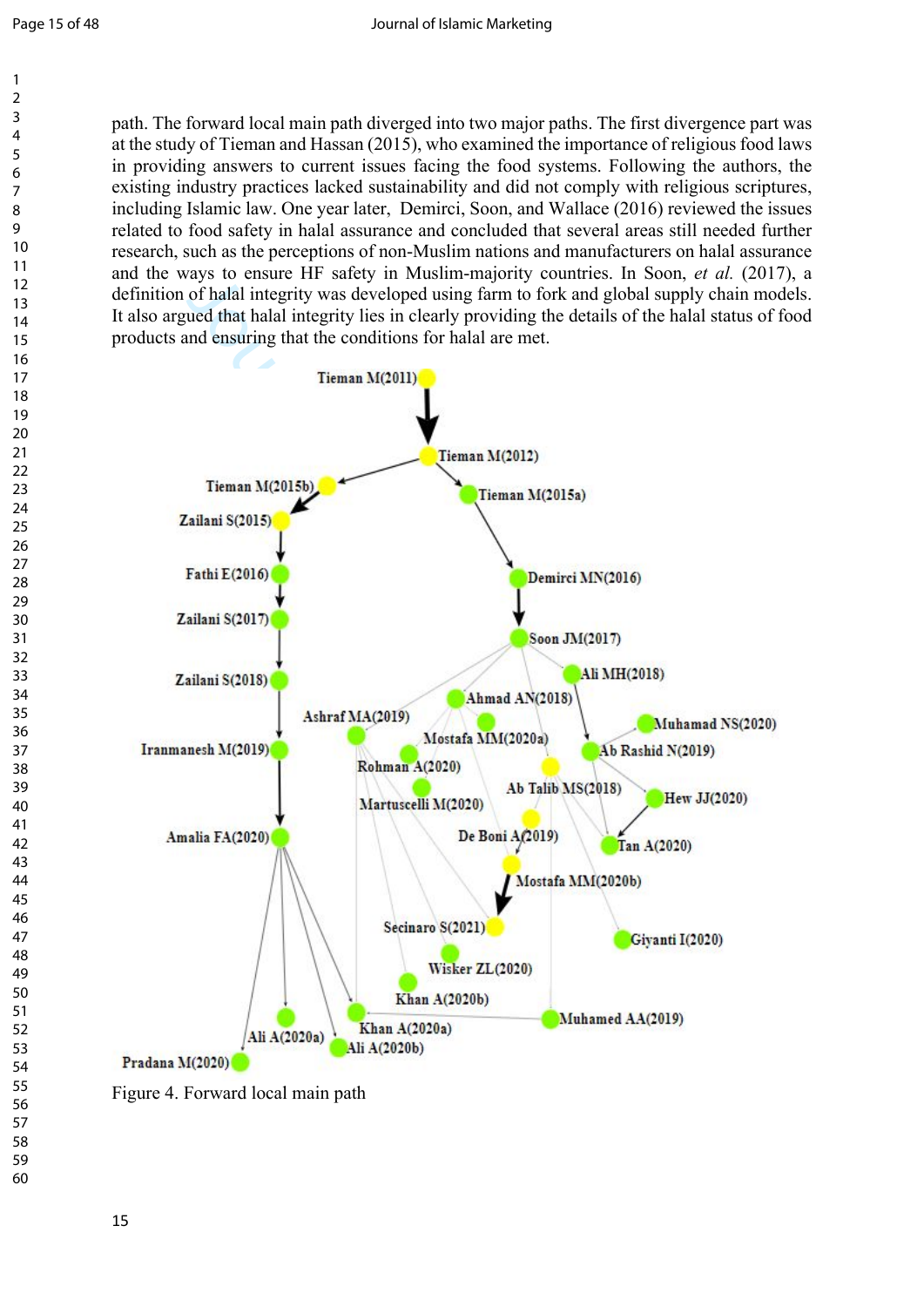

Figure 5. Backward local main path

Research emerging from the study of Soon, Chandia, and Regenstein (2017) has become more prosperous. At the beginning of the first path, two papers, Ali and Suleiman (2018) and Ab Rashid and Bojei (2019), argued that halal integrity is challenging to assure due to supply chain complexities, food fraud, and inadequacy of standard regulations. More recently, however, researchers have advocated the potentials of blockchain technology for strengthening HF integrity, facilitating HF traceability, and promoting transparency (Hew, *et al.,* 2020; Tan, Gligor, & Ngah, 2020).

After Soon, Chandia, and Regenstein (2017), the two local main paths merged again to Ab Talib and Ai Chin (2018). In this paper, the authors studied the causes behind HF standards implementation amongst Malaysian food manufacturers using a sample survey of 210 halalfood manufacturers. The results of the empirical investigation reveal that the internal reasons for the implementation of the HF standards were firm's commitment, operational improvement, and marketing function; meanwhile, the external reasons included government intervention and consumer pressure. In De Boni and Forleo (2019), the trends and opportunities for the development of a halal market for Italian foods were examined, and the findings point to several challenges hampering the adoption of strategies in non-Islamic settings such as the institutional context, lack of awareness of halal principles, and hesitance to consume HF. The following two papers, Mostafa (2020b) and Secinaro and Calandra (2020), made a review of HF research using bibliometric techniques to identify the influential authors, journals, collaboration patterns, and emerging research trends. Whilst these studies have contributed to shed light on the intellectual structure of HF research, they did not examine the knowledge diffusion of this research area.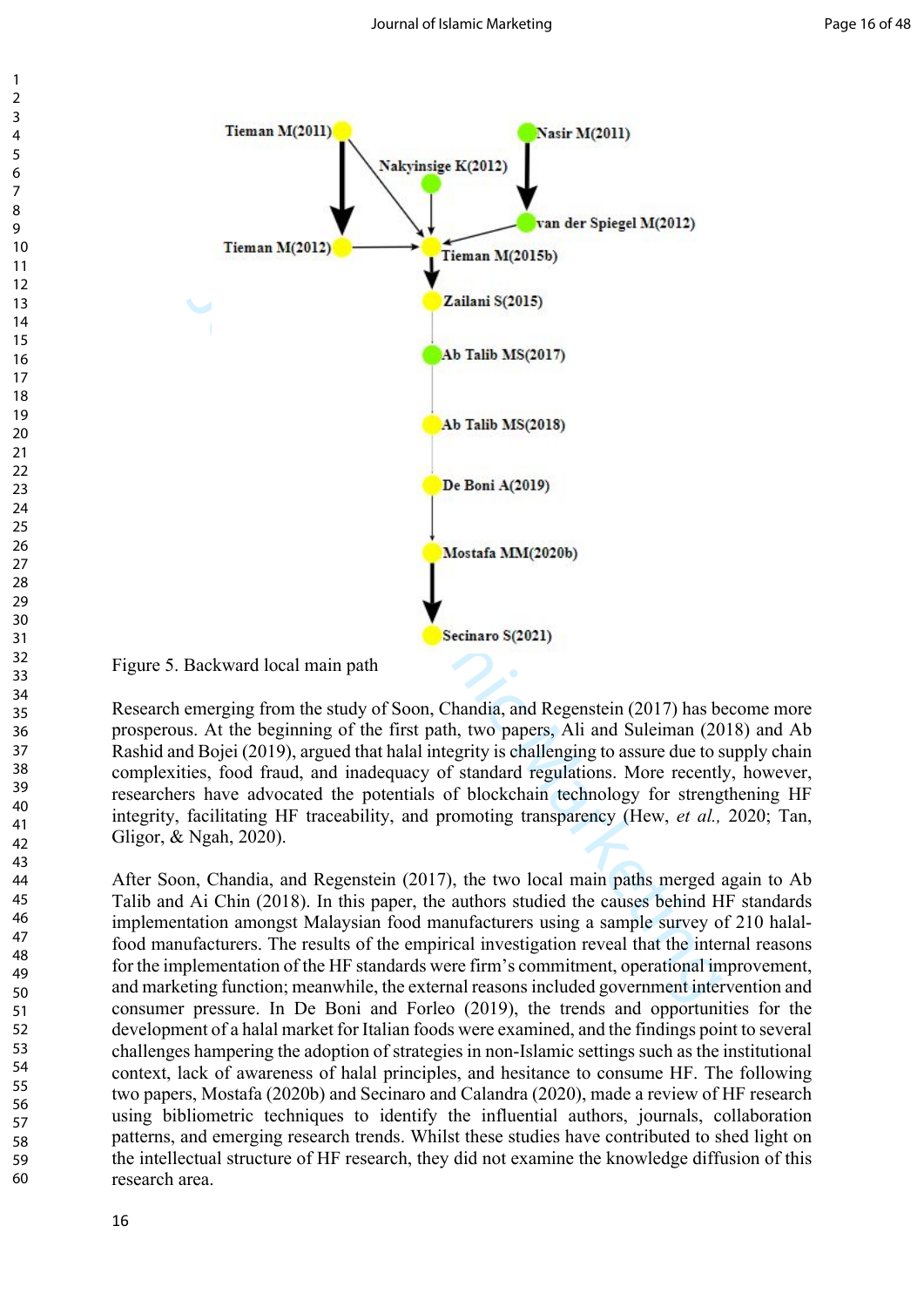Based on the previous research, the last two papers which appeared on the path were Muhamed, *et al*. (2019) and Giyanti, *et al*. (2020). In the first paper, the authors examined the impact of halal concern and the emotional and epistemic value on consumer behaviour during the choice and purchase of certified HF supplies. The next year, guided by the study of Ab Talib and Ai Chin (2018), Giyanti, *et al*. (2020) analysed the drivers of halal standards implementation in the HF manufacturing small and medium-sized enterprises (SMEs) and concluded that internal motivation and firm commitment have a positive impact on halal standards implementation.

The third branch consisted of four primary studies. Ahmad, *et al.* (2018) explained the system for HF control in Malaysia considering five essential elements for an effective national food control system: HF legislation, and HF management control, inspection, laboratory, and education. Later, two papers, Martuscelli, *et al.* (2020) and Rohman and Windarsih (2020), provided reviews of the analytical authentication methods of HF. Beyond the scope of these studies, Mostafa (2020) explored the structure, interaction patterns, opinion leaders, and communities' distribution of players engaged in cross-national HF Twitter networks. The author's findings highlighted the relational nature of HF networks and the value of social media as a critical communication tool in the international marketing of HF.

The fourth branch comprised the paper of Ashraf (2019) from which four papers emerged. In Ashraf (2019), an attempt was made to investigate consumer behaviour toward HF purchases in Bangladesh, and the results indicated that trustworthiness, attitudes, normative structure, and self-efficacy significantly determined HF purchasing. Exploring the ways consumers process and react to fake news on HF, Wisker (2020) found that religiosity moderates the relationships between anger and brand hate. Like Wisker's (2020) study, Khan, Arafat, and Azam (2020) assessed the impact of religiosity and halal literacy on the intentions of Muslim consumers to buy HF products in India. Lastly, Khan, Mohammad, and Muhammad (2020) developed and tested an integrated framework of brand love and experience in the HF industry. The study's findings support the fact that brand experience is a critical determinant of HF's brand love.

branch consisted of four primary studies. Ahmad, *et al.* (2018) explained<br>trol in Malaysia considering five essential elements for an effective n<br>system: HF legislation, and HF management control, inspection, labor<br>Later The second major divergence part was at the study of Tieman (2015b), followed by Zailani *et al*. (2015). After these two papers, Fathi, *et al*. (2016) looked at the drivers that motivate the willingness of consumers in Malaysia to pay for halal logistics and its impacts on their demand for halal logistics certification. Later on the path, Zailani, *et al*. (2017) examined the barriers and opportunities of halal logistics adoption in logistics firms in Malaysia. Ambiguous halal rules, scarcity of international halal certification, and insufficient collaboration amongst governing bodies were a few challenges identified from the study. In Iranmanesh, *et al*. (2019), the theory of planned behaviour was extended by self-identity and religious commitment to predict the willingness of Muslim consumers to pay for certified HF. According to the authors, these two elements positively influence consumer's willingness to pay for certified HF. The next year, Amalia, Sosianika, and Suhartanto (2020) examined the factors of Muslim Millennials' purchasing behaviour of HF in a Muslim-majority country and found that purchase intention and habit can independently influence their purchasing behaviour.

Research at the end of the path became more diversified. For instance, Pradana, *et al*. (2020) explored the purchase intention of HF in Spain amongst Muslim students and found that the halal credence factor constituted a critical determinant influencing attitude towards halal and purchase intention. Moreover, Ali, *et al*. (2020a) realised that the halal brand image has an important and positive impact on the halal brand perceived quality, satisfaction, trust, and loyalty. In another study, Ali, *et al.* (2020) investigated the drivers of halal meat consumption within the Chinese and German Muslim populations employing the theory of planned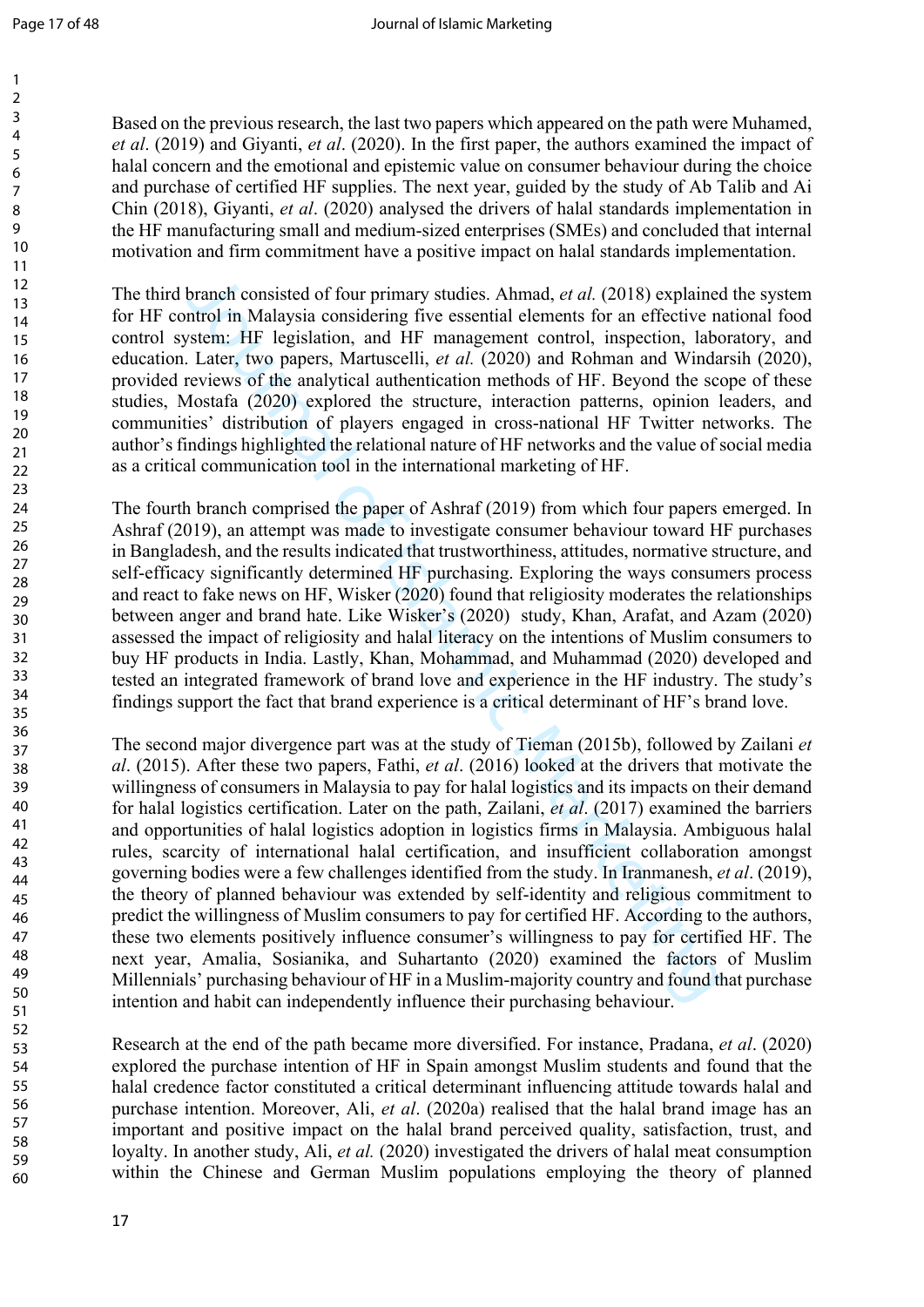behaviour. The findings suggest that the intention of HF consumption is determined by personal attitude toward halal meat consumption, desire to comply with others, perceived control over halal meat consumption, and food availability.

#### **5.3. The global main path**

As opposed to the two previous local paths, which aimed to concentrate on identifying the most influential links in the citation network, the global main path determined the overall most significant path. Overall, this path contained 13 influential papers as shown in Figure 6. The SPC values of all citation links on this path are summarised in Table 3. It is obvious that the link from Tieman (2011) to Tieman, *et al*. (2012) had the largest SCP value, followed by the link from Tieman (2015b) to Zailani, *et al*. (2015) and the link from Fathi, *et al.* (2016) to Zailani, *et al*. (2017). Moreover, the link emerging from Iranmanesh, *et al*. (2019) to Amalia, Sosianika, and Suhartanto (2020) had the highest SCP value amongst the citation links at the end of the path. These studies shared similar findings in that the purchasing of HF was determined by a set of factors, including self-identity, religiosity, and behaviour.

| significant path. Overall, this path contained 13 influential papers as shown in Figure 6. Th<br>SPC values of all citation links on this path are summarised in Table 3. It is obvious that the<br>link from Tieman (2011) to Tieman, et al. (2012) had the largest SCP value, followed by the<br>link from Tieman (2015b) to Zailani, et al. (2015) and the link from Fathi, et al. (2016) t<br>Zailani, et al. (2017). Moreover, the link emerging from Iranmanesh, et al. (2019) to Amalia<br>Sosianika, and Suhartanto (2020) had the highest SCP value amongst the citation links at th<br>end of the path. These studies shared similar findings in that the purchasing of HF was<br>determined by a set of factors, including self-identity, religiosity, and behaviour.<br>At the beginning of the global main path, the links were much thicker than the links at the en<br>of the citation chain, suggesting that earlier published articles garnered more attention an<br>recognition than the articles at the end of the path. Nevertheless, the appearance of those article<br>at the top of the path indicates the significance of these followers in the main path. Therefore<br>the position of these articles needs to be verified over time as more articles continue to com<br>out. |            |                |
|---------------------------------------------------------------------------------------------------------------------------------------------------------------------------------------------------------------------------------------------------------------------------------------------------------------------------------------------------------------------------------------------------------------------------------------------------------------------------------------------------------------------------------------------------------------------------------------------------------------------------------------------------------------------------------------------------------------------------------------------------------------------------------------------------------------------------------------------------------------------------------------------------------------------------------------------------------------------------------------------------------------------------------------------------------------------------------------------------------------------------------------------------------------------------------------------------------------------------------------------------------------------------------------------------------|------------|----------------|
|                                                                                                                                                                                                                                                                                                                                                                                                                                                                                                                                                                                                                                                                                                                                                                                                                                                                                                                                                                                                                                                                                                                                                                                                                                                                                                         |            |                |
| Table 3. The SPC values of the citation links on the global main path                                                                                                                                                                                                                                                                                                                                                                                                                                                                                                                                                                                                                                                                                                                                                                                                                                                                                                                                                                                                                                                                                                                                                                                                                                   |            |                |
| Links                                                                                                                                                                                                                                                                                                                                                                                                                                                                                                                                                                                                                                                                                                                                                                                                                                                                                                                                                                                                                                                                                                                                                                                                                                                                                                   | <b>SPC</b> | Ranking        |
| Tieman M (2011)->Tieman M (2012)                                                                                                                                                                                                                                                                                                                                                                                                                                                                                                                                                                                                                                                                                                                                                                                                                                                                                                                                                                                                                                                                                                                                                                                                                                                                        | 1029       | 1              |
| Tieman M $(2012)$ ->Tieman M $(2015b)$                                                                                                                                                                                                                                                                                                                                                                                                                                                                                                                                                                                                                                                                                                                                                                                                                                                                                                                                                                                                                                                                                                                                                                                                                                                                  | 297        | 6              |
| Tieman M(2015b)->Zailani S (2015)                                                                                                                                                                                                                                                                                                                                                                                                                                                                                                                                                                                                                                                                                                                                                                                                                                                                                                                                                                                                                                                                                                                                                                                                                                                                       | 672        | $\overline{2}$ |
|                                                                                                                                                                                                                                                                                                                                                                                                                                                                                                                                                                                                                                                                                                                                                                                                                                                                                                                                                                                                                                                                                                                                                                                                                                                                                                         |            | 5              |
| Zailani S (2015)->Fathi E (2016)                                                                                                                                                                                                                                                                                                                                                                                                                                                                                                                                                                                                                                                                                                                                                                                                                                                                                                                                                                                                                                                                                                                                                                                                                                                                        | 414        |                |
| Fathi E (2016)->Zailani S (2017)                                                                                                                                                                                                                                                                                                                                                                                                                                                                                                                                                                                                                                                                                                                                                                                                                                                                                                                                                                                                                                                                                                                                                                                                                                                                        | 435        | $\overline{3}$ |
| Zailani S (2017)->Zailani S (2018)                                                                                                                                                                                                                                                                                                                                                                                                                                                                                                                                                                                                                                                                                                                                                                                                                                                                                                                                                                                                                                                                                                                                                                                                                                                                      | 297        | 6              |
| Zailani S (2018)->Iranmanesh M (2019)                                                                                                                                                                                                                                                                                                                                                                                                                                                                                                                                                                                                                                                                                                                                                                                                                                                                                                                                                                                                                                                                                                                                                                                                                                                                   | 294        | 8              |
| Iranmanesh M (2019)->Amalia FA (2020)                                                                                                                                                                                                                                                                                                                                                                                                                                                                                                                                                                                                                                                                                                                                                                                                                                                                                                                                                                                                                                                                                                                                                                                                                                                                   | 420        | $\overline{4}$ |
| Amalia FA (2020)->Pradana M (2020)                                                                                                                                                                                                                                                                                                                                                                                                                                                                                                                                                                                                                                                                                                                                                                                                                                                                                                                                                                                                                                                                                                                                                                                                                                                                      | 148        | 9              |
| Amalia FA (2020)->Ali A(2020a)                                                                                                                                                                                                                                                                                                                                                                                                                                                                                                                                                                                                                                                                                                                                                                                                                                                                                                                                                                                                                                                                                                                                                                                                                                                                          | 148        | 9              |
| Amalia FA (2020)->Khan A(2020a)                                                                                                                                                                                                                                                                                                                                                                                                                                                                                                                                                                                                                                                                                                                                                                                                                                                                                                                                                                                                                                                                                                                                                                                                                                                                         | 148        | 9              |
| Amalia FA (2020)->Ali A(2020b)                                                                                                                                                                                                                                                                                                                                                                                                                                                                                                                                                                                                                                                                                                                                                                                                                                                                                                                                                                                                                                                                                                                                                                                                                                                                          | 148        | 9              |

Table 3. The SPC values of the citation links on the global main path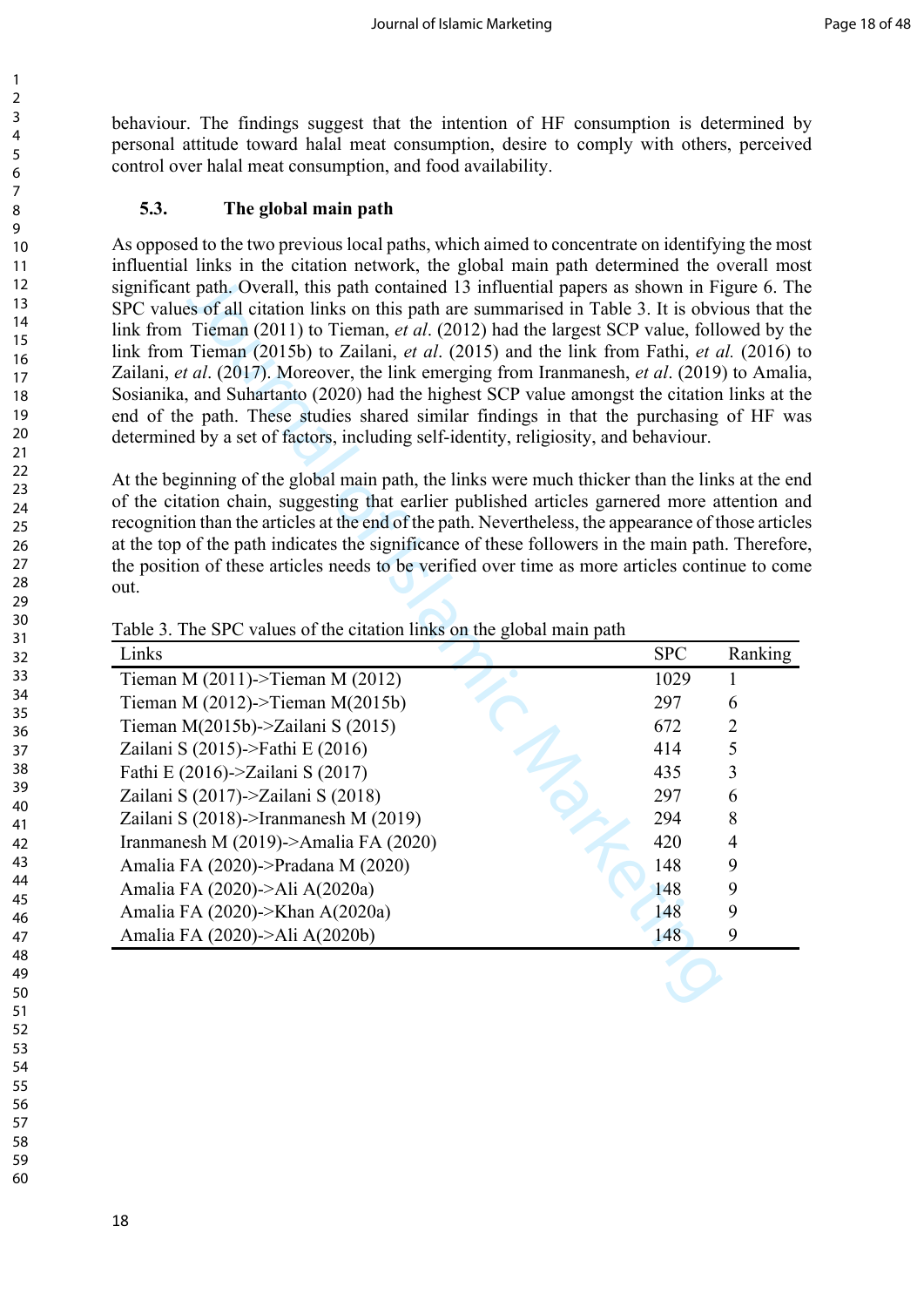



#### **5.4. The key-route main path**

The analysis of the key-route main path helped the researcher to find more details about the development of the HF domain. As opposed to the local and global main paths, the key-route main path depicted more comprehensive knowledge diffusions in the HF domain. This article chose the number of key-routes with a step size 5 and ultimately selected 20 for the best result. Figure 7 shows the key-route main path comprising 30 relevant articles. It is obvious that there have been several significant streams of the development of HF over the past decade. At the beginning of the main path, the routes highlighted in grey were similar to the first half of the backward local main path. On the right side, the path highlighted in yellow was similar to the global main path, whereas, on the left side, all articles on the orange path were more like the articles on the forward local main path.

The rest of the papers have not appeared on the above previous paths. In Ali and Suleiman (2016), the relationships between standard food practices and sustainable production principles were investigated in HF Malaysian producers. The findings suggest that HF shared some similarities with organic food in that both emphasised health and sustainability. The next paper on the same path was Ali, *et al.* (2017), where the authors developed a HF supply chain integrity framework consisting of four dimensions, comprising raw material, production, service, and information. The subsequent paper, Tan, et al. (2017), examined the influence of external integration on HF integrity or compliance with halal standards. At the end of the left side, a trend to diversify the extant research is noticed. For instance, Ahmad, *et al*. (2017) tried to determine the critical factors for effective implementation of a HF management system in small and medium enterprises and found that the top management, employees, information and knowledge, policy and procedure, and training represented important success factors for the implementation of this system. Furthermore, Mostafa (2018) identified a knowledge gap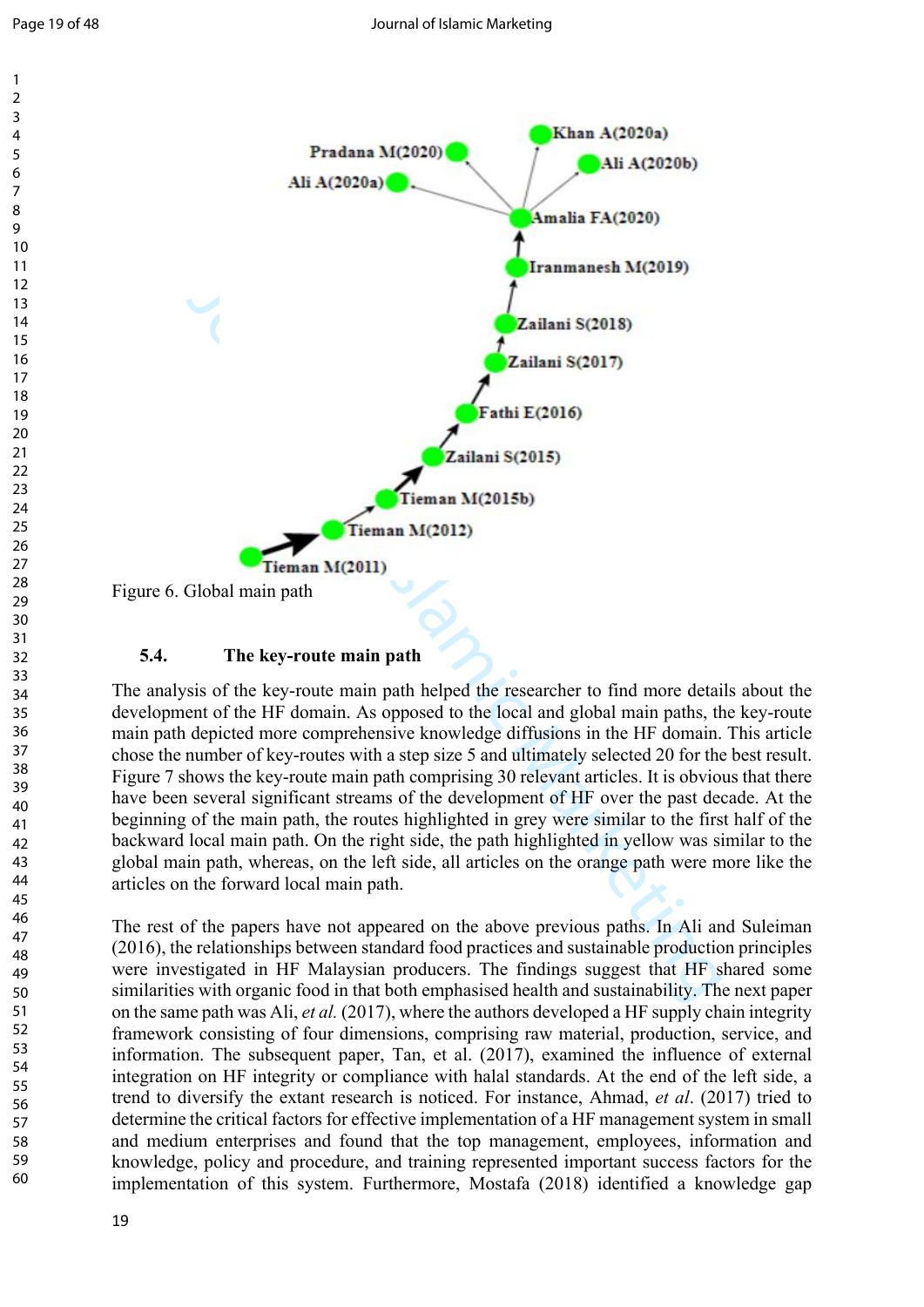pertaining to sentiments towards HF on social media, and analysed a random sample of 100000 tweets discussing HF. The findings indicate that there were positive sentiments toward HF and efforts to use digital posts to communicate about HF. Likewise, the next paper on the route, Bashir (2019), sought to reveal the drivers that influence foreign consumers' purchase intentions toward HF purchasing behaviour in South Africa and confirmed that halal awareness, logo, and attitude significantly shaped the HF purchase intentions and behaviours. The focus of the last paper, Kwag and Ko (2019), was strikingly different from the other papers in that the authors tried to optimise the location and allocation of the HF logistics network by developing a mathematical model reflecting the chain effect from Haram facilities. In summary, the new papers appearing in the key-route main path gathered at the study of Mostafa (2020b), which reviewed the entire HF domain using bibliometrics.



Figure 7. Key-route global main path

#### **6. Discussion**

This study has analysed the research topics discussed in the HF domain based on the keyword co-occurrence network and a citation network of 253 papers discussing HF. Considering the largest subnet, four types of main paths were generated to reveal the knowledge diffusion trajectories of the HF field from different perspectives. The historical reconstruction of the HF domain has been visualised and presented based on the analysis of the local main paths. Furthermore, the global main path was employed to identify the overall most influential path,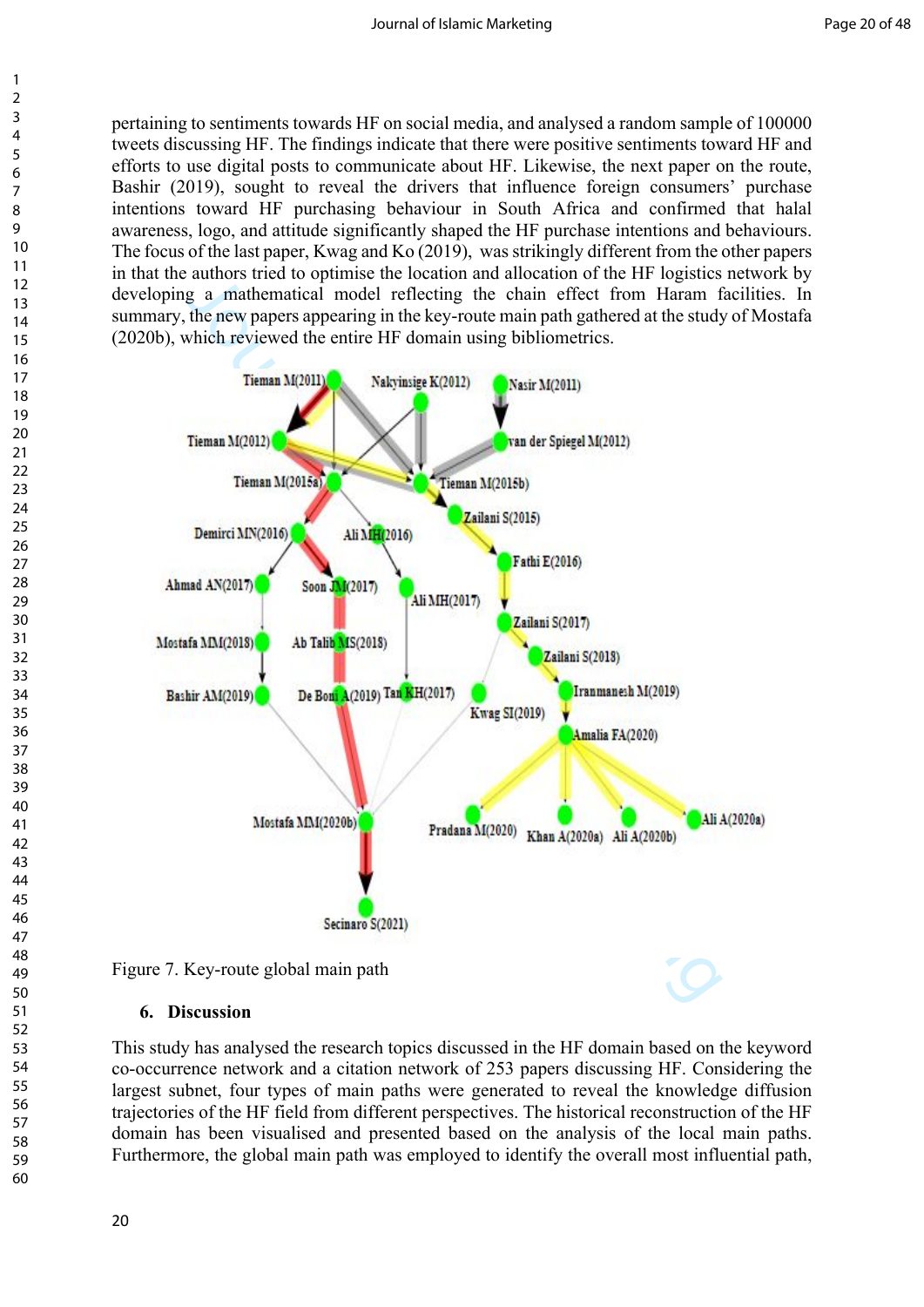followed by the key-route main path, which revealed the development structure of the HF domain in a comprehensive manner.

### **6.1. Major findings**

The major findings as concluded from the keyword co-occurrence network analysis and MPA can be summarised as follows.

yword co-occurrence network analysis results suggest that the HF litera<br>
several aspects, such as HF safety and trust, attitudes towards HF purch<br>
on, HF supply chain management, marketing, etc. This finding is congrud<br>
on 1) The keyword co-occurrence network analysis results suggest that the HF literature centres mainly on several aspects, such as HF safety and trust, attitudes towards HF purchasing, halal certification, HF supply chain management, marketing, etc. This finding is congruent with the studies conducted by Mostafa (2020) and Secinaro and Calandra (2020), which reported that HF mainly deals with HF safety and trust, halal certification issues, and Muslim consumers' attitudes towards the purchase and logistics of HF products. A few studies also found that there is a substantial and positive impact between trust in Muslim food sellers with attitudes and interests in purchasing halal products (Ahmed, 2008; Verbeke, *et al.*, 2013). Ashraf (2019) demonstrated that like normative structure and self-efficacy, trust in the authenticity of HF is especially significant to impact attitude toward HF buying in Bangladesh. Therefore, establishing confidence amongst HF consumers is vital since the aspect of trust impacts their purchasing decisions (Botonaki, *et al.*, 2006). However, achieving trust in HF products demands distinctness in certifications, which can be realised by generally accepted standards and halal assurance systems (Muhamed, *et al.*, 2019). Overall, studies about HF safety, trust, and certification occupy a significant percentage. As food safety has become a critical concern worldwide, HF supply chain partners are required to maintain effective measures and practices to enhance HF safety and increase consumer trust in HF. This is crucial as Giyanti, *et al.* (2020) noted that the adoption of quality and food safety standards, including halal standards, is aimed to prevent numerous issues such as safety and health problems, product failures, consumer dissatisfaction, and failure costs (van der Spiegel, *et al.*, 2007). Related terms found in the keyword co-occurrence network included halal, trust, consumer behaviour, certification, etc.

2) Considering the complexity of HF production, articles about HF supply chain management, logistics, and marketing have significantly attracted scholars' attention. This finding is in line with Rejeb, *et al.* (2021), who believed that HF supply chain management poses extra considerations surrounding the ways HF is prepared, handled, transported, and delivered to consumers. Abdullah, *et al.* (2018) argued that the intricacies and sensitivities of HF supply chain activities (e.g., processing, logistics, storage) require a different and novel approach for addressing sustainability. From the marketing perspective, the current study identifies that HF positioning, branding, packaging, and labeling are topical themes in the literature. According to Ab Talib (2017), HF firms need to re-establish their market by applying halal certification to cater to the growing Muslims' demands for HF and gain better marketing positioning. Moreover, the recognition of halal as a brand (Wilson and Liu, 2010) contributes to the growth of the HF industry. In other words, HF businesses are urged to restructure their strategies to reach consumers by applying effective branding and appealing packaging for their HF products. Therefore, the current study agrees with the findings of Bashir (2019), who recommended that HF producers and marketers use halal logos, especially when they strive to promote their HF products. Branding food products with halal logos not only helps to increase competitive advantage (Ashraf, 2019) but also to symbolise both trust and quality for HF consumers (Mostafa, 2018).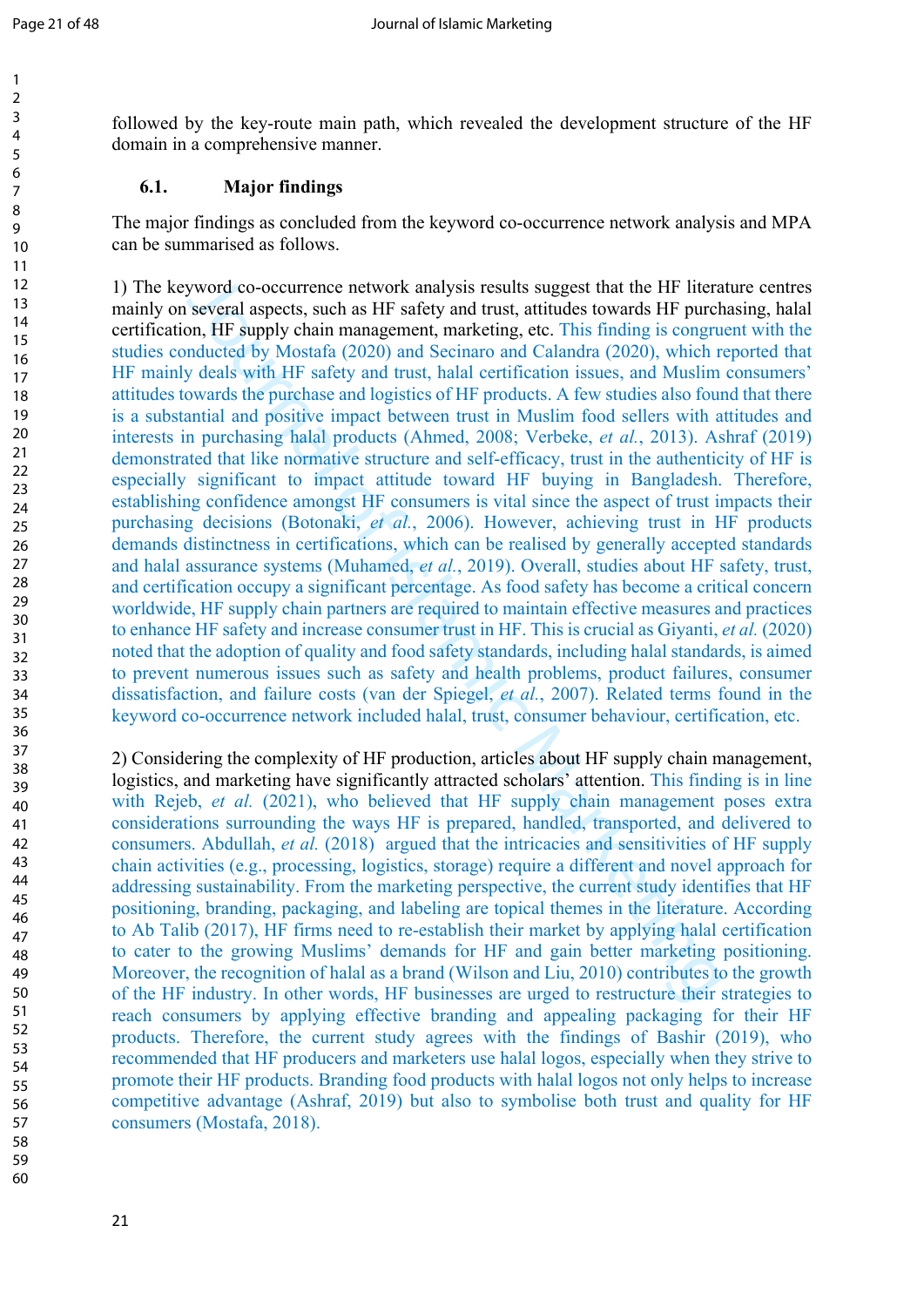3) More recently, assurance of HF integrity and safety using new technologies such as blockchain and the internet of things is an emerging research area that has been of scholars' interest. This finding is consistent with the recent studies of Ali, *et al.* (2021); Secinaro and Calandra (2020); Tan, *et al.* (2020); and Hew, *et al.* (2020), who believed that the integration of blockchain technology in HF supply chains is a developing research area that requires additional empirical studies. Further, these authors called for more research investigating the impact of this cutting-edge technology on the performance of HF supply chains, the costs, and benefits of blockchains, the adaptability of blockchains to the Islamic context, and the potential of blockchain-enabled HF supply chains to reduce cross-contamination risks and facilitate data sharing between companies and consumers. The current study corroborates the previous literature (e.g., Rejeb, 2018; Rejeb, Rejeb, Zailani, *et al.*, 2021; and Tieman and Darun, 2017), which demonstrated the role of the Internet of Things and its combination with blockchain technology to facilitate HF traceability, improve HF supply chain efficiencies, optimise livestock management, authenticate HF status, and monitor halal certifications.

notoexemans, the atapplating to thoecken<br>anti-enabled HF supply chains to trede cross-contamination risks and fetween companies and consumers. The current study corroborates telting,<br>the effect of the redeficient of Thing 4) The analysis finds that most of the papers discuss HF within consumer behaviour and attitudes. For instance, Ahmadova and Aliyev (2020) studied Muslims' drivers to purchase halal products, Sherwani, *et al.* (2018) studied Muslims' attitudes in Turkey and Germany on the halal meat consumption, and Bonne, *et al.* (2007) studied the attitude of Muslims in France towards the consumption of halal meat. All these research areas are strictly connected and show that HF consumption serves as another area which has shifted from investigating the drivers and barriers of adopting halal logistics to examining the impact of consumer attitude, norms, and behaviour on HF purchase consumption. In a society increasingly committed to addressing food security and food safety, these may be important aspects that explain the consumer behaviour and attitude toward HF. Nevertheless, there are no studies that have examined the attitudes and behaviours of the people that engaged in the HF production. People or human capital is best defined as a key element in improving firm assets and employees to increase productivity as well as sustain competitive advantage (Marimuthu, *et al.*, 2009). Human capital also refers to processes that relate to training, education, and other professional initiatives to increase the levels of knowledge, skills, abilities, values, and social assets of an employee which will lead to the employee's satisfaction and performance, and eventually on firm performance. Nowadays, to make fast entry into the global HF market, the human resource that can facilitate knowledge and expertise on halal is principally important (Nik Muhammad, *et al.*, 2009; Shariff, *et al.*, 2016). Shariff, *et al.* (2016) claimed that one of the problems raised by previous halal research is the lack of halal awareness and understanding amongst the workforce in the halal industry. Hence, this study concurred with Shariff, *et al.* (2016) that researchers need to investigate the contribution of halal awareness and understanding amongst the workforce in HF.

5**)** The findings from our review shows that only a few papers discussed sustainability within HF, amongst them were Rezai, *et al.* (2015) and Ali and Suleiman (2016), which examined the relationships between sustainable production in the HF industry amongst Malaysian producers. However, there are lots of papers which have discussed sustainability on the food and beverage sector (Bollani, *et al.*, 2019; Franceschelli, *et al.*, 2018; and Nirino, *et al.*, 2019). It is noted that the public are now concerned with climate challenges, therefore, areas such as the consumers' perceptions of the sustainability of HF products, the role of Islam in increasing sustainable production, how companies that produce HF sustainably transform their processes, the effect of an increase in demand for quality as well as sustainable HF, and how climate change will affect HF, need to be researched more in-depth in the future. As recommended by Ali and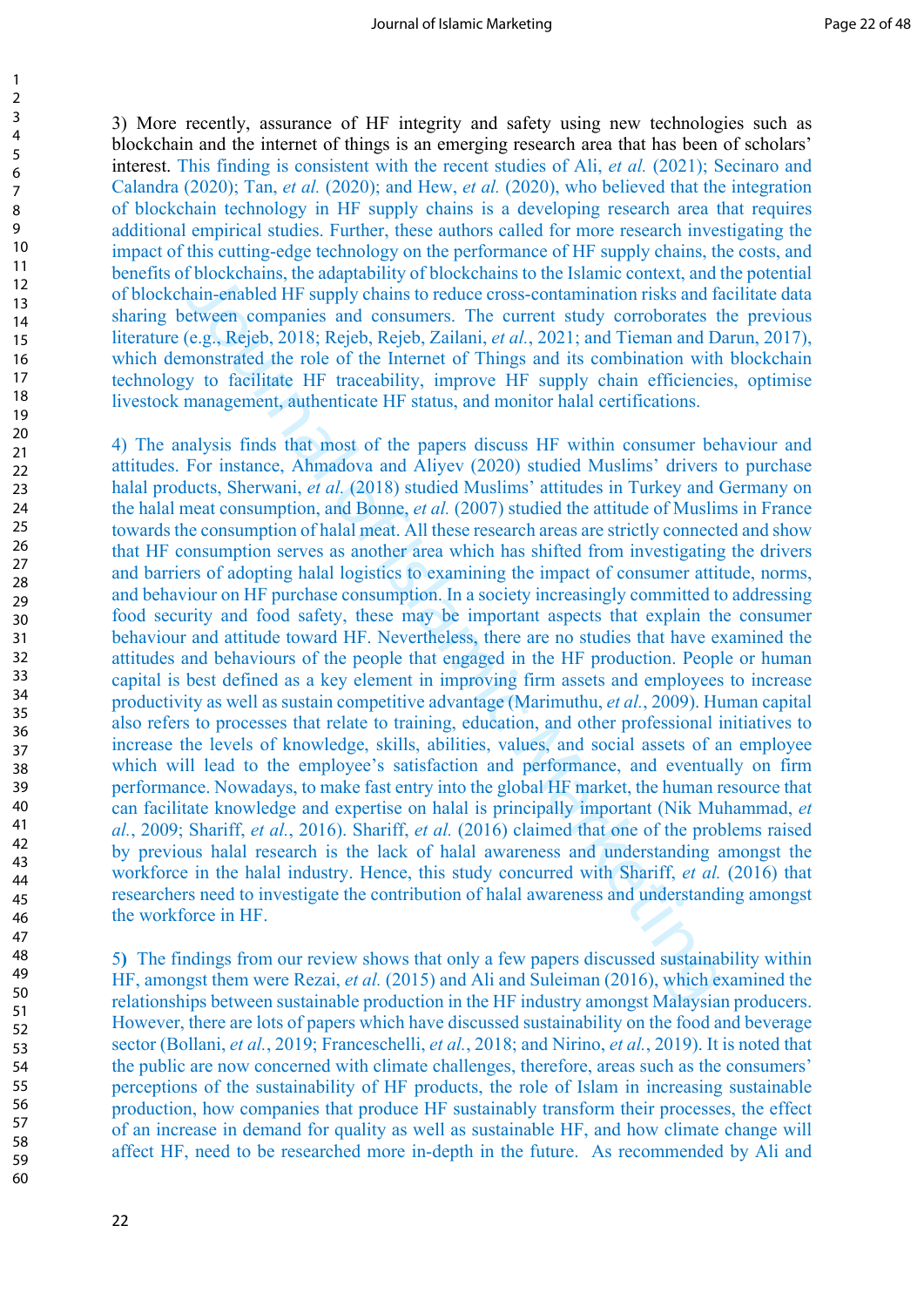Suleiman (2016), an in-depth understanding on the elements of sustainability in HF may provide valuable insights for development of sustainable programmes in the HF industry.

## **6.2. Future directions**

Based on the previous analyses, this study suggests future research directions for HF.

- meant and experimentation to the state of the state of the state of the state of the percent geographic contexts will enable a deeper understanding of the percent<br>of dottes in the market. The intention to integrate new bus 1) There is a need to conduct empirical and quantitative studies to test and evaluate the motivation and opportunities of HF strategies. Testing the drivers of applying HF processes in different geographic contexts will enable a deeper understanding of the performance of HF products in the market. The intention to integrate new business models, systems, and technologies can be investigated through models that comprise different management theories, such as the institutional theory, resource-based theory, and diffusion of innovation theory. In the future, studies should attempt to develop a theoretical framework by incorporating these theories into drivers of adopting the halal concept. Scholars can focus on more comprehensive frameworks to understand HF production and consumption behaviour.
- 2) Future work should focus on the role of different demographic factors like age, educational level, country of origin, and income to influence HF (Ali, *et al*., 2020b). Similarly, the extent to which religiosity impacts on consumers' opinions regarding animal welfare, slaughter, and prayer methods, and the information required for HF identification should also be investigated (White and Samuel, 2016). Therefore, it is necessary to enrich HF research and illuminate consumer attitudes towards HF, confidence in HF labelling, and HF product-specific information seeking (Bonne and Verbeke, 2007).
- 3) Challenges concerning halal certification involving health, organic, environmentally sustainable, cruelty-free animal welfare, ethical, and fair-trade attributes have made the concept of halal popular and highly appreciated by all societies (Rohman and Windarsih, 2020). Thus, it is recommended to investigate to what extent the organic and functional added value attributes can be integrated in HF products. Currently, there is a lack of studies that examine the impact of health-related labelling on HF. With this regard, more attention needs to be given to the sustainable development of HF supply chains and logistics.
- 4) The integration of big data, the Internet of Things, and blockchains is expected to provide new prospects and challenges for the future development of HF supply chains. For example, Secinaro and Calandra (2020) argued that the use of big data helps to analyse the decisionmaking process of HF manufacturers. The traceability, immutability, and security features of blockchains have the potential to improve HF processes (Hew, *et al*., 2020; Tan, Gligor, & Ngah, 2020). Under this context, incorporating new technologies into the HF supply chain needs to be investigated in the future.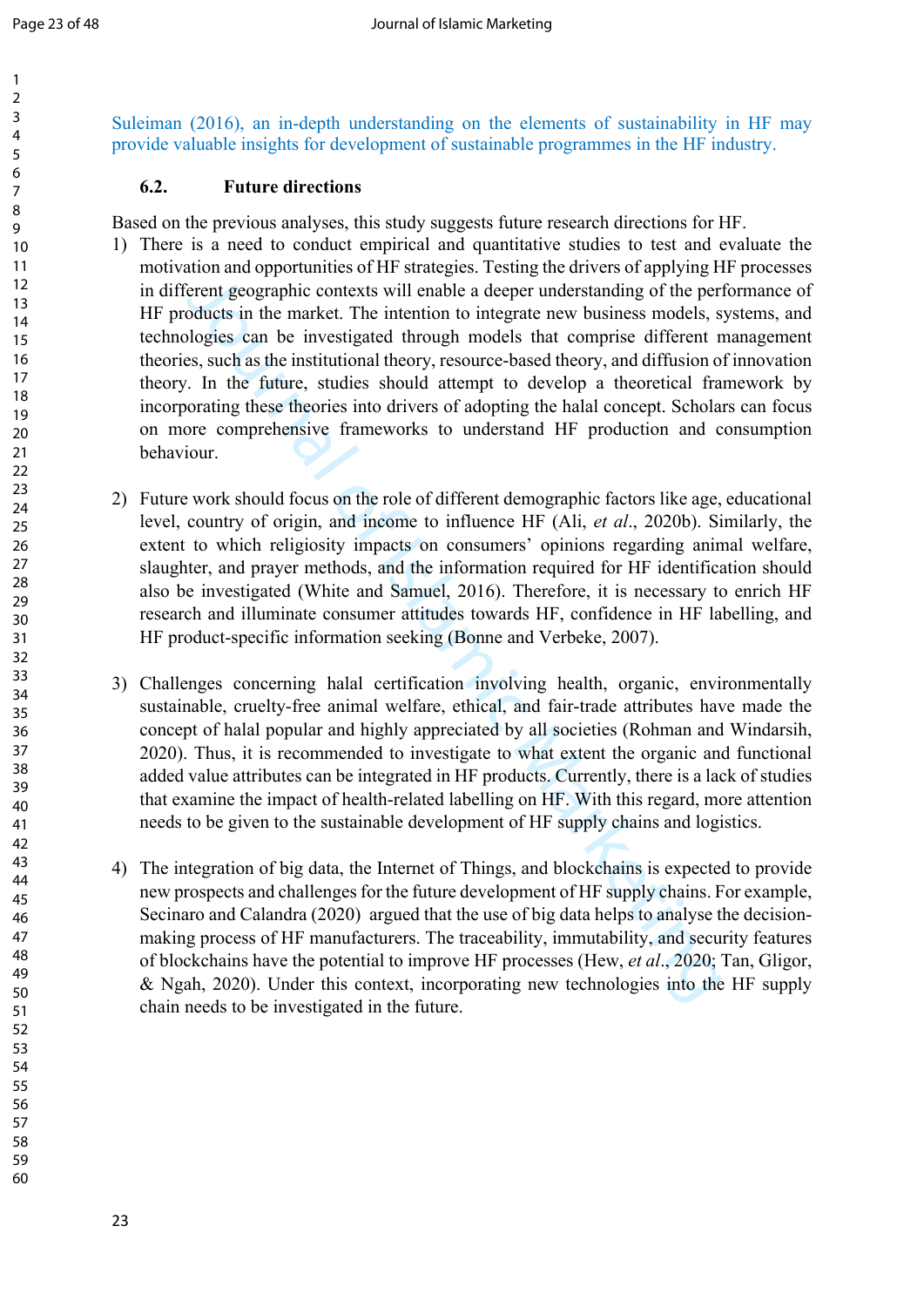

Figure 8. The entire citation network of the selected sample

### **6.3. Future potential subject areas**

Research on HF has attracted significant attention from different fields. To identify which subject areas are allocating attention to the HF domain, the selected sample of 253 articles was analysed. Table 4 presents the subject areas according to the number of articles. The articles in the field of business, as well as food science and technology, occupied a high percentage, representing more than 58% of the total selected articles. The attention from these two subject areas has risen over the years, and it is expected that scholars will continue to study HF from the business and food science perspectives. Moreover, there were some publications from other subject areas, such as agricultural economics and policy (8.66%), management (5.07%), hospitality, leisure, sport, and tourism (4.48%), and religion (3.58%). Although HF research was penetrating the business and management subject areas, there is a need for contributions from engineering and computer-related subject areas.

Table 4. Number of articles according to subject areas

| Subject                        | TP | $\frac{0}{0}$ |
|--------------------------------|----|---------------|
| <b>Business</b>                | 82 | 24.48%        |
| Food Science & Technology      | 66 | 19.70%        |
| Agricultural<br>Economics<br>& | 29 | 8.66%         |
| Policy                         |    |               |
| Management                     | 17 | 5.07%         |
| Hospitality, Leisure, Sport &  | 15 | 4.48%         |
| Tourism                        |    |               |
| Religion                       | 12 | 3.58%         |
| Agriculture, Multidisciplinary | 9  | 2.69%         |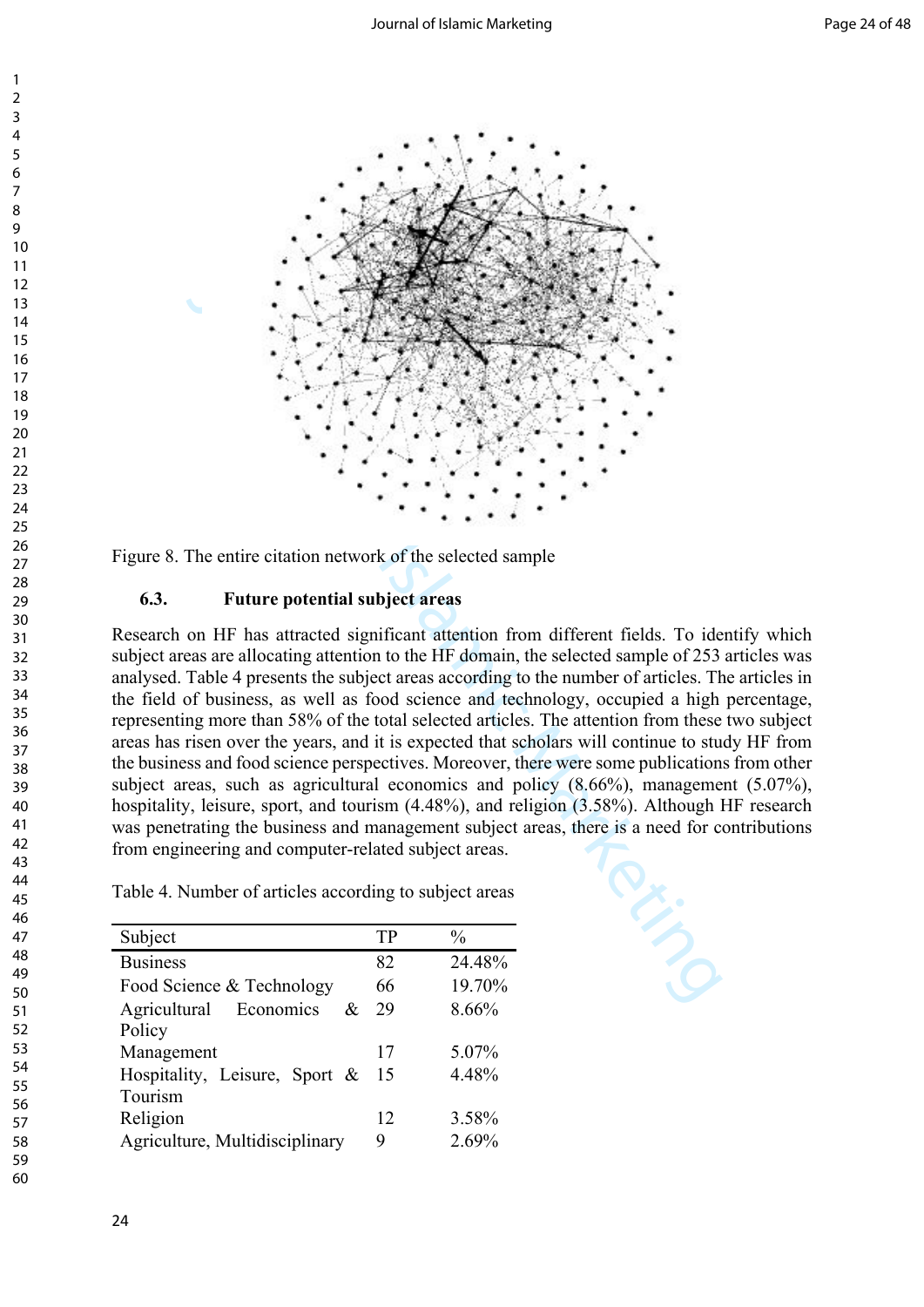| Social                        | Sciences, | 9 | $2.69\%$ |
|-------------------------------|-----------|---|----------|
| Interdisciplinary             |           |   |          |
| Sociology                     |           |   | 1.79%    |
| Economics                     |           | 5 | 1.49%    |
| Veterinary Sciences           |           |   | 1.49%    |
| Engineering, Industrial       |           |   | 1.49%    |
| Chemistry, Analytical         |           |   | 1.19%    |
| <b>Environmental Sciences</b> |           |   | 1.19%    |
| <b>Environmental Studies</b>  |           |   | 1.19%    |
| Chemistry, Applied            |           |   | 1.19%    |

## **7. Conclusions**

As a basic need for Muslim consumers, HF has attracted significant attention from scholars and practitioners alike. With the increasing attention being paid to the HF literature in the last decade, it is essential to examine the HF domain comprehensively and systematically and offer valuable insights for future research. Using a sample of 253 articles selected from the Web of Science database during the period 1970-2020, this study employed quantitative methods, namely, the keyword co-occurrence network analysis and the MPA to reveal the main topics, influential articles shaping the HF development, and knowledge diffusion trajectories and genealogy over the past decade through the analysis of local (forward and backward), global, and key-route main paths.

The analysis of keyword co-occurrence network reveals that HF safety, trust, certification, and supply chain management were the most popular topics in the HF domain. Besides that, the local main paths depict the dynamic development of HF domain in a comprehensive manner, implying that HF research has shifted from the business perspective to the consumer perspective over the studied period. The global main path shows that links from Tieman (2011) to Tieman, *et al.* (2012) and Tieman (2015b) to Zailani, *et al*. (2015) had the highest SPC values, which were the most important connections in the HF domain. Further, the key-route main path showed the knowledge transmission routes in the formation of this domain.

mental Sciences 4  $1.19\%$ <br>
mental Studies 4  $1.19\%$ <br>
metal Studies 4  $1.19\%$ <br>
metal Studies 4  $1.19\%$ <br>
metal of Muslim consumers, HF has attracted significant attention from<br>
tioners alice. With the increasing attenti To the best of our knowledge, no studies have yet employed the MPA to examine the knowledge diffusion routes of the HF research area. The use of four types of main paths indicates the dynamic formation process of HF research from different perspectives, providing deep insights for scholars to improve their understanding of the HF research over the past ten years. Unlike conventional review methods and bibliometric studies, this paper offers novel ideas for analysing the HF domain. First, the use of this quantitative method will help scholars identify critical topics in the history of HF and unravel the routes of knowledge dissemination comprehensively, which are determined easily. Second, several research directions are suggested, inspiring the researchers to carry out their projects in an intuitive way. This paper gives a clear evolutional structure of the HF domain, which will be helpful for new researchers who are considering entering the HF research field.

Despite its significant contributions, this paper has some limitations, although we have done our best to make the dataset for analysis as accurate as possible. For instance, the database used to select articles for this paper was only the Web of Science. The study would have been more robust if it considered other academic databases such as Scopus and Google Scholar. Moreover, by using the search keyword "halal food", these study findings are insightful and informative for determining the future directions in the HF literature. However, it would be better to use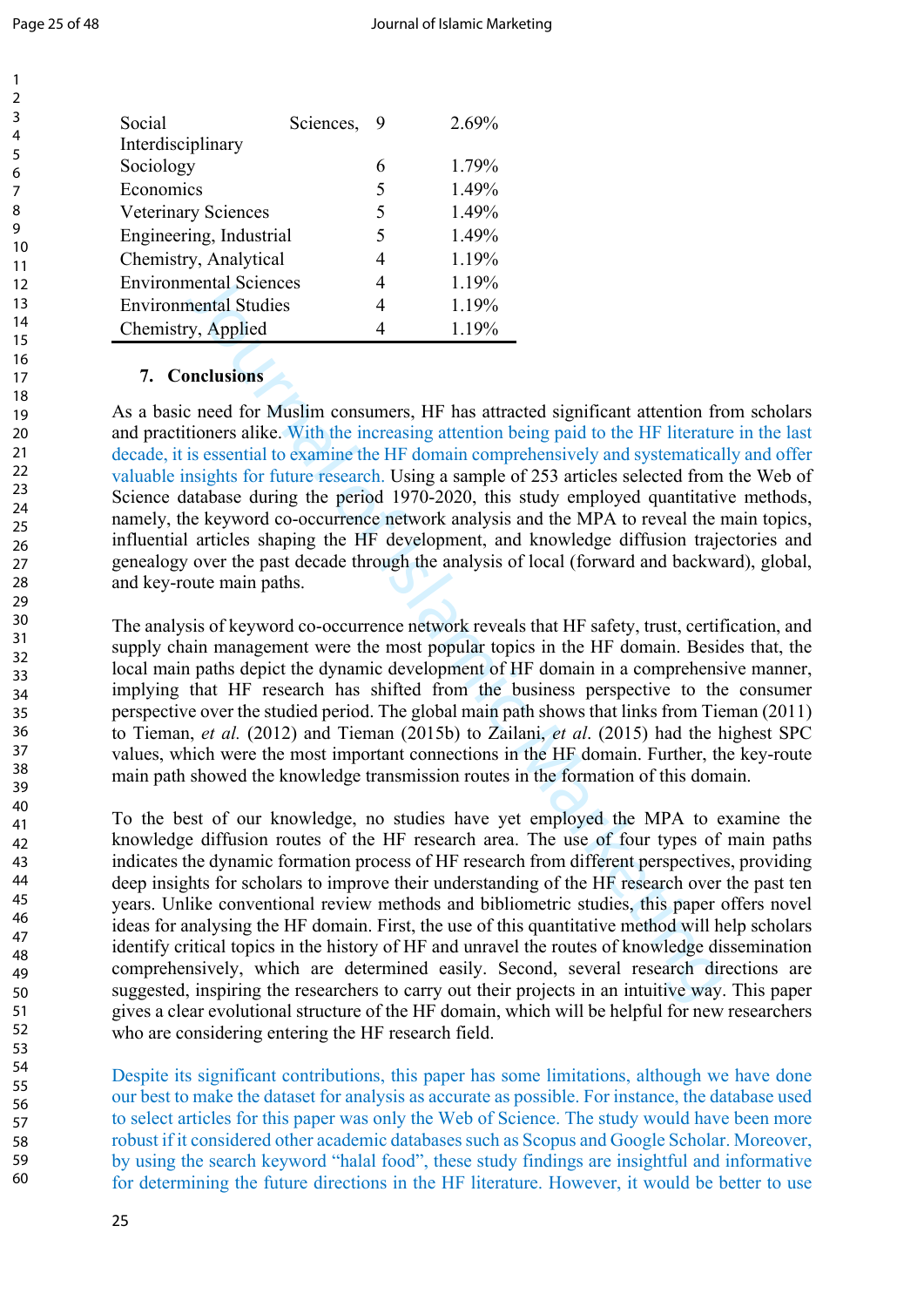the diation networs should be considered in tutter essearch. The research and that<br>that of the melthodology adopted will leave only a small insignificant<br>that the analysis of results and that the main paths explored are re additional keywords related to HF (e.g., halal restaurant, halal meat) to maximise the inclusion of all potentially relevant studies to the HF topic. The sample of these articles represents a small part of the total papers published on HF. Over time, it is foreseeable that the findings of the MPA may change if new articles are published and poured into academia. In addition, this paper overlooks the relative importance between the citing and cited articles. The importance between them is taken to be the same, which is not the case. In fact, we may have missed some related papers not indexed in the Web of Science. Thus, the importance and impact of the articles in the citation network should be considered in future research. The researcher believes that the nature of the methodology adopted will leave only a small insignificant error in the dataset for the analysis of results and that the main paths explored are representative of the knowledge diffusion routes for the HF domain. In the future, studies can combine different clustering algorithms with the MPA to investigate different flows of knowledge dissemination in diverse aspects in the HF field.

In summary, this paper has presented a unique approach for investigating the knowledge diffusion structure of a developed academic field by analysing the main paths. It is not only appropriate for the study of HF, but it is also helpful for many other research topics.

#### **References**

Ab Rashid, N. and Bojei, J. (2019), "The relationship between halal traceability system

adoption and environmental factors on halal food supply chain integrity in Malaysia",

*Journal of Islamic Marketing*, Vol. 11 No. 1, pp. 117–142, available at:

https://doi.org/10.1108/JIMA-01-2018-0016.

Ab Talib, M.S. (2017), "Motivations and benefits of halal food safety certification", *Journal* 

*of Islamic Marketing*, Vol. 8 No. 4, pp. 605–624, available at:

https://doi.org/10.1108/JIMA-08-2015-0063.

- Ab Talib, M.S. and Ai Chin, T. (2018), "Halal food standard implementation: are Malaysian firms proactive or reactive?", *British Food Journal*, Vol. 120 No. 6, pp. 1330–1343, available at: https://doi.org/10.1108/BFJ-07-2017-0366.
- Ab Talib, M.S., Abdul Hamid, A.B. and Zulfakar, M.H. (2015), "Halal supply chain critical success factors: a literature review", *Journal of Islamic Marketing*, Vol. 6, pp. 44–71, available at: https://doi.org/10.1108/JIMA-07-2013-0049.
- Abdullah, R., Sabar, R. and Mustafar, M. (2018), "Green Halal supply chain in Malaysian halal food companies: A conceptual framework", *International Journal of Supply Chain Management*, Vol. 7 No. 5, pp. 502–510.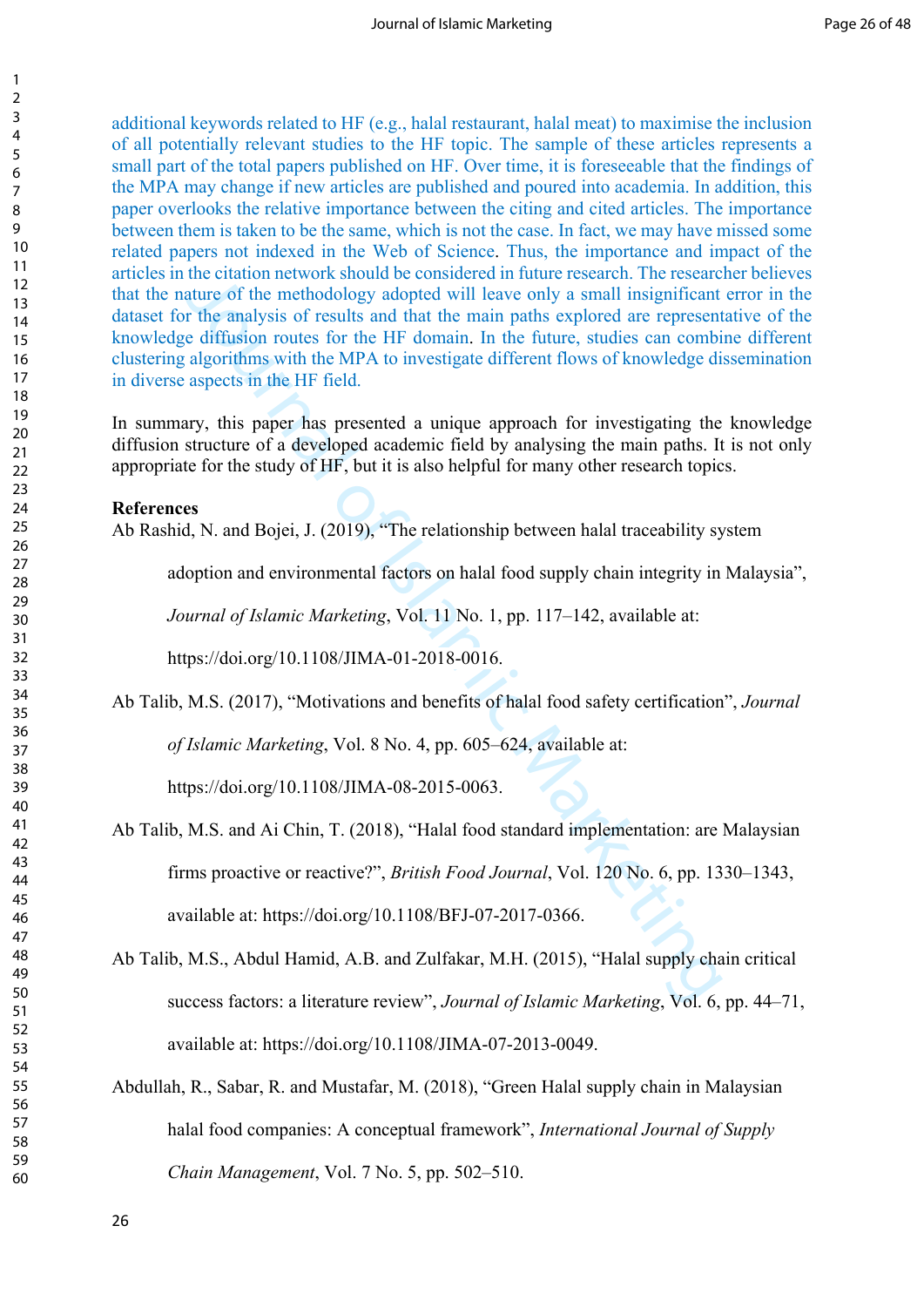| Ahmad, A.N., Abdul Rahman, R., Othman, M. and Ungku Zainal Abidin, U.F. (2017),                                                                              |
|--------------------------------------------------------------------------------------------------------------------------------------------------------------|
| "Critical success factors affecting the implementation of halal food management                                                                              |
| systems: Perspective of halal executives, consultants and auditors", Food Control,                                                                           |
| Vol. 74, pp. 70–78, available at: https://doi.org/10.1016/j.foodcont.2016.11.031.                                                                            |
| Ahmad, A.N., Ungku Zainal Abidin, U.F., Othman, M. and Abdul Rahman, R. (2018),                                                                              |
| "Overview of the halal food control system in Malaysia", Food Control, Vol. 90, pp.                                                                          |
| 352–363, available at: https://doi.org/10.1016/j.foodcont.2018.02.035.                                                                                       |
| Ahmadova, E. and Aliyev, K. (2020), "Determinants of attitudes towards Halal products:                                                                       |
| Empirical evidence from Azerbaijan", Journal of Islamic Marketing, Vol. 12 No. 1,                                                                            |
| pp. 55-69, available at: https://doi.org/10.1108/JIMA-04-2019-0068.<br>Ahmed, A. (2008), "Marketing of halal meat in the United Kingdom: Supermarkets versus |
| local shops", <i>British Food Journal</i> , Vol. 110 No. 7, pp. 655–670, available at:                                                                       |
| https://doi.org/10.1108/00070700810887149.                                                                                                                   |
| Ali, A., Sherwani, M., Ali, A., Ali, Z. and Sherwani, M. (2020a), "Investigating the                                                                         |
| antecedents of halal brand product purchase intention: an empirical investigation",                                                                          |
| Journal of Islamic Marketing, Vol. ahead-of-print No. ahead-of-print, available at:                                                                          |
| https://doi.org/10.1108/JIMA-03-2019-0063.                                                                                                                   |
| Ali, A., Sherwani, M., Ali, A., Ali, Z. and Sherwani, S. (2020b), "The Moderating Role of                                                                    |
| Individualism/Collectivism and Materialism: An Application of the Theory of                                                                                  |
| Planned Behavior (TPB) in Halal Food Purchasing", Journal of Food Products                                                                                   |
| <i>Marketing</i> , Vol. 26 No. 9, pp. 581–599, available at:                                                                                                 |
| https://doi.org/10.1080/10454446.2020.1846148.                                                                                                               |
| Ali, M.H. and Suleiman, N. (2016), "Sustainable food production: Insights of Malaysian halal                                                                 |
| small and medium sized enterprises", International Journal of Production Economics,                                                                          |
| Vol. 181, pp. 303-314, available at: https://doi.org/10.1016/j.ijpe.2016.06.003.                                                                             |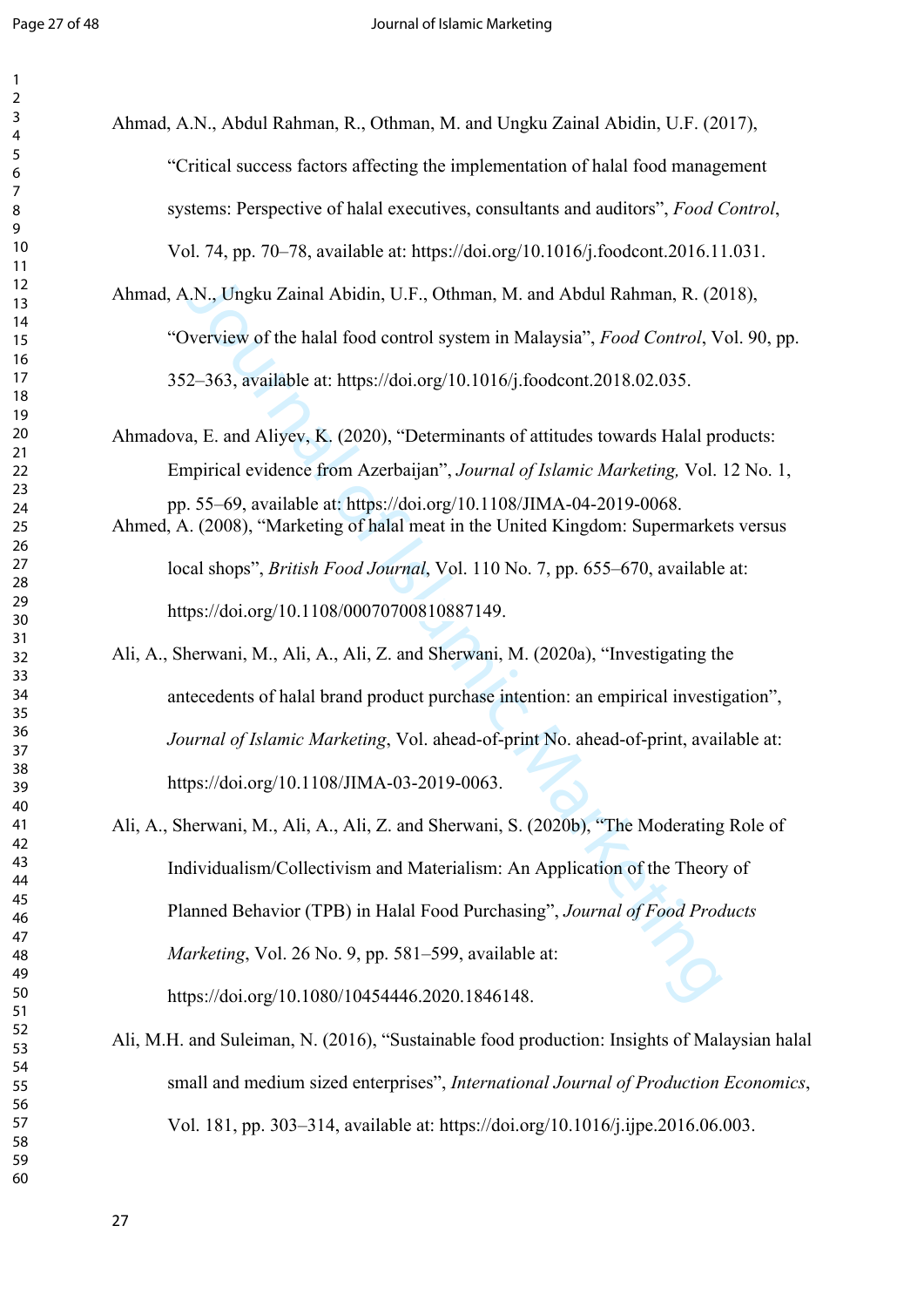- Ali, M.H. and Suleiman, N. (2018), "Eleven shades of food integrity: A halal supply chain perspective", *Trends in Food Science & Technology*, Vol. 71, pp. 216–224, available at: https://doi.org/10.1016/j.tifs.2017.11.016.
- Ali, M.H., Chung, L., Kumar, A., Zailani, S. and Tan, K.H. (2021), "A sustainable Blockchain framework for the halal food supply chain: Lessons from Malaysia", *Technological Forecasting and Social Change*, Vol. 170, p. 120870, available at: https://doi.org/10.1016/j.techfore.2021.120870.
- Ali, M.H., Tan, K.H. and Ismail, M.D. (2017), "A supply chain integrity framework for halal food", *British Food Journal*, Vol. 119 No. 1, pp. 20–38, available at: https://doi.org/10.1108/BFJ-07-2016-0345.
- Amalia, F.A., Sosianika, A. and Suhartanto, D. (2020), "Indonesian Millennials' Halal food purchasing: merely a habit?", *British Food Journal*, Vol. 122 No. 4, pp. 1185–1198, available at: https://doi.org/10.1108/BFJ-10-2019-0748.
- Ashraf, M.A. (2019), "Islamic marketing and consumer behavior toward halal food purchase in Bangladesh: An analysis using SEM", *Journal of Islamic Marketing*, Vol. 10 No. 3, pp. 893–910, available at: https://doi.org/10.1108/JIMA-03-2018-0051.
- ockchain framework for the halal food supply chain: Lessons from Mala<br>chnological Forecasting and Social Change, Vol. 170, p. 120870, availa<br>ps://doi.org/10.1016/j.techfore.2021.120870.<br>Tan, K.H. and Ismail, M.D. (2017), " Awan, H.M., Siddiquei, A.N. and Haider, Z. (2015), "Factors affecting Halal purchase intention – evidence from Pakistan's Halal food sector", *Management Research Review*, Vol. 38 No. 6, pp. 640–660, available at: https://doi.org/10.1108/MRR-01- 2014-0022.
- Barbieri, N., Ghisetti, C., Gilli, M., Marin, G. and Nicolli, F. (2016), "A Survey of the Literature on Environmental Innovation Based on Main Path Analysis", *Journal of Economic Surveys*, Vol. 30 No. 3, pp. 596–623, available at: https://doi.org/10.1111/joes.12149.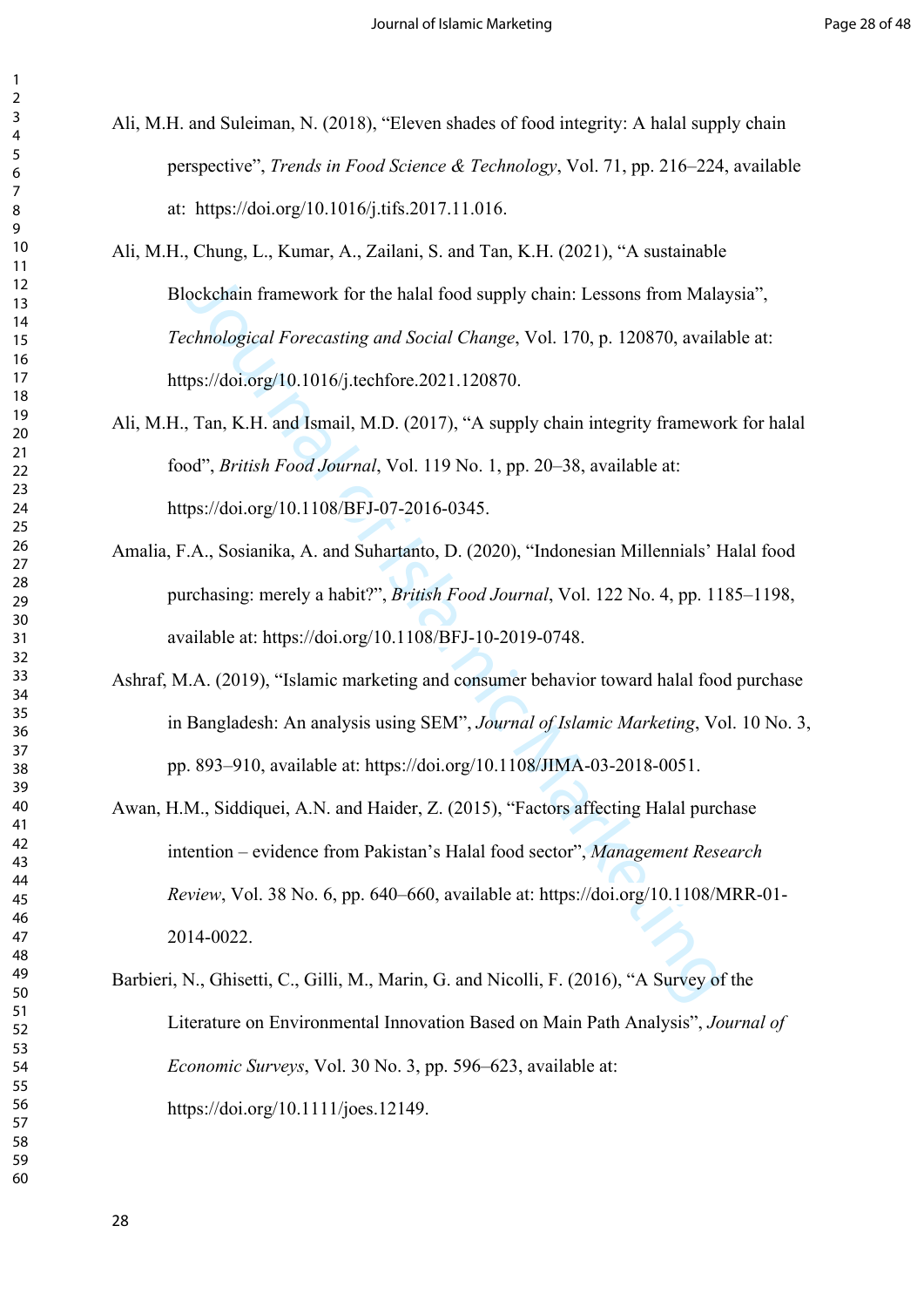- Bashir, A.M. (2019), "Effect of halal awareness, halal logo and attitude on foreign consumers' purchase intention", *British Food Journal*, Vol. 121 No. 9, pp. 1998– 2015, available at: https://doi.org/10.1108/BFJ-01-2019-0011.
- Bashir, K.M.I., Kim, J.-S., Mohibbullah, M., Sohn, J.H. and Choi, J.-S. (2019), "Strategies for improving the competitiveness of Korean seafood companies in the overseas halal food market", *Journal of Islamic Marketing*, Vol. 10 No. 2, pp. 606-632, available at: https://doi.org/10.1108/JIMA-03-2018-0056.
- Batagelj, V. (2003), "Efficient Algorithms for Citation Network Analysis", *ArXiv:Cs/0309023*, available at: http://arxiv.org/abs/cs/0309023 (accessed 6 June 2021).
- timproving the competitiveness of Korean seafood companies in the overal market", *Journal of Islamic Marketing*, Vol. 10 No. 2, pp. 606-632, a ps://doi.org/10.1108/JIMA-03-2018-0056.<br>V. (2003), "Efficient Algorithms for Blondel, V.D., Guillaume, J.-L., Lambiotte, R. and Lefebvre, E. (2008), "Fast unfolding of communities in large networks", *Journal of Statistical Mechanics: Theory and Experiment*, Vol. 2008 No. 10, p. P10008, available at: https://doi.org/10.1088/1742- 5468/2008/10/P10008.
- Bollani, L., Bonadonna, A. and Peira, G. (2019), "The Millennials' Concept of Sustainability in the Food Sector", *Sustainability*, Vol. 11 No. 10, p. 2984, available at: https://doi.org/10.3390/su11102984. Bonne, K. and Verbeke, W. (2007), "Religious values informing halal meat production and

the control and delivery of halal credence quality", *Agriculture and Human Values*, Vol. 25, pp. 35–47, available at: https://doi.org/10.1007/s10460-007-9076-y.

Bonne, K., Vermeir, I., Bergeaud‐Blackler, F. and Verbeke, W. (2007), "Determinants of halal meat consumption in France", *British Food Journal*, Vol. 109 No. 5, pp. 367– 386, available at: https://doi.org/10.1108/0070700710746786. Botonaki, A., Polymeros, K., Tsakiridou, E. and Mattas, K. (2006), "The role of food quality certification on consumers' food choices", *British Food Journal*, Vol. 108 No. 2, pp. 77–90, available at: https://doi.org/10.1108/00070700610644906.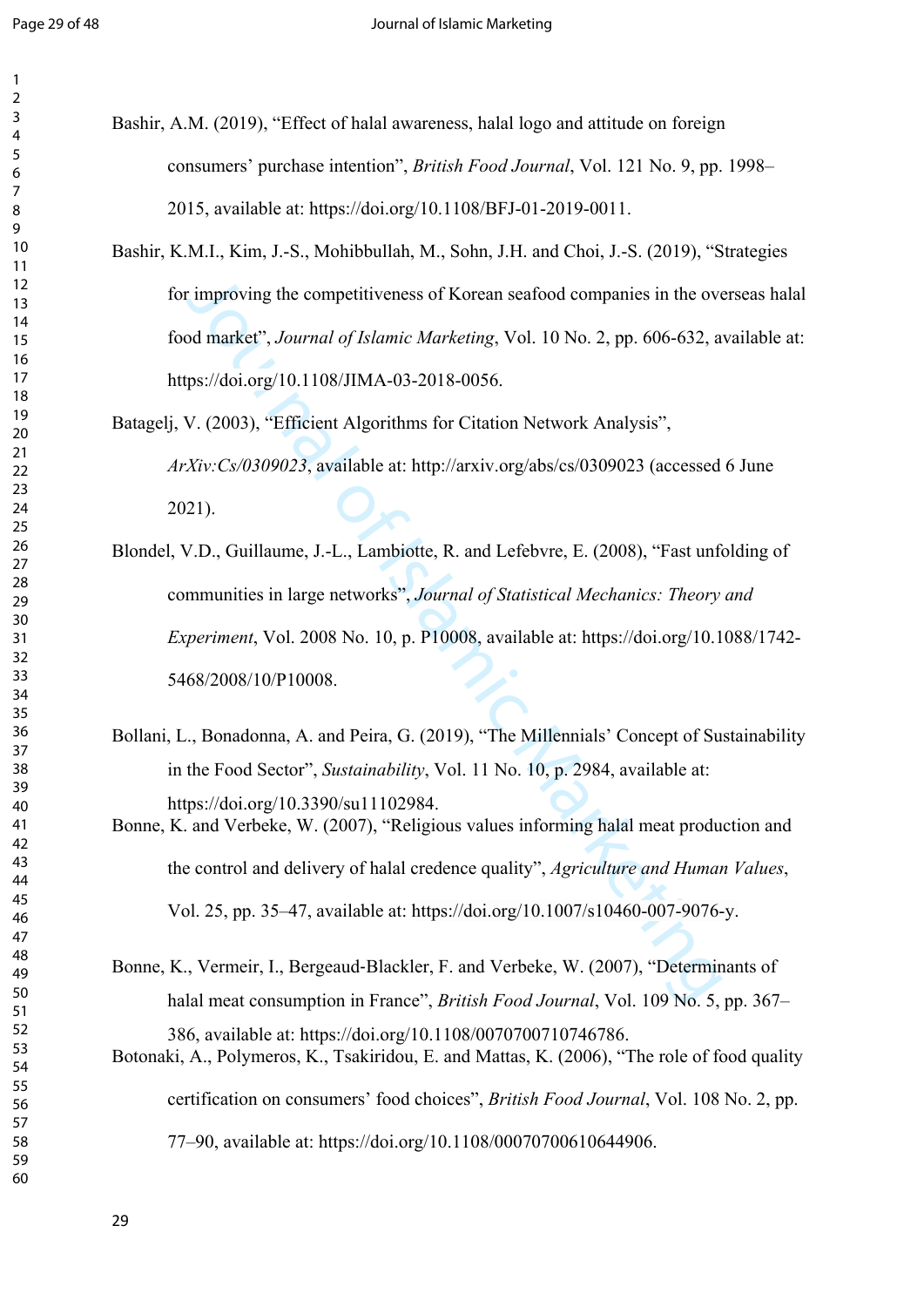- Carley, K.M., Hummon, N.P. and Harty, M. (1993), "Scientific Influence: An Analysis of the Main Path Structure in the Journal of Conflict Resolution", *Knowledge*, Vol. 14 No. 4, pp. 417–447, available at: https://doi.org/10.1177/107554709301400406.
- Carlson, J.P., Vincent, L.H., Hardesty, D.M. and Bearden, W.O. (2009), "Objective and Subjective Knowledge Relationships: A Quantitative Analysis of Consumer Research Findings", *Journal of Consumer Research*, Vol. 35 No. 5, pp. 864–876, available at: https://doi.org/10.1086/593688.
- bjective Knowledge Relationships: A Quantitative Analysis of Consum<br>ndings", Journal of Consumer Research, Vol. 35 No. 5, pp. 864–876, av<br>ps://doi.org/10.1086/593688.<br>Ibekwe-SanJuan, F. and Hou, J. (2010), "The structure a Chen, C., Ibekwe‐SanJuan, F. and Hou, J. (2010), "The structure and dynamics of cocitation clusters: A multiple-perspective cocitation analysis", *Journal of the American Society for Information Science and Technology*, Vol. 61 No. 7, pp. 1386–1409, available at: https://doi.org/10.1002/asi.21309.
- Chen, K., Zhang, Y. and Fu, X. (2019), "International research collaboration: An emerging domain of innovation studies?", *Research Policy*, Vol. 48 No. 1, pp. 149–168, available at: https://doi.org/10.1016/j.respol.2018.08.005.
- De Boni, A. and Forleo, M.B. (2019), "Italian halal food market development: drivers and obstacles from experts' opinions", *Journal of Islamic Marketing*, Vol. 10 No. 4, pp. 1245–1271, available at: https://doi.org/10.1108/JIMA-05-2018-0087.
- Fathi, E., Zailani, S., Iranmanesh, M. and Kanapathy, K. (2016), "Drivers of consumers' willingness to pay for halal logistics", *British Food Journal*, Vol. 118 No. 2, pp. 464– 479, available at: https://doi.org/10.1108/BFJ-06-2015-0212.
- Fetscherin, M. and Heinrich, D. (2015), "Consumer brand relationships research: A bibliometric citation meta-analysis", *Journal of Business Research*, Vol. 68 No. 2, pp. 380–390, available at: https://doi.org/10.1016/j.jbusres.2014.06.010.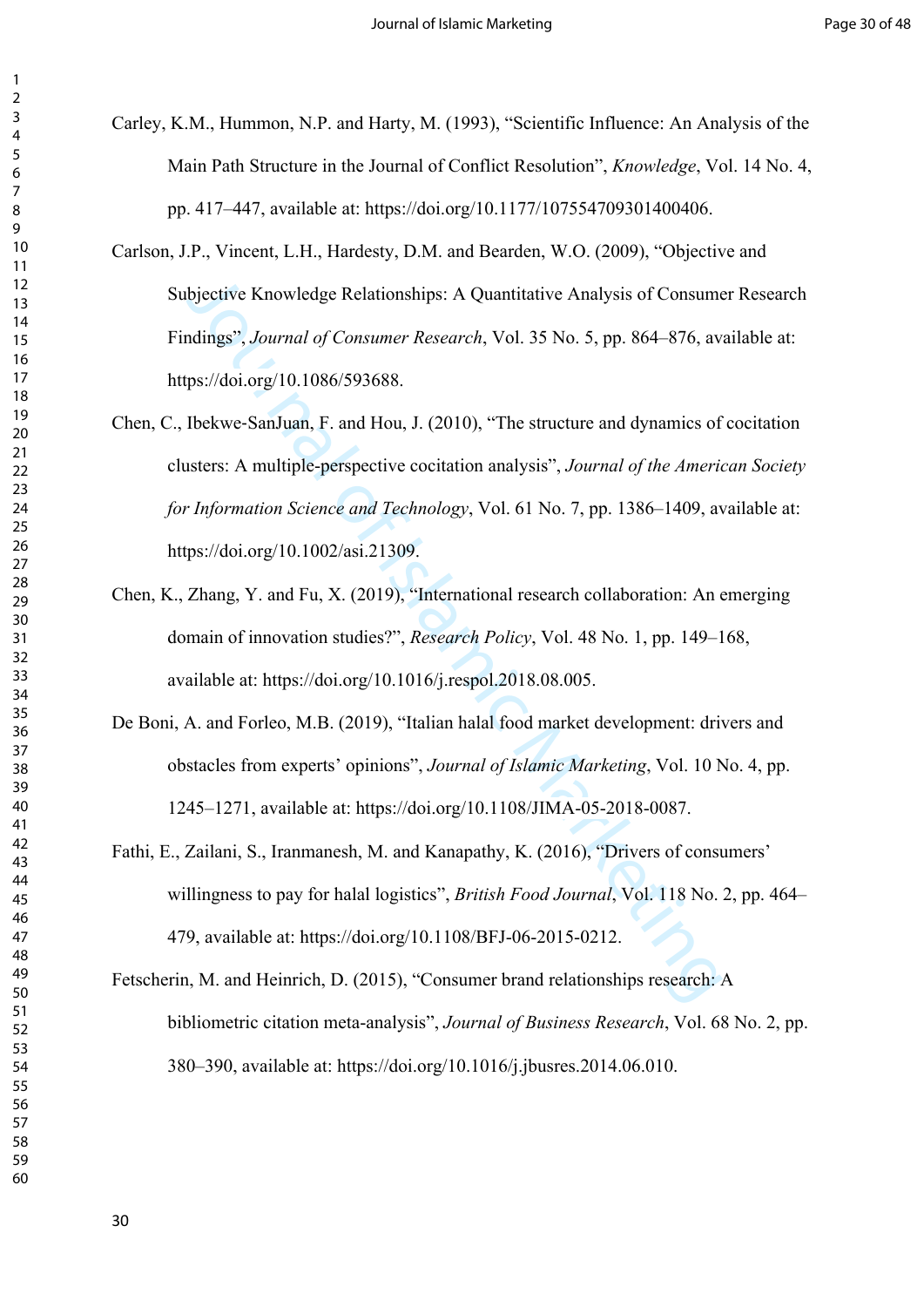| ξ                                         |
|-------------------------------------------|
|                                           |
| 4                                         |
| 5                                         |
| 6                                         |
|                                           |
|                                           |
| 8                                         |
| €<br>ĺ                                    |
| 10                                        |
| 1<br>$\mathbf{1}$                         |
|                                           |
| $\mathbf{1}$<br>2                         |
| $\mathbf{1}$<br>3                         |
| 4<br>1                                    |
| 15                                        |
|                                           |
| 16                                        |
| 1                                         |
| 18                                        |
| 19                                        |
|                                           |
| 20                                        |
| $\overline{21}$                           |
| $\overline{2}$<br>$\overline{2}$          |
| ξ                                         |
| $\overline{2}$                            |
| $\frac{24}{3}$                            |
| 25                                        |
| 26                                        |
|                                           |
| $\frac{27}{2}$                            |
| $^{28}$                                   |
| 29                                        |
| 30                                        |
|                                           |
| $\overline{\textbf{3}}$                   |
| $\overline{\mathbf{S}}$<br>$\overline{2}$ |
|                                           |
|                                           |
| $\overline{\mathbf{S}}$<br>3              |
| 3.<br>4                                   |
| 35                                        |
| 36                                        |
|                                           |
| 37                                        |
| 88                                        |
| C                                         |
| $\frac{1}{2}$                             |
| 40                                        |
| 41                                        |
| 42                                        |
| ξ                                         |
| $\overline{4}$                            |
| 44                                        |
| 45                                        |
| 46                                        |
| 47                                        |
|                                           |
| 48                                        |
| 49                                        |
| 50                                        |
|                                           |
| 51                                        |
| 5<br>$\overline{c}$                       |
| 5.<br>3                                   |
| 54                                        |
|                                           |
| 55                                        |
| 56                                        |
| 57                                        |
| 58<br>59                                  |

Franceschelli, M.V., Santoro, G. and Candelo, E. (2018), "Business model innovation for sustainability: a food start-up case study", *British Food Journal*, Vol. 120 No. 10, pp. 2483–2494, available at: https://doi.org/10.1108/BFJ-01-2018-0049. Fu, H., Wang, M., Li, P., Jiang, S., Hu, W., Guo, X. and Cao, M. (2019), "Tracing

Knowledge Development Trajectories of the Internet of Things Domain: A Main Path Analysis", *IEEE Transactions on Industrial Informatics*, Vol. 15 No. 12, pp. 6531– 6540, available at: available at: https://doi.org/10.1109/TII.2019.2929414.

- Giyanti, I., Indrasari, A., Sutopo, W. and Liquiddanu, E. (2020), "Halal standard implementation in food manufacturing SMEs: its drivers and impact on performance", *Journal of Islamic Marketing*, Vol. ahead-of-print No. ahead-of-print, available at:https://doi.org/10.1108/JIMA-11-2019-0243.
- Haleem, A., Khan, M.I., Khan, S. and Jami, A.R. (2020), "Research status in Halal: a review and bibliometric analysis", *Modern Supply Chain Research and Applications*, Vol. 2 No. 1, pp. 23–41, available at: https://doi.org/10.1108/MSCRA-06-2019-0014.
- Extra plant is in the interest of the method of Hings Domain. Franchiesis", *IEEE Transactions on Industrial Informatics*, Vol. 15 No. 12, p40, available at: available at: https://doi.org/10.1109/TIL2019.2929414, , Indrasa Handayani, D.I., Masudin, I., Haris, A. and Restuputri, D.P. (2021). "Ensuring the halal integrity of the food supply chain through halal suppliers: a bibliometric review", *Journal of Islamic Marketing*, Vol. ahead-of-print No. ahead-of-print, available at: https://doi.org/10.1108/JIMA-10-2020-0329.
- Hassan, Y. and Pandey, J. (2019), "Examining the engagement of young consumers for religiously sanctioned food: the case of halal food in India", *Young Consumers*, available at: https://doi.org/10.1108/YC-01-2019-0940.

Henderson, J.C. (2016), "Halal food, certification and halal tourism: Insights from Malaysia and Singapore", *Tourism Management Perspectives*, Vol. *19*, pp.160-164, available at: https://doi.org/10.1016/j.tmp.2015.12.006.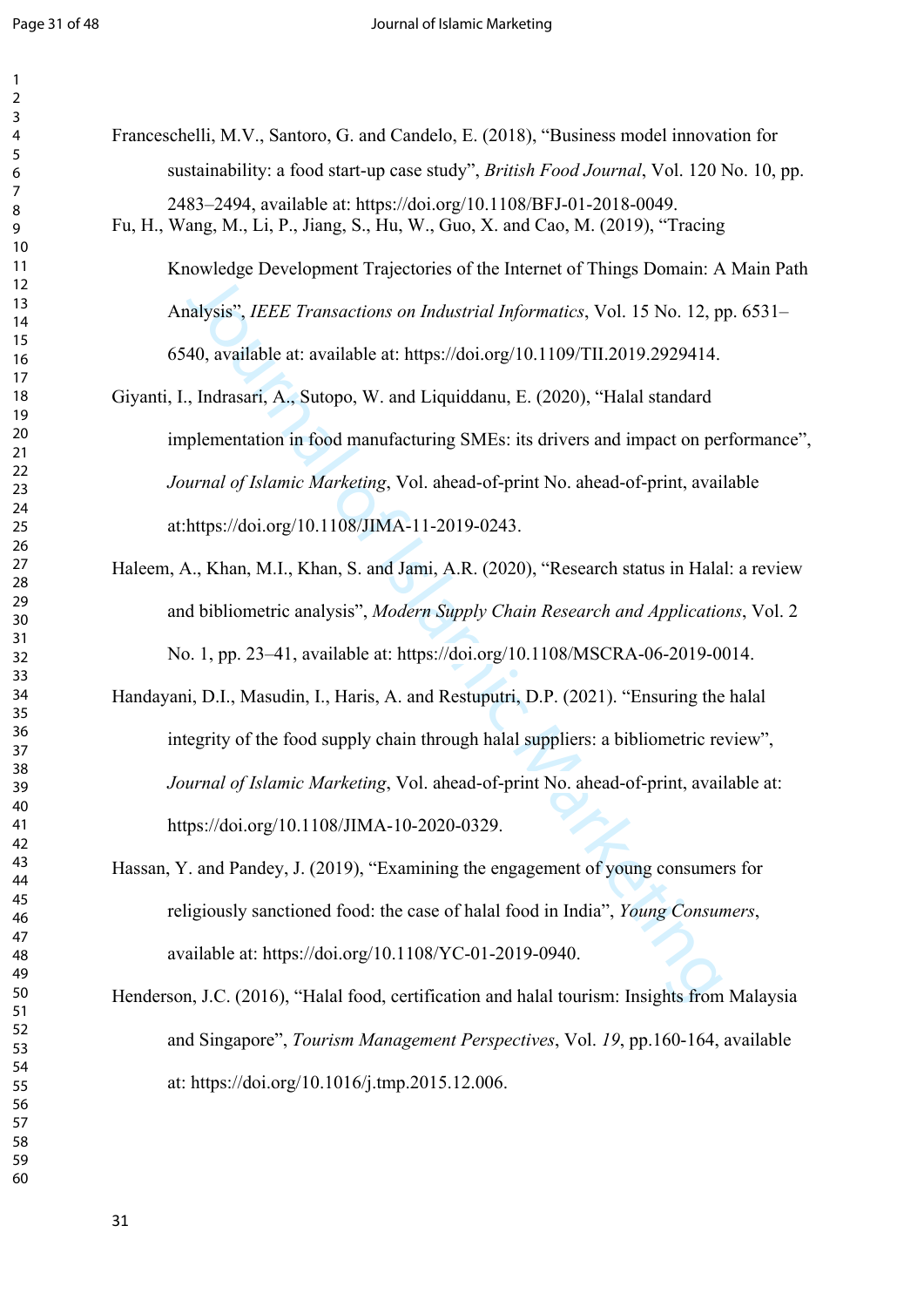Hew, J.-J., Wong, L.-W., Tan, G.W.-H., Ooi, K.-B. and Lin, B. (2020), "The blockchainbased Halal traceability systems: a hype or reality?", *Supply Chain Management*, Vol. 25 No. 6, pp. 863–879, available at: https://doi.org/10.1108/SCM-01-2020-0044.

Hummon, N.P. and Carley, K. (1993), "Social networks as normal science ∗", *Social Networks*, Vol. 15 No. 1, pp. 71–106, available at: https://doi.org/10.1016/0378- 8733(93)90022-D.

- Hummon, N.P. and Dereian, P. (1989), "Connectivity in a citation network: The development of DNA theory", *Social Networks*, Vol. 11 No. 1, pp. 39–63, available at: https://doi.org/10.1016/0378-8733(89)90017-8.
- *ttworks*, Vol. 15 No. 1, pp. 71–106, available at: https://doi.org/10.1016/<br>33(93)90022-D.<br>N.P. and Dereian, P. (1989), "Connectivity in a citation network: The d<br>DNA theory", *Social Networks*, Vol. 11 No. 1, pp. 39–63, Iranmanesh, M., Mirzaei, M., Parvin Hosseini, S.M. and Zailani, S. (2019), "Muslims' willingness to pay for certified halal food: an extension of the theory of planned behaviour", *Journal of Islamic Marketing*, Vol. 11 No. 1, pp. 14–30, available at: https://doi.org/10.1108/JIMA-03-2018-0049.
- Iranmanesh, M., Senali, M.G., Ghobakhloo, M., Nikbin, D. and Abbasi, G.A. (2021). "Customer behaviour towards halal food: a systematic review and agenda for future research", *Journal of Islamic Marketing*, Vol. ahead-of-print No. ahead-of-print, available at: https://doi.org/10.1108/JIMA-01-2021-0031.
- Kessler, M.M. (1963), "Bibliographic coupling between scientific papers", *American Documentation*, Vol. 14 No. 1, pp. 10–25, available at: https://doi.org/10.1002/asi.5090140103.

Khan, A., Arafat, M.Y. and Azam, M.K. (2020), "Role of halal literacy and religiosity in buying intention of halal branded food products in India", *Journal of Islamic Marketing*, Vol. ahead-of-print No. ahead-of-print, available at: https://doi.org/10.1108/JIMA-08-2019-0175.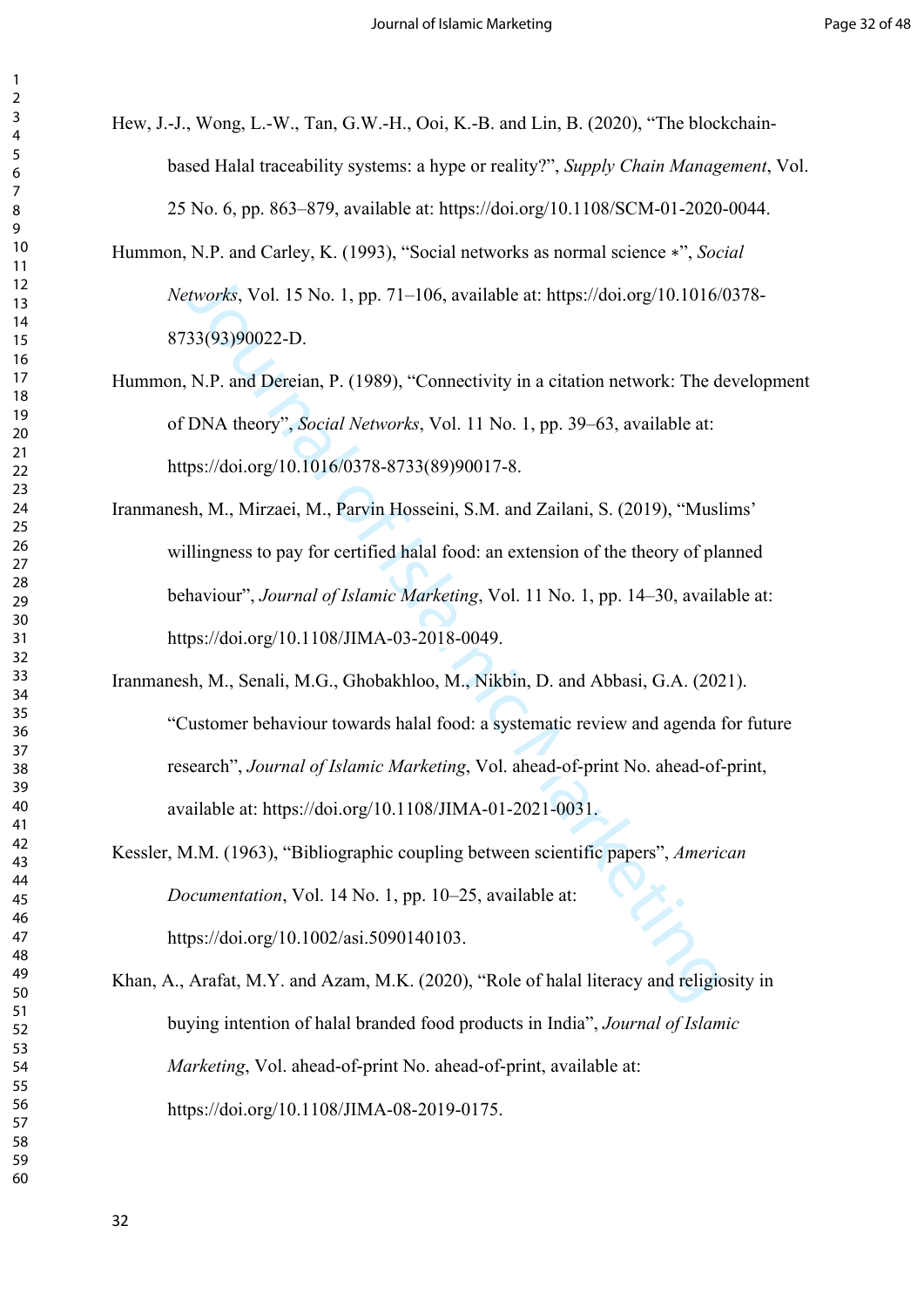Khan, A., Mohammad, A.S. and Muhammad, S. (2020), "An integrated model of brand experience and brand love for halal brands: survey of halal fast food consumers in Malaysia", *Journal of Islamic Marketing*, Vol. ahead-of-print No. ahead-of-print, available at: https://doi.org/10.1108/JIMA-11-2019-0236.

Krishnan, S., Aderis, M.H.H.M., Azman, M.N. and Kamaluddin, M.N.A. (2017), "Halal Food: Study on Non-Muslim Acceptance", *American Journal of Economics*, Vol. 7 No. 1, pp. 41–45, available at: https://doi.org/10.5923/j.economics.20170701.05.

# Kwag, S.I. and Ko, Y.D. (2019), "Optimal design for the Halal food logistics network", *Transportation Research Part E: Logistics and Transportation Review*, Vol. 128, pp. 212–228, available at: https://doi.org/10.1016/j.tre.2019.06.005.

Li, M., Porter, A.L. and Suominen, A. (2018), "Insights into relationships between disruptive technology/innovation and emerging technology: A bibliometric perspective", *Technological Forecasting and Social Change*, Vol. 129, pp. 285–296, available at: https://doi.org/10.1016/j.techfore.2017.09.032.

S., Aderis, M.H.H.M., Azman, M.N. and Kamaluddin, M.N.A. (2017),<br>od: Study on Non-Muslim Acceptance", *American Journal of Economic*<br>5. 1, pp. 41–45, available at: https://doi.org/10.5923/j.cconomics.201707<br>and Ko, Y.D. (2 Liu, J.S. and Lu, L.Y.Y. (2012), "An integrated approach for main path analysis: Development of the Hirsch index as an example", *Journal of the American Society for Information Science and Technology*, Vol. 63 No. 3, pp. 528–542, available at: https://doi.org/10.1002/asi.21692.

- Liu, Z., Yin, Y., Liu, W. and Dunford, M. (2015), "Visualizing the intellectual structure and evolution of innovation systems research: a bibliometric analysis", *Scientometrics*, Vol. 103 No. 1, pp. 135–158, available at: https://doi.org/10.1007/s11192-014-1517 y.
- Marimuthu, M., Arokiasamy, L. and Ismail, M. (2009), "Human capital development and its impact on firm performance: Evidence from developmental economics.", *Journal of International Social Research*, Vol. 2 No. 8.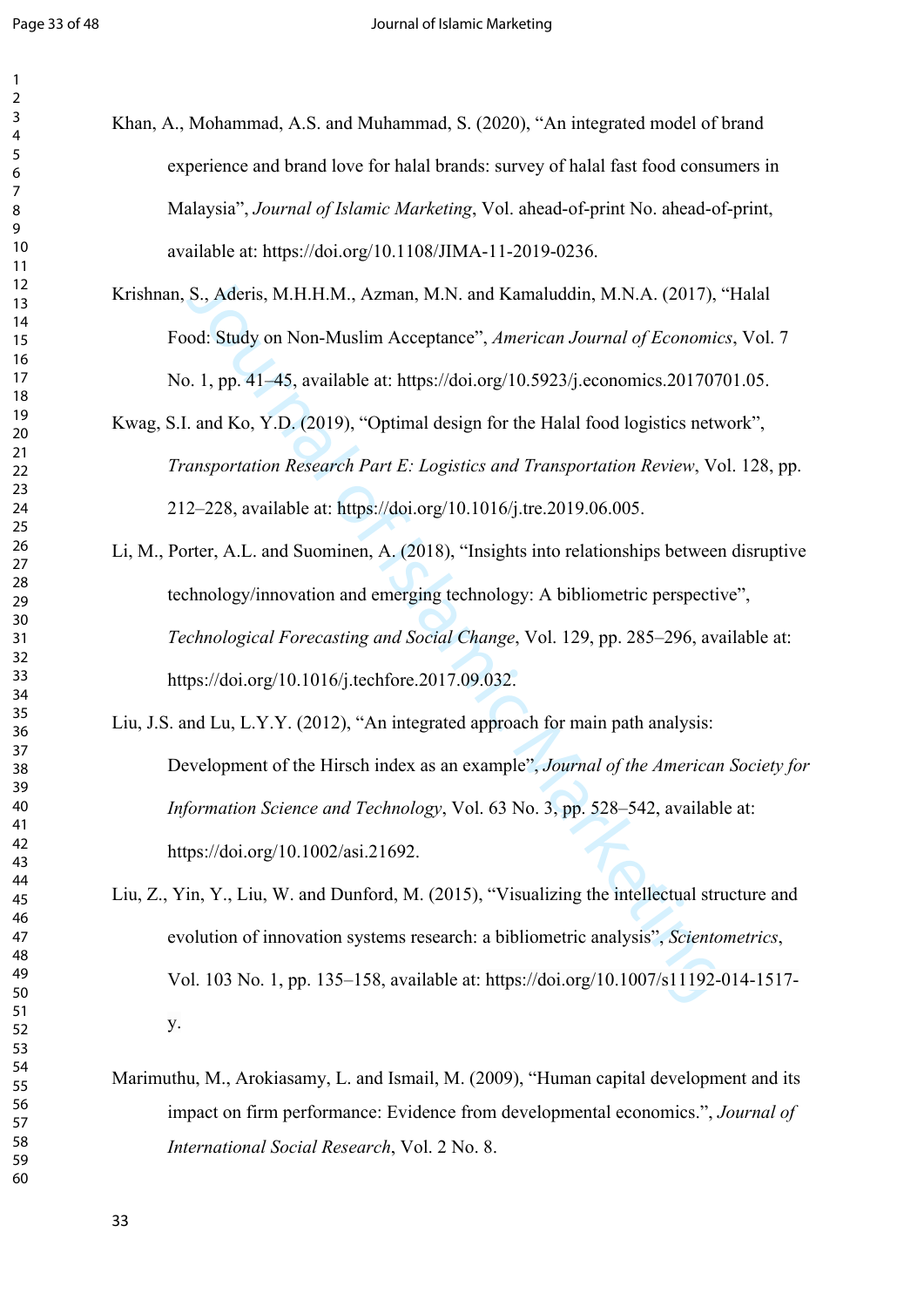Martuscelli, M., Serio, A., Capezio, O. and Mastrocola, D. (2020), "Safety, Quality and Analytical Authentication of ḥalāl Meat Products, with Particular Emphasis on Salami: A Review", *Foods*, Vol. 9 No. 8, p. 1111, available at: https://doi.org/10.3390/foods9081111.

- Mostafa, M.M. (2018), "Mining and mapping halal food consumers: A geo-located Twitter opinion polarity analysis", *Journal of Food Products Marketing*, Vol. 24 No. 7, pp. 858–879, available at: https://doi.org/10.3390/foods9081111.
- Mostafa, M.M. (2020a), "Information Diffusion in Halal Food Social Media: A Social Network Approach", *Journal of International Consumer Marketing*, Vol. 33 No. 4, pp. 1–21, available at: https://doi.org/10.1080/08961530.2020.1818158.
- Mostafa, M.M. (2020b), "A knowledge domain visualization review of thirty years of halal food research: Themes, trends and knowledge structure", *Trends in Food Science & Technology*, Vol. 99, pp. 660–677, available at:

https://doi.org/10.1016/j.tifs.2020.03.022.

- M.M. (2018), "Mining and mapping halal food consumers: A geo-locate<br>inion polarity analysis", Journal of Food Products Marketing, Vol. 24 N<br>8-879, available at: https://doi.org/10.3390/foods9081111.<br>M.M. (2020a), "Informat Muhamed, A.A., Ab Rahman, M.N., Mohd Hamzah, F., Che Mohd Zain, C.R. and Zailani, S. (2019), "The impact of consumption value on consumer behaviour: A case study of halal-certified food supplies", *British Food Journal*, Vol. 121 No. 11, pp. 2951–2966, available at: https://doi.org/10.1108/BFJ-10-2018-0692.
- Naeem, S., Ayyub, R.M., Ishaq, I., Sadiq, S. and Mahmood, T. (2019), "Systematic literature review of halal food consumption-qualitative research era 1990-2017", *Journal of Islamic Marketing*, Vol. 11 No. 3, pp. 687-707, available at: https://doi.org/10.1108/JIMA-09-2018-0163.
- Nakyinsige, K., Man, Y.B.C. and Sazili, A.Q. (2012), "Halal authenticity issues in meat and meat products", *Meat Science*, Vol. 91 No. 3, pp. 207–214, available at: https://doi.org/10.1016/j.meatsci.2012.02.015.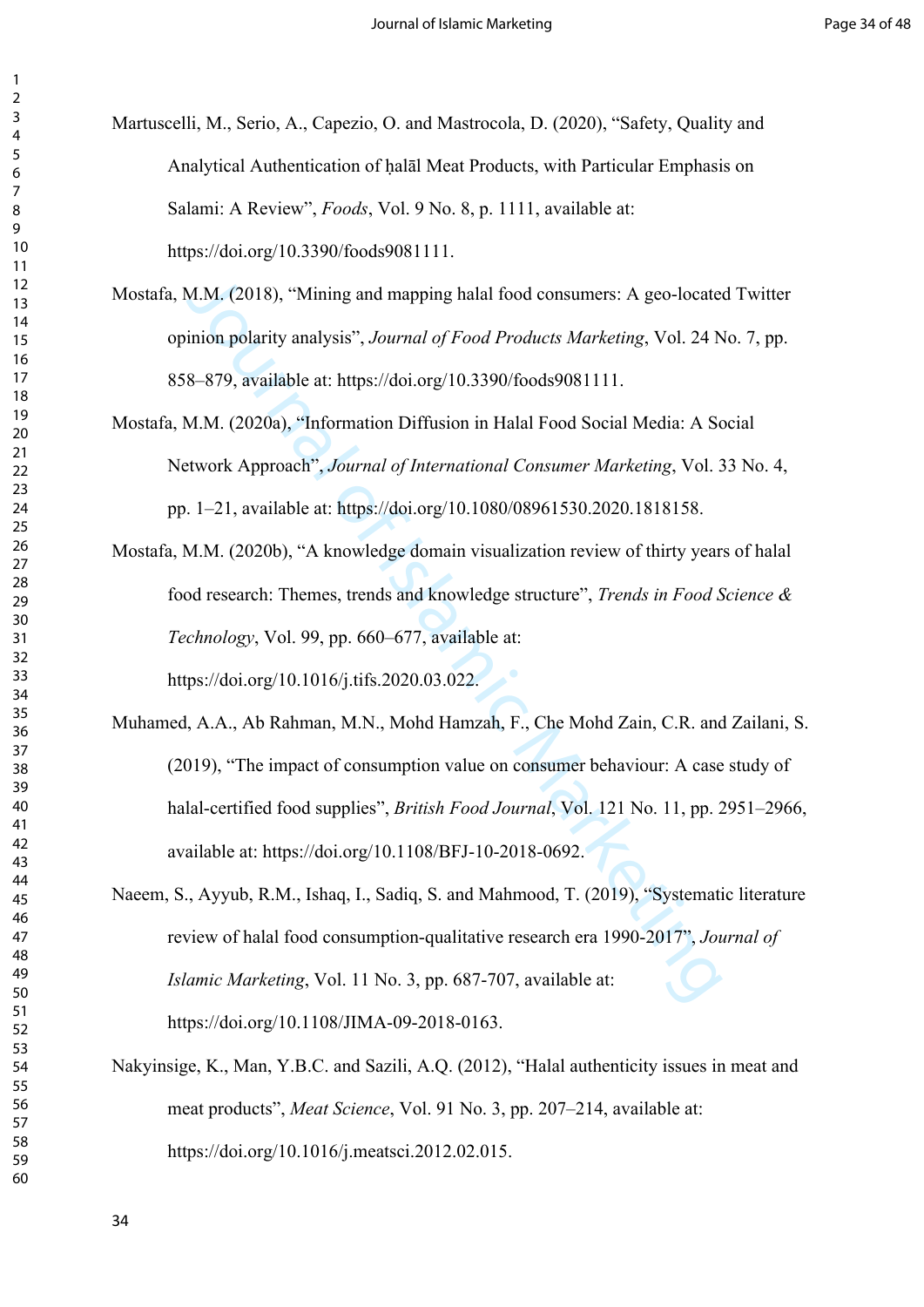| Nasir, M., Norman, A., Fauzi, S. and Azmi, M. (2011), "An RFID-based validation system                                              |
|-------------------------------------------------------------------------------------------------------------------------------------|
| for Halal Food", International Arab Journal of Information Technology, Vol. 8 No. 2,                                                |
| pp. 204-211.                                                                                                                        |
| Neio Demirci, M., Soon, J.M. and Wallace, C.A. (2016), "Positioning food safety in Halal                                            |
| assurance", Food Control, Vol. 70, pp. 257–270, available at:                                                                       |
| https://doi.org/10.1016/j.foodcont.2016.05.059.                                                                                     |
| Nik Muhammad, N.M., Md Isa, F. and Kifli, B.C. (2009), "Positioning Malaysia as halal-                                              |
| hub: Integration role of supply chain strategy and halal assurance system", Asian                                                   |
| Social Science, Vol. 5 No. 7, pp. 44-52, available at:                                                                              |
| https://doi.org/10.5539/ass.v5n7p44.                                                                                                |
| Nirino, N., Miglietta, N. and Salvi, A. (2019), "The impact of corporate social responsibility                                      |
| on firms' financial performance, evidence from the food and beverage                                                                |
| industry", British Food Journal, Vol. 122 No. 1, pp. 1-13, available at:                                                            |
| https://doi.org/10.1108/BFJ-07-2019-0503.<br>Pradana, M., Wardhana, A., Rubiyanti, N., Syahputra, S. and Utami, D.G. (2020), "Halal |
| food purchase intention of Muslim students in Spain: testing the moderating effect of                                               |
| need-for-cognition", Journal of Islamic Marketing, Vol. ahead-of-print No. ahead-of-                                                |
| print, available at: https://doi.org/10.1108/JIMA-05-2020-0122.                                                                     |
| Ramli, M.A., Abd Razak, M.A. and Jaafar, M.H. (2021). "Understanding non-Muslims'                                                   |
| reluctance to halal food: a systematic review", Journal of Islamic Marketing, Vol.                                                  |
| ahead-of-print No. ahead-of-print, available at: https://doi.org/10.1108/JIMA-05-                                                   |
| 2021-0134.                                                                                                                          |
| Rejeb, A. (2018), "Halal meat supply chain traceability based on HACCP, blockchain and                                              |
| internet of things", Acta Technica Jaurinensis, Vol. 11 No. 4, pp. 218-247, available                                               |

at: https:// doi.org/10.14513/actatechjaur.v11.n4.467.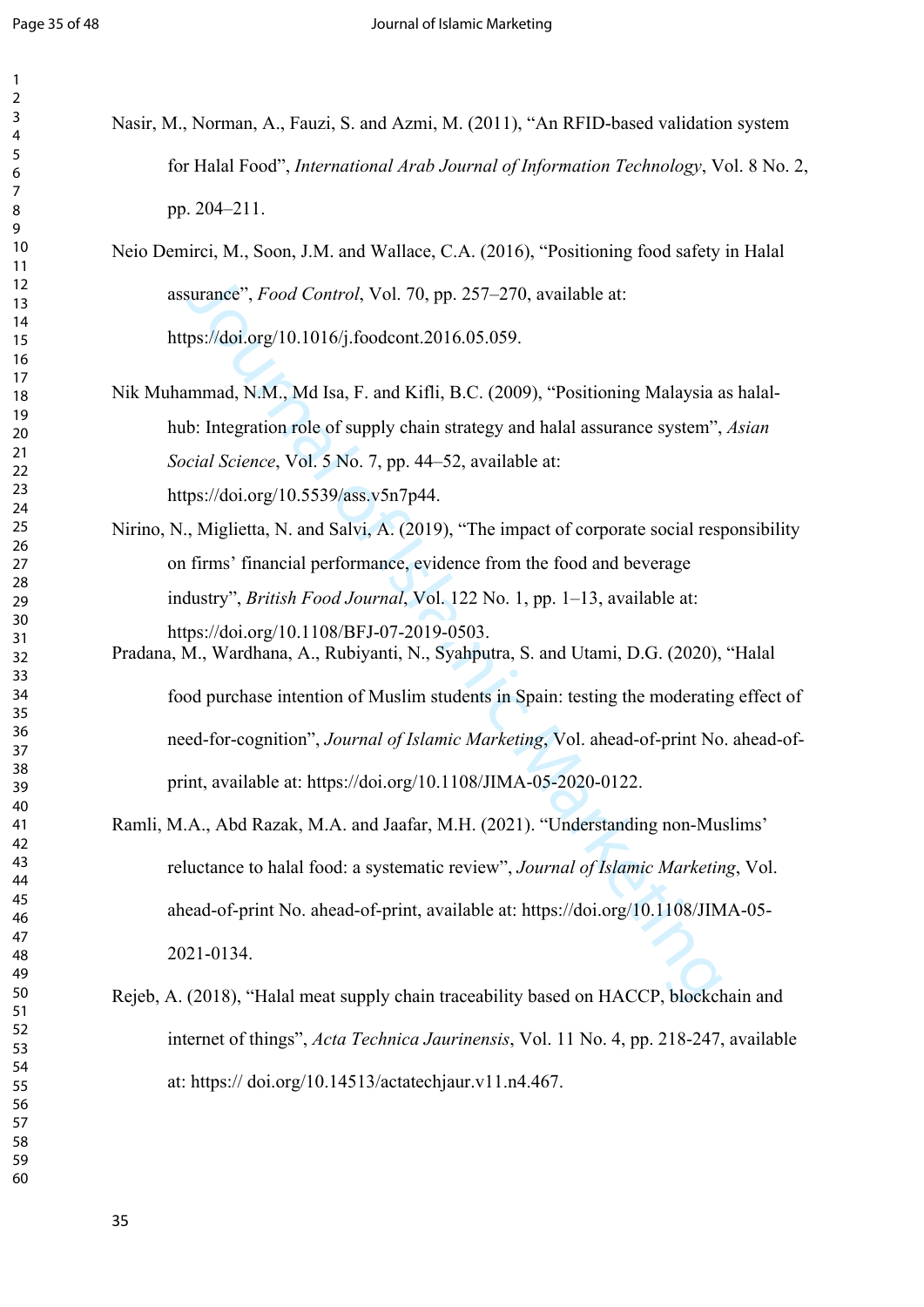Rejeb, A., Rejeb, K. and Zailani, S. (2021), "Are Halal Food Supply Chains Sustainable: A Review And Bibliometric Analysis", *Journal of Foodservice Business Research*, Vol. 24 No. 5, pp. 554-595, available at: https://doi.org/10.1080/15378020.2021.1883214.

ternet of Things in the halal food supply chain: A systematic literature re<br>search agenda", *Internet of Things*, Vol. 13, p. 100361, available<br>https://doi.org/10.1016/j.iot.2021.100361.<br>Mohamed, Z. and Shamsudin, M.N. (20 Rejeb, A., Rejeb, K., Zailani, S., Treiblmaier, H. and Hand, K.J. (2021), "Integrating the Internet of Things in the halal food supply chain: A systematic literature review and research agenda", *Internet of Things*, Vol. 13, p. 100361, available at: https://doi.org/10.1016/j.iot.2021.100361.

Rezai, G., Mohamed, Z. and Shamsudin, M.N. (2015), "Can Halal Be Sustainable? Study on Malaysian Consumers' Perspective", *Journal of Food Products Marketing*, Vol. 21 No. 6, pp. 654–666, available at: https://doi.org/10.1080/10454446.2014.883583. Rohman, A. and Windarsih, A. (2020), "The Application of Molecular Spectroscopy in

Combination with Chemometrics for Halal Authentication Analysis: A Review", *International Journal of Molecular Sciences*, Vol. 21 No. 14, p. 5155, available at: https://doi.org/10.3390/ijms21145155.

Secinaro, S. and Calandra, D. (2020), "Halal food: structured literature review and research agenda", *British Food Journal*, Vol. 123 No. 1, pp. 225–243, available at: https://doi.org/10.1108/BFJ-03-2020-0234.

Shariff, S.M., Mohamad, S. and Che Hashim, H.I. (2016), "Human capital development in halal logistics: halal professionals or halal competent persons", *Journal of Applied Environmental and Biological Sciences*, Vol. 6 No. 8, pp. 1–9.

Sherwani, M., Ali, A., Ali, A., Hussain, S. and Zadran, H.G. (2018), "Determinants of muslim consumers' Halal meat consumption: applying and extending the theory of planned behavior", *Journal of Food Products Marketing*, Vol. 24 No. 8, pp. 960–981, available at: https://doi.org/10.1080/10454446.2018.1450173. Soon, J.M., Chandia, M. and Regenstein, J.M. (2017), "Halal integrity in the food supply

chain", *British Food Journal*, Vol. 119 No. 1, pp. 39–51, available

at: https://doi.org/10.1108/BFJ-04-2016-0150.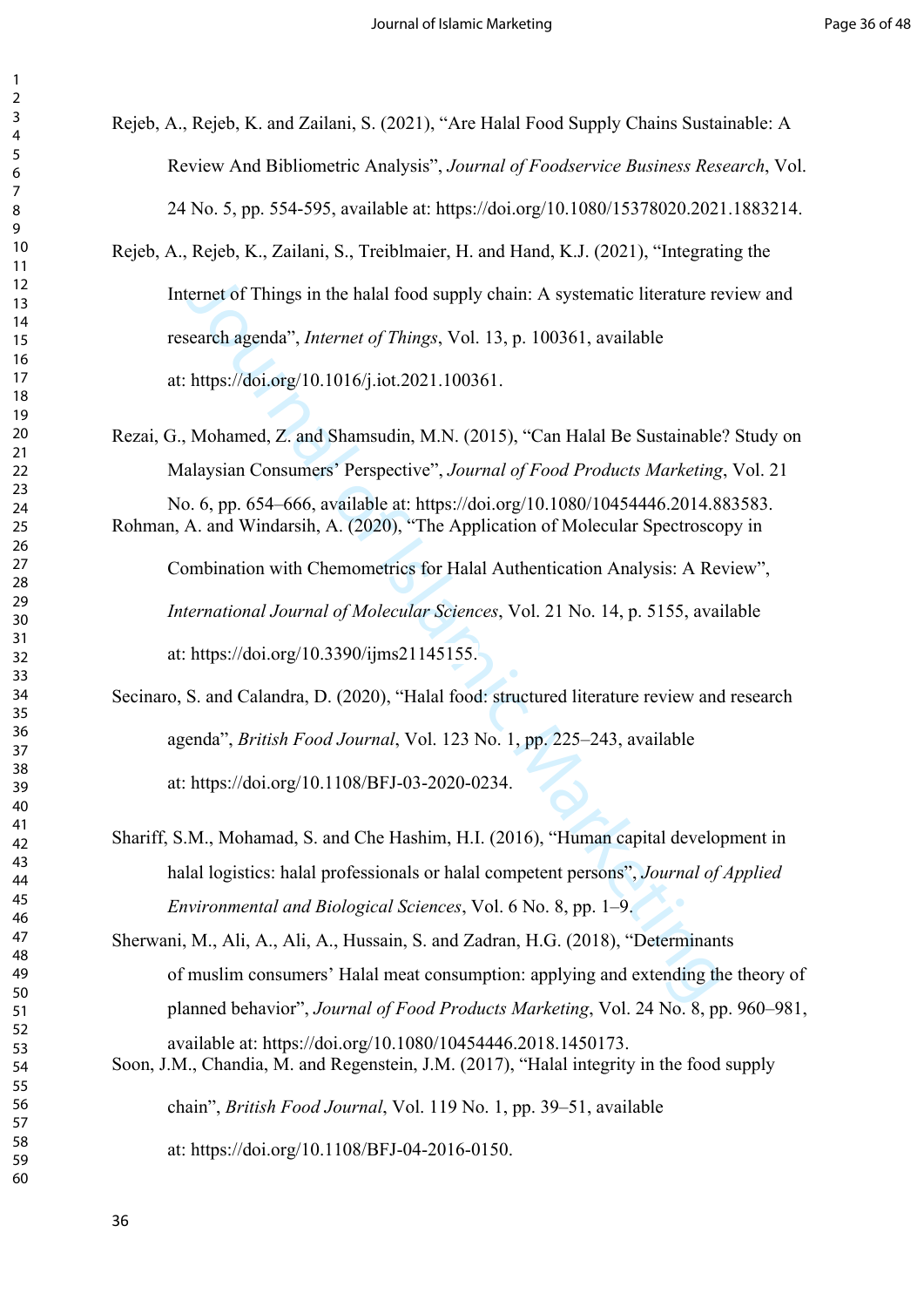- 
- Tan, A., Gligor, D. and Ngah, A. (2020), "Applying Blockchain for Halal food traceability", *International Journal of Logistics Research and Applications*, Vol. 0 No. 0, pp. 1–18, available at: https://doi.org/10.1080/13675567.2020.1825653.
- egration on halal food integrity", *Supply Chain Management: An Internat*, *Vol.* 22 No. 2, pp. 186–199, available at: https://doi.org/10.1108/3<br>16-0171.<br> *A.* (2011), "The application of Halal in supply chain management: Tan, K.H., Ali, M.H., Makhbul, Z.M. and Ismail, A. (2017), "The impact of external integration on halal food integrity", *Supply Chain Management: An International Journal*, Vol. 22 No. 2, pp. 186–199, available at: https://doi.org/10.1108/SCM-05- 2016-0171.
- Tieman, M. (2011), "The application of Halal in supply chain management: In-depth interviews", *Journal of Islamic Marketing*, Vol. 2 No. 2, pp. 186–195, available at: https://doi.org/10.1108/17590831111139893.
- Tieman, M. (2015), "Halal clusters", *Journal of Islamic Marketing*, Vol. 6 No. 1, pp. 2–21, available at: https://doi.org/10.1108/JIMA-05-2014-0034.
- Tieman, M. and Darun, M.R. (2017), "Leveraging blockchain technology for halal supply chains", *ICR Journal*, Vol. 8 No. 4, pp. 547–550.
- Tieman, M. and Hassan, F.H. (2015), "Convergence of food systems: Kosher, Christian and Halal", *British Food Journal*, Vol. 117 No. 9, pp. 2313–2327, available at: https://doi.org/10.1108/BFJ-02-2015-0058.
- Tieman, M., van der Vorst, J.G.A.J. and Che Ghazali, M. (2012), "Principles in halal supply chain management", *Journal of Islamic Marketing*, Vol. 3 No. 3, pp. 217–243, available at: https://doi.org/10.1108/17590831211259727.
- van der Spiegel, M., de Boer, W.J., Luning, P.A., Ziggers, G.W. and Jongen, W.M.F. (2007), "Validation of the instrument IMAQE‐Food to measure effectiveness of food quality management", *International Journal of Quality & Reliability Management*, Vol. 24 No. 4, pp. 386–403, available at: https://doi.org/10.1108/02656710710740554.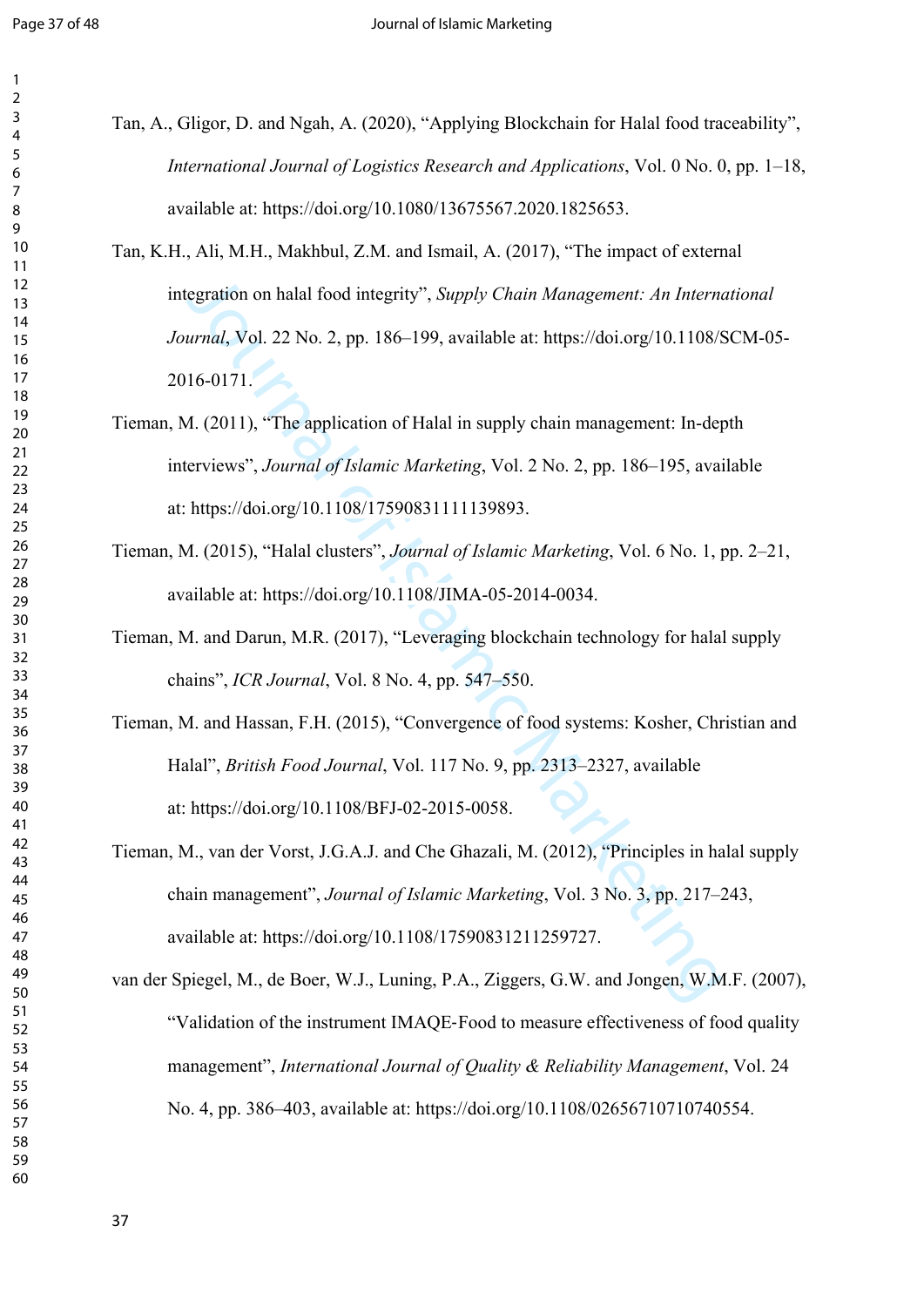van der Spiegel, M., van der Fels-Klerx, H.J., Sterrenburg, P., van Ruth, S.M., Scholtens-Toma, I.M.J. and Kok, E.J. (2012), "Halal assurance in food supply chains: Verification of halal certificates using audits and laboratory analysis", *Trends in Food Science & Technology*, Vol. 27 No. 2, pp. 109–119, available at: https://doi.org/10.1016/j.tifs.2012.04.005.

Verbeke, W., Rutsaert, P., Bonne, K. and Vermeir, I. (2013), "Credence quality coordination and consumers' willingness-to-pay for certified halal labelled meat", *Meat Science*, Vol. 95 No. 4, pp. 790–797, available

at: https://doi.org/10.1016/j.meatsci.2013.04.042.

- https://doi.org/10.1016/j.tifs.2012.04.005.<br>W., Rutsaert, P., Bonne, K. and Vermeir, I. (2013), "Credence quality ed<br>d consumers" willingness-to-pay for certified halal labelled meat", *Meat*<br>ol. 95 No. 4, pp. 790–797, ava Vijayakumar, P.B., Morley, M.J., Heraty, N., Mendenhall, M.E. and Osland, J.S. (2018), "Leadership in the Global Context: Bibliometric and Thematic Patterns of an Evolving Field", *Advances in Global Leadership*, Vol. 11, pp. 31–72, available at: https://doi.org/10.1108/S1535-120320180000011002.
- Wahyuni, H., Vanany, I. and Ciptomulyono, U. (2019), "Food Safety and Halal Food in the Supply Chain: Review and Bibliometric Analysis", *Journal of Industrial Engineering and Management,* Vol. 12 No. 2, pp. 373-391, available at: https://doi.org/10.3926/jiem.2803.
- White, G.R.T. and Samuel, A. (2016), "Fairtrade and Halal Food Certification and Labeling: Commercial Lessons and Religious Limitations", *Journal of Macromarketing*, Vol. 36 No. 4, pp. 388–399, available at: https://doi.org/10.1177/0276146715620236.
- Wibowo, M.W., Hanafiah, A., Ahmad, F.S. and Khairuzzaman, W. (2020), "Introducing Halal Food Knowledge to the Non-Muslim Consumers in Malaysia (Its Effect on Attitude and Purchase Intention)", presented at the 4th International Conference on Management, Economics and Business (ICMEB 2019), Atlantis Press, pp. 17–22.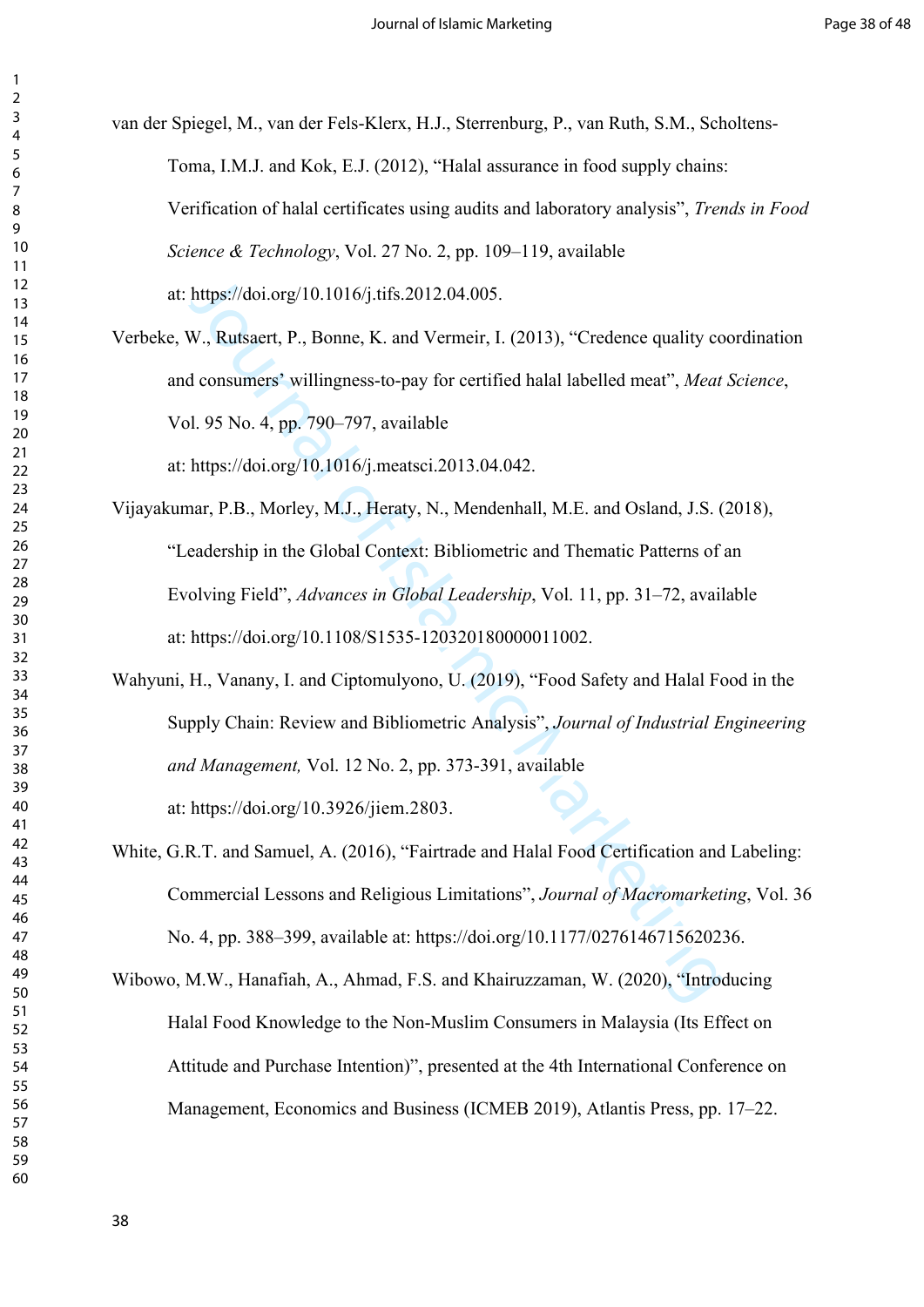| $\mathbf{1}$            |                                                                                                                                               |
|-------------------------|-----------------------------------------------------------------------------------------------------------------------------------------------|
| $\overline{\mathbf{c}}$ |                                                                                                                                               |
| 3<br>4                  | Wilson, J. (2012), "Looking at Islamic marketing, branding and Muslim                                                                         |
| 5                       |                                                                                                                                               |
| 6                       | consumer behaviour beyond the 7P's: The call for supportive course content and more                                                           |
| 7<br>8                  | P's please", Journal of Islamic Marketing, Vol. 3 No. 3, pp. 212–216, available at:                                                           |
| 9<br>10                 | https://doi.org/10.1108/17590831211259718.                                                                                                    |
| 11                      | Wilson, J.A.J. (2014), "The halal phenomenon: An extension or a new paradigm?", Social                                                        |
| 12<br>13                | <i>Business</i> , Vol. 4 No. 3, pp. 255–271, available at:                                                                                    |
| 14                      |                                                                                                                                               |
| 15<br>16<br>17          | https://doi.org/10.1362/204440814X14103454934294.<br>Wilson, J.A.J. and Liu, J. (2010), "Shaping the Halal into a brand?", Journal of Islamic |
| 18<br>19                | Marketing, Vol. 1 No. 2, pp. 107–123, available                                                                                               |
| 20<br>21                | at: https://doi.org/10.1108/17590831011055851.                                                                                                |
| 22<br>23                |                                                                                                                                               |
| 24                      | Wilson, J.A.J. and Liu, J. (2011), "The challenges of Islamic branding: navigating emotions                                                   |
| 25<br>26                | and halal", Journal of Islamic Marketing, Vol. 2 No. 1, pp. 28–42, available at:                                                              |
| 27                      | https://doi.org/10.1108/17590831111115222.                                                                                                    |
| 28                      | Wisker, Z.L. (2020), "The effect of fake news in marketing halal food: a moderating role of                                                   |
| 29                      |                                                                                                                                               |
| 30<br>31                | religiosity", Journal of Islamic Marketing, Vol. 12 No. 3, pp. 558–575, available at:                                                         |
| 32<br>33                |                                                                                                                                               |
| 34                      | https://doi.org/10.1108/JIMA-09-2020-0276.                                                                                                    |
| 35                      | Xiao, Y., Lu, L.Y.Y., Liu, J.S. and Zhou, Z. (2014), "Knowledge diffusion path analysis of                                                    |
| 36<br>37                |                                                                                                                                               |
| 38                      | data quality literature: A main path analysis", <i>Journal of Informetrics</i> , Vol. 8 No. 3,                                                |
| 39<br>40                | pp. 594-605, available at: https://doi.org/10.1016/j.joi.2014.05.001.                                                                         |
| 41                      |                                                                                                                                               |
| 42<br>43                | Yoon, G. (2019), "Advertising in Digital Games: A Bibliometric Review", Journal of                                                            |
| 44                      |                                                                                                                                               |
| 45                      | Interactive Advertising, Vol. 19 No. 3, pp. 204-218, available                                                                                |
| 46<br>47                | at: https://doi.org/10.1080/15252019.2019.1699208.                                                                                            |
| 48<br>49                | Zailani, S., Iranmanesh, M., Aziz, A.A. and Kanapathy, K. (2017), "Halal logistics                                                            |
| 50<br>51                |                                                                                                                                               |
| 52                      | opportunities and challenges", Journal of Islamic Marketing, Vol. 8 No. 1, pp. 127–                                                           |
| 53<br>54                | 139, available at: https://doi.org/10.1108/JIMA-04-2015-0028.                                                                                 |
| 55                      |                                                                                                                                               |
| 56                      |                                                                                                                                               |
| 57                      |                                                                                                                                               |
| 58<br>59                |                                                                                                                                               |